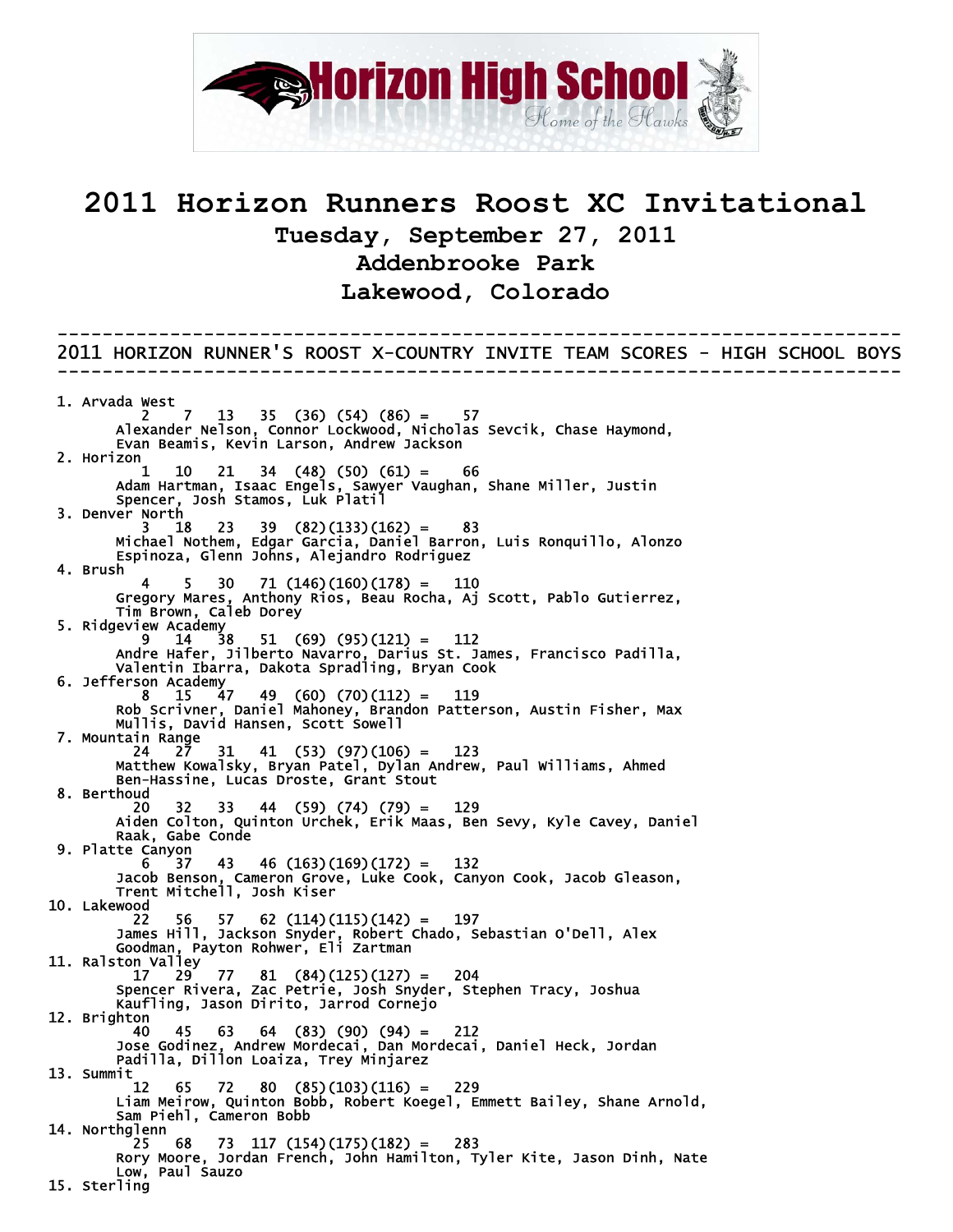26 75 92 93 (129)(131)(191) = 286 Eric Hernandez, Marc Tapparo, Jeffrey Allen, Eric Etl, Nathan Hall, Dylan Artzer, Zach Kellogg 16. Clear Creek<br>16 55 16 55 96 138 (139)(145)(166) = 305 Rowan Bolduc, Sebastian Andrade, Jake Cook, Alexander Andrade, Jackson Wieger, Cory Kerr, Liam McDonough 17. Rock Canyon 76 89 91 107 (130)(135)(148) = 363 Alan Yeung, Max Mills, Andy Tinlin, Brandon Bulmer, Danny Manion, Dan Gibbons, Bill Showers 18. Frederick 28 42 149 158 (177)(190)(195) = 377 Chris Erwin, Brady Dill, Patrick McCarron, Austin Johnson, Anthony Bellipanni, Mun Sok, Nathan Schiers 19. Chaparral  $98$   $99$   $100$   $102$   $(104)$  $(108)$  $(111)$  = 399 James Kadolph, Bryce Rich, Travis Anderson, Coleman Harris, Dominic Compoz, Cyrus Ferguson, Steven Rummler 20. Alexander Dawson 19 66 113 201 (206)(212)(216) = 399 Jake Rothman, Klye Becker, Alec Timpe, Conner O'Grady, Forest Oden, Ben Kruteck, Sam Coyle 21. Prairie View 58 118 123 132 (193)(202)(208) = 431 Alex Pawlak, Josh Lepus, Iran Bejarano, Nate Alire, Collin Binford, Ezekial Trujillo, Tyler Andrews 22. Standley Lake 11 128 144 151 (200)(210)(217) = 434 Daniel Blasczyk, Scott Mayer, Jacob Linford, Kyle Lund, Matt Vail, Hobbs Appell, Tillman Duncan 23. Englewood  $52 \quad 109 \quad 126 \quad 156 \quad (159) (164) (187) = 443$  Eric Almanzar, Chad Glover, Cole Horan, Tucker Horan, Mitchell MacDonald, Javier Baylon, Scott Neff 24. Holy Family 88 120 124 134 (153)(168)(181) = 466 Kevin Andresen, Clayton Keefe, Joe Marcia, Tyler Sand, Trevor Sand, Jamse Fross, Andrew Lyle 25. Westminster 67 110 122 167 (185)(189)(192) = 466 Nate Huey, Brandon Vigil, Danny Mendoza, Josh Harris, Esai Miera, Erik Schmidt, Johnny Sysavat 26. Bishop Machebeuf 105 137 150 John Lowrey, Victor Ramirez, Ben Suhr, Nick Suhr 27. Hinkley<br>28 78 119 136 161 (171)(174)(196) = 494 Will Weirough, Marcelo Gonzalez, Goliath Hernandez, Phoenix Camacho, Jesus Pena Cruz, Marcus Maes, Rafael Rubalcava 28. Wheat Ridge  $157$  170 173 (176)(179)(180) = 641 Kyle Hughes, Shane Mosser, Michael Coyne, Jordan Salbato, John Sassolino, Greg Doig, Parker Sorenson 29. Aurora Central<br>140 147 152 204 140 147 152 204 = 643 Dan Valdez, Yonas Mammo, Victor Mendez, Diego Aguilar 30. The Academy Of Charter Schools 143 165 184 186 (188)(197)(211) = 678 Alexander Duran, Sean Trainor, Lucas Weisz, Nathan Goyins, Tomas Cabrera, Hank Sinkewicz, Spencer Skidmore 31. Kent Denver 155 183 194 198 (199)(203)(205) = 730 Blaine Brophy, Rob Giometti, Hugh Newcomb, Zach Friedrich, Sam Mathews, James Callison, Henry Zelenka 32. Denver Academy 101 207 209 213 (214)(215) = 730 Zach Neal, Sam Deline, Michael Herbertson, Dylan Badiga, Alex Crawford, Nick Wrape

VARSITY BOYS INDIVIDUAL RESULTS<br>Gr School Time Pace Place TmPl No. Name ===== ==== ==== ================== == ============================== ===== ===== 1 1 935 Adam Hartman 12 Horizon 17:09 5:32<br>
2 2 135 Alexander Nelson 12 Arvada West 17:13 5:33<br>
3 3 517 Michael Nothem 12 Denver North 17:33 5:39 2 2 135 Alexander Nelson 12 Arvada West 17:13 5:33 3 3 517 Michael Nothem 12 Denver North 17:33 5:39 4 4 332 Gregory Mares 12 Brush 17:39 5:41 5 5 336 Anthony Rios 11 Brush 17:40 5:41 1988 States of the Canada Control of the 1988 States of the 17:40 17:40<br>
6 6 1974 Jacob Benson 10 Platte Canyon 17:44 5:43<br>
7 133 Connor Lockwood 10 Arvada West 17:50 5:45 133 Connor Lockwood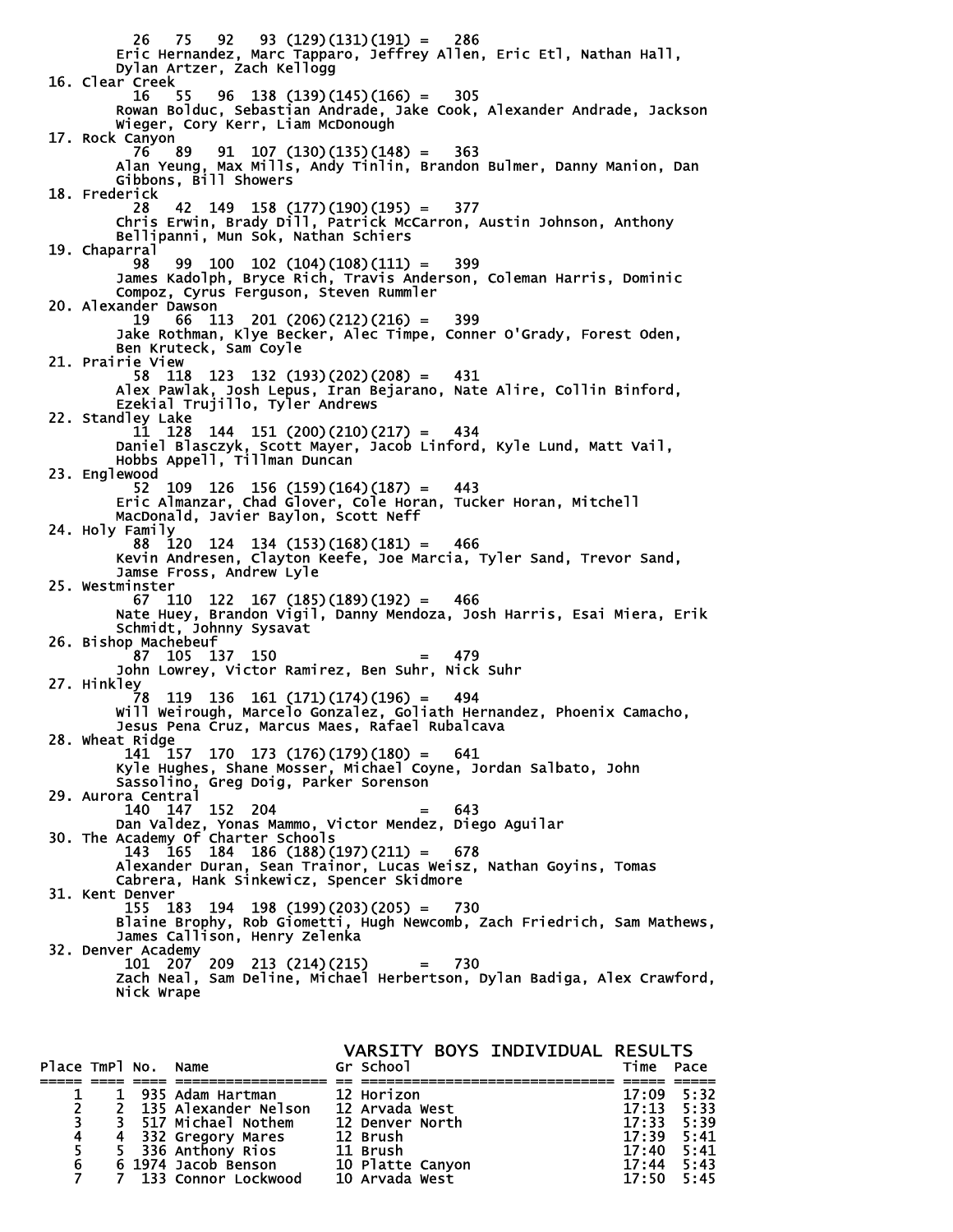| 8               |  |                                                                                                                                                                                                                                                       |                |      |
|-----------------|--|-------------------------------------------------------------------------------------------------------------------------------------------------------------------------------------------------------------------------------------------------------|----------------|------|
| 9               |  |                                                                                                                                                                                                                                                       |                |      |
| 10              |  |                                                                                                                                                                                                                                                       |                |      |
|                 |  |                                                                                                                                                                                                                                                       |                |      |
| 11              |  |                                                                                                                                                                                                                                                       |                |      |
| 12 <sup>2</sup> |  |                                                                                                                                                                                                                                                       |                |      |
| 13              |  |                                                                                                                                                                                                                                                       |                |      |
| 14              |  |                                                                                                                                                                                                                                                       |                |      |
| 15              |  |                                                                                                                                                                                                                                                       |                |      |
| 16              |  |                                                                                                                                                                                                                                                       |                |      |
| 17              |  |                                                                                                                                                                                                                                                       |                |      |
| 18              |  |                                                                                                                                                                                                                                                       |                |      |
| 19              |  |                                                                                                                                                                                                                                                       |                |      |
|                 |  |                                                                                                                                                                                                                                                       |                |      |
| 20              |  |                                                                                                                                                                                                                                                       |                |      |
| 21              |  |                                                                                                                                                                                                                                                       |                |      |
| 22              |  |                                                                                                                                                                                                                                                       |                |      |
| 23              |  |                                                                                                                                                                                                                                                       |                |      |
| 24              |  |                                                                                                                                                                                                                                                       |                |      |
| 25              |  |                                                                                                                                                                                                                                                       |                |      |
| 26              |  |                                                                                                                                                                                                                                                       |                |      |
| 27              |  |                                                                                                                                                                                                                                                       |                |      |
|                 |  |                                                                                                                                                                                                                                                       |                |      |
| 28              |  |                                                                                                                                                                                                                                                       |                |      |
| 29              |  |                                                                                                                                                                                                                                                       |                |      |
| 30              |  |                                                                                                                                                                                                                                                       |                |      |
| 31              |  |                                                                                                                                                                                                                                                       |                |      |
| 32              |  |                                                                                                                                                                                                                                                       |                |      |
| 33              |  |                                                                                                                                                                                                                                                       |                |      |
| 34              |  |                                                                                                                                                                                                                                                       |                |      |
| 35              |  |                                                                                                                                                                                                                                                       |                |      |
|                 |  |                                                                                                                                                                                                                                                       |                |      |
| 36              |  | 8 989 Rob Scriver 12 Jefferson Academy<br>18:03 Rob Scriver 12 Jefferson Academy<br>18:134 Strate Graph 12:13 Jeffers 12 Jefferson Academy<br>18:14 Strate Graph 12:13 Jeffers 11 Hertzon Academy<br>18:14 Strate Graph 12:14 Newslet                 |                |      |
| 37              |  |                                                                                                                                                                                                                                                       |                |      |
| 38              |  |                                                                                                                                                                                                                                                       |                |      |
| 39              |  |                                                                                                                                                                                                                                                       |                |      |
| 40              |  |                                                                                                                                                                                                                                                       |                |      |
| 41              |  |                                                                                                                                                                                                                                                       |                |      |
| 42              |  |                                                                                                                                                                                                                                                       |                |      |
|                 |  |                                                                                                                                                                                                                                                       |                |      |
| 43              |  |                                                                                                                                                                                                                                                       |                |      |
| 44              |  |                                                                                                                                                                                                                                                       |                |      |
| 45              |  |                                                                                                                                                                                                                                                       |                |      |
| 46              |  |                                                                                                                                                                                                                                                       |                |      |
| 47              |  |                                                                                                                                                                                                                                                       |                |      |
| 48              |  |                                                                                                                                                                                                                                                       |                |      |
| 49              |  |                                                                                                                                                                                                                                                       |                |      |
|                 |  |                                                                                                                                                                                                                                                       |                |      |
| 50              |  |                                                                                                                                                                                                                                                       |                |      |
| 51              |  |                                                                                                                                                                                                                                                       |                |      |
| 52              |  |                                                                                                                                                                                                                                                       |                |      |
| 53              |  |                                                                                                                                                                                                                                                       |                |      |
| 54              |  |                                                                                                                                                                                                                                                       |                |      |
| 55              |  |                                                                                                                                                                                                                                                       |                |      |
| 56              |  |                                                                                                                                                                                                                                                       |                |      |
| 57              |  | $\overline{19:59}$ 6:26<br>20:00 6:26<br>20:02 6:27                                                                                                                                                                                                   |                |      |
| 58              |  |                                                                                                                                                                                                                                                       |                |      |
|                 |  |                                                                                                                                                                                                                                                       |                |      |
| 59              |  |                                                                                                                                                                                                                                                       |                |      |
| 60              |  |                                                                                                                                                                                                                                                       | 20:03          | 6:28 |
| 61              |  |                                                                                                                                                                                                                                                       | 20:03 6:28     |      |
| 62              |  |                                                                                                                                                                                                                                                       | 20:04          | 6:28 |
| 63              |  |                                                                                                                                                                                                                                                       | 20:04 6:28     |      |
| 64              |  |                                                                                                                                                                                                                                                       | 20:05          | 6:28 |
| 65              |  |                                                                                                                                                                                                                                                       | 20:08 6:29     |      |
| 66              |  |                                                                                                                                                                                                                                                       | 20:09          | 6:29 |
| 67              |  |                                                                                                                                                                                                                                                       | $20:13$ $6:31$ |      |
|                 |  |                                                                                                                                                                                                                                                       |                |      |
| 68              |  |                                                                                                                                                                                                                                                       | 20:15          | 6:31 |
| 69              |  |                                                                                                                                                                                                                                                       | 20:24 6:34     |      |
| 70              |  |                                                                                                                                                                                                                                                       | 20:26 6:35     |      |
| 71              |  |                                                                                                                                                                                                                                                       | 20:27 6:35     |      |
| 72              |  |                                                                                                                                                                                                                                                       | 20:28          | 6:36 |
| 73              |  |                                                                                                                                                                                                                                                       | 20:30 6:36     |      |
| 74              |  |                                                                                                                                                                                                                                                       | 20:30          | 6:36 |
| 75              |  |                                                                                                                                                                                                                                                       | 20:30          | 6:36 |
| 76              |  |                                                                                                                                                                                                                                                       | 20:31          | 6:37 |
|                 |  |                                                                                                                                                                                                                                                       |                |      |
| 77              |  |                                                                                                                                                                                                                                                       | 20:37 6:38     |      |
| 78              |  |                                                                                                                                                                                                                                                       | 20:38          | 6:39 |
| 79              |  |                                                                                                                                                                                                                                                       | 20:40 6:39     |      |
| 80              |  |                                                                                                                                                                                                                                                       | 20:41          | 6:40 |
| 81              |  |                                                                                                                                                                                                                                                       | 20:42          | 6:40 |
| 82              |  |                                                                                                                                                                                                                                                       | 20:43          | 6:40 |
| 83              |  |                                                                                                                                                                                                                                                       | 20:43 6:40     |      |
| 84              |  |                                                                                                                                                                                                                                                       | 20:44          | 6:41 |
|                 |  |                                                                                                                                                                                                                                                       |                |      |
| 85              |  |                                                                                                                                                                                                                                                       | 20:44 6:41     |      |
| 86              |  |                                                                                                                                                                                                                                                       | 20:45 6:41     |      |
| 87              |  | 36 Matt: Smith" 11 Denver Christian<br>12 Clear Creek<br>55 430 Sebastian Andrade 12 Clear Creek<br>56 1097 Jackson Snyder<br>11 Alex Pawlak<br>58 1311 Alex Pawlak<br>58 1207 Robert Chado<br>58 Max Mullis 12 Deferson Academy<br>60 986 Max Mullis | 20:46 6:41     |      |
| 88              |  |                                                                                                                                                                                                                                                       | 20:47 6:42     |      |
| 89              |  |                                                                                                                                                                                                                                                       | 20:47 6:42     |      |
| 90              |  |                                                                                                                                                                                                                                                       | 20:49          | 6:42 |
|                 |  |                                                                                                                                                                                                                                                       |                |      |

|                              | 2 Jefferson Aca<br>2 Ridgeview Aca<br>1 Horizon<br>0 Stangley Lake<br><b>Jefferson Academy</b>                                                                                                                                                                       |
|------------------------------|----------------------------------------------------------------------------------------------------------------------------------------------------------------------------------------------------------------------------------------------------------------------|
|                              | Ridgeview Academy                                                                                                                                                                                                                                                    |
|                              |                                                                                                                                                                                                                                                                      |
|                              | Summit<br>Arvada West                                                                                                                                                                                                                                                |
|                              | Ridgeview Academy<br>Jefferson Academy                                                                                                                                                                                                                               |
|                              | Clear Creek                                                                                                                                                                                                                                                          |
|                              | Ralston Valley<br>Denver North                                                                                                                                                                                                                                       |
|                              | Alexander Dawson                                                                                                                                                                                                                                                     |
| Г                            | Berthoud<br>Horizon                                                                                                                                                                                                                                                  |
| $\frac{1}{1}$                | Lakewood<br>Denver North                                                                                                                                                                                                                                             |
| $\frac{0}{1}$                | Mountain Range                                                                                                                                                                                                                                                       |
| 0.                           | Northglenn<br>Sterling                                                                                                                                                                                                                                               |
| $\overline{2}$               | Mountain Range                                                                                                                                                                                                                                                       |
| $\mathbf{0}$<br>$\mathbf{0}$ | Frederick<br>Ralston Valley                                                                                                                                                                                                                                          |
| $\mathbf{0}$                 | Brush                                                                                                                                                                                                                                                                |
|                              | Mountain<br>Range<br>Berthoud                                                                                                                                                                                                                                        |
|                              | Berthoud<br>Horizon                                                                                                                                                                                                                                                  |
| 0<br>11<br>10<br>2           | Arvada West                                                                                                                                                                                                                                                          |
| 0.                           | Arvada West<br>Platte Canyon                                                                                                                                                                                                                                         |
| $\frac{0}{1}$                | Ridgeview Academy                                                                                                                                                                                                                                                    |
| $\dot{0}$                    | Denver North<br><b>Brighton</b>                                                                                                                                                                                                                                      |
|                              | Mountain<br>Range                                                                                                                                                                                                                                                    |
| $\frac{0}{2}$                | Frederick<br>Platte Canyon                                                                                                                                                                                                                                           |
|                              |                                                                                                                                                                                                                                                                      |
|                              | <b>2 Piatte Continues</b><br><b>1 Brighton<br/>1 Platte Continues</b><br>2 Horizon<br>2 Horizon<br>Platte Canyon                                                                                                                                                     |
|                              | Jefferson Academy                                                                                                                                                                                                                                                    |
| 0.                           | Jefferson Academy                                                                                                                                                                                                                                                    |
| 0.<br>I.                     | Horizon<br>Ridgeview Academy                                                                                                                                                                                                                                         |
|                              | <i>A Ridgeview Acad</i><br>1 Englewood<br>1 Mountain Range<br>1 Arvada West<br>2 Clear Creek<br>2 Clear Creek<br>1 Elemnood                                                                                                                                          |
|                              |                                                                                                                                                                                                                                                                      |
|                              | Denver Christian                                                                                                                                                                                                                                                     |
|                              |                                                                                                                                                                                                                                                                      |
|                              |                                                                                                                                                                                                                                                                      |
|                              |                                                                                                                                                                                                                                                                      |
|                              | Jefferson Academy                                                                                                                                                                                                                                                    |
|                              |                                                                                                                                                                                                                                                                      |
|                              |                                                                                                                                                                                                                                                                      |
|                              |                                                                                                                                                                                                                                                                      |
|                              | Alexander Dawson                                                                                                                                                                                                                                                     |
|                              |                                                                                                                                                                                                                                                                      |
|                              | Ridgeview Academy<br>Jefferson Academy                                                                                                                                                                                                                               |
|                              |                                                                                                                                                                                                                                                                      |
|                              |                                                                                                                                                                                                                                                                      |
|                              |                                                                                                                                                                                                                                                                      |
|                              |                                                                                                                                                                                                                                                                      |
|                              | Ralston Valley                                                                                                                                                                                                                                                       |
|                              | <b>1 Lakewood 2 Lakewood</b><br>1 Lakewood<br>2 Prairie View<br>0 Berthoud<br>1 Lakewood Brighton<br>1 Lakewood Brighton<br>1 Lakewood Brighton<br>2 Summit 2 Alexander Day<br>2 Northglenn AC 2 Jefferson AC<br>2 Ridgeview AC<br>2 Jefferson AC<br>10 Brush 0 Summ |
|                              | Ralston Valley                                                                                                                                                                                                                                                       |
|                              |                                                                                                                                                                                                                                                                      |
|                              | ر gnton<br>0 Ralston Valley<br>1 Summit                                                                                                                                                                                                                              |
|                              |                                                                                                                                                                                                                                                                      |
|                              | , Arvada West<br>O Bishop Machebeuf<br>2 Holy Family                                                                                                                                                                                                                 |
|                              |                                                                                                                                                                                                                                                                      |

| 2<br>2<br>0 |                               |
|-------------|-------------------------------|
|             |                               |
|             |                               |
|             |                               |
|             |                               |
|             |                               |
|             | 66666666666666666666666666666 |
|             |                               |
|             |                               |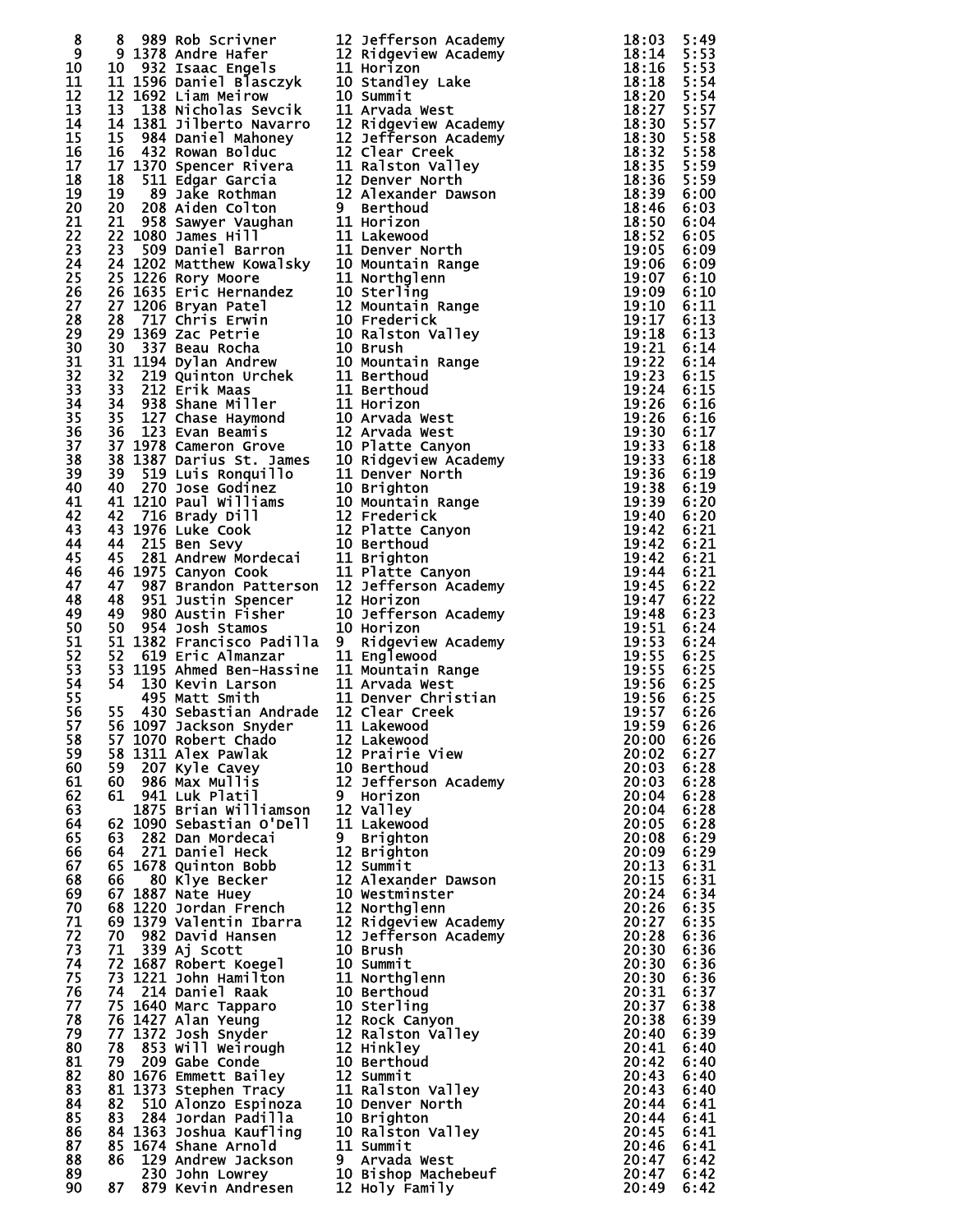| 91                                                                           | 88         | 1419                    | Max Mills                                    | 9<br>1                                  |
|------------------------------------------------------------------------------|------------|-------------------------|----------------------------------------------|-----------------------------------------|
| 92                                                                           | 89<br>90   | 276                     | Dillon Loaiza                                |                                         |
| 93<br>94                                                                     | 91         | 1425<br>1629            | Andy Tinlin<br>Jeffrey Allen                 | 1<br>1<br>1<br>1<br>1                   |
| 95                                                                           | 92         | 1633                    | Eric Etl                                     |                                         |
| 96<br>97                                                                     | 93<br>94   | 280<br>1386             | Trey Minjarez                                |                                         |
| 98                                                                           | 95         | 433                     | Dakota Spradling<br>Jake Cook                |                                         |
| 99                                                                           | 96         | 1198                    | Lucas Droste                                 | 1<br>1<br>1<br>9<br>1                   |
| 100<br>101                                                                   | 97         | 145<br>392              | <b>Forrest Werner</b><br>James Kadolph       |                                         |
| 102                                                                          | 98         | 403                     | Bryce Rich                                   | $\mathbf{1}$                            |
| 103                                                                          | 99         | 376                     | Travis Anderson                              | 1                                       |
| 104<br>105                                                                   | 100<br>101 | 482<br>384              | Zach Neal<br>Coleman Harris                  | 1                                       |
| 106                                                                          | 102        | 1694                    | Sam Piehl                                    |                                         |
| 107                                                                          |            | 957                     | Payton Towns                                 | <b>111991</b>                           |
| 108<br>109                                                                   | 103        | $\overline{379}$<br>231 | Dominic Compoz<br>Victor Ramirez             |                                         |
| 110                                                                          |            | 144                     | Ben Tyus                                     |                                         |
| 111                                                                          | 104        | 1208                    | Grant Stout                                  | 1                                       |
| 112<br>113                                                                   | 105<br>106 | 383                     | 1407 Brandon Bulmer<br><b>Cyrus Ferguson</b> | 1                                       |
| 114                                                                          |            |                         | 930 Fabian Cocoa                             |                                         |
| 115                                                                          | 107        | 627                     | Chad Glover                                  |                                         |
| 116<br>117                                                                   | 108        | 1896<br>273             | Brandon Vigil<br>Evan Johnson                |                                         |
| 118                                                                          | 109        |                         | 405 Steven Rummler                           |                                         |
| 119                                                                          | 110        |                         | 990 Scott Sowell                             |                                         |
| 120<br>121                                                                   | 111<br>112 | 91<br>1076              | Alec Timpe<br>Alex Goodman                   |                                         |
| 122                                                                          | 113        | 1095                    | Payton Rohwer                                |                                         |
| 123<br>124                                                                   |            | 378                     | Fred Campbell                                |                                         |
| 125                                                                          | 114        | 1677                    | 1871 Michael Martinez<br>Cameron Bobb        |                                         |
| 126                                                                          | 115        | 1224                    | Tyler Kite                                   |                                         |
| $\begin{array}{c}\n\overline{1}\overline{2}\overline{7} \\ 128\n\end{array}$ | 116        | 1310                    | Josh Lepus                                   |                                         |
| 129                                                                          | 117        | 837<br>952              | Marcelo Gonzalez<br>Ryan Spencer             |                                         |
| 130                                                                          | 118        | 889                     | Clayton Keefe                                |                                         |
| 131                                                                          | 119        | 1377                    | Bryan Cook                                   |                                         |
| $\overline{1}\overline{3}\overline{2}$<br>133                                | 120<br>121 | 1889<br>1305            | Danny Mendoza<br>Iran Bejarano               | 119111110111111111111111111011          |
| 134                                                                          |            | 407                     | Eric Weng                                    |                                         |
| 135                                                                          |            | 1375                    | Nathan Black                                 |                                         |
| 136<br>137                                                                   | 122        |                         | 1682 Danny Cuadrado                          |                                         |
| 138                                                                          | 123        |                         | .<br>1356 Joe Marcia<br>1356 Jason Dirito    |                                         |
| 139                                                                          |            | 286                     | Zach Randall                                 |                                         |
| 140<br>141                                                                   | 124        | 1383                    | 628 Cole Horan<br>Michael Robles             | $\overline{\mathbf{1}}$<br>1            |
| 142                                                                          | 125        | 1355                    | Jarrod Cornejo                               | 1                                       |
| 143                                                                          | 126        | 1600                    | Scott Mayer                                  | $\mathbf{1}$                            |
| 144<br>145                                                                   |            | 933<br>1359             | Allen Erdmann<br>Grant Gillan                | 1                                       |
| 146                                                                          |            | 274                     | Jacob<br><b>Johnson</b>                      | $\frac{9}{1}$                           |
| 147                                                                          | 127        | 1634                    | Nathan Hall                                  | 1<br>1                                  |
| 148<br>149                                                                   | 128        | 1417<br>287             | Danny Manion<br>Noah Smith                   | 1                                       |
| 150                                                                          | 129        | 1630                    | Dylan Artzer                                 |                                         |
| 151<br>152                                                                   | 130        | 1303<br>956             | Nate Alire                                   | 1<br>1<br>1<br>1                        |
| 153                                                                          | 131        | 513                     | Alex Tomsick<br>Glenn<br><b>Johns</b>        |                                         |
| 154                                                                          | 132        | 904                     | Tyler Sand                                   |                                         |
| 155<br>156                                                                   | 133<br>134 | 1410<br>840             | Dan Gibbons<br>Goliath Hernandez             | 1<br>1<br>1<br>1<br>1                   |
| 157                                                                          |            | 268                     | Kyle Case                                    |                                         |
| 158                                                                          |            | 232                     | Ben Suhr                                     | $\frac{9}{1}$                           |
| 159<br>160                                                                   | 135<br>136 | 429<br>450              | Alexander Andrade<br>Jackson Wieger          |                                         |
| 161                                                                          |            | 189                     | Dan Valdez                                   | 1                                       |
| 162                                                                          | 137        | 1949                    | Kyle Hughes                                  | 1                                       |
| 163<br>164                                                                   | 138        | 942<br>1100             | Tanner Reid<br>Eli Zartman                   | $\frac{9}{1}$                           |
| 165                                                                          | 139        | 1801                    | Alexander Duran                              |                                         |
| 166                                                                          |            | 1203                    | Matt Longaker                                | 1<br>1<br>1                             |
| 167<br>168                                                                   |            | 1196<br>134             | John Butts<br>Nick McDonald                  | $\overline{\mathbf{1}}$                 |
| 169                                                                          |            | 1205                    | Anthony Pappalardo                           | 1                                       |
| 170                                                                          |            | 1376                    | Maathew Clinton                              | $\overline{\mathbf{1}}$<br>$\mathbf{1}$ |
| 171<br>172                                                                   | 140<br>141 | 1598<br>437             | Jacob Linford<br>Cory Kerr                   | 1                                       |
| 173                                                                          |            | 1384                    | Dylan Salas                                  | g                                       |

| 91  |     |                                           |   |                                                                                                                                                                                                                                       |       | 6:43 |
|-----|-----|-------------------------------------------|---|---------------------------------------------------------------------------------------------------------------------------------------------------------------------------------------------------------------------------------------|-------|------|
| 92  |     |                                           |   |                                                                                                                                                                                                                                       |       | 6:43 |
| 93  |     |                                           |   | 88 1479 Max Mills (1911 m Rock Canyon (1911)<br>189 276 of the Way Mills (1911)<br>171 1625 and Friedrich III and Rock Canyon (1911)<br>171 1623 and Friedrich III and Rock Canyon (1911)<br>1893 and Friedrich III and Rock Canyon ( |       | 6:43 |
|     |     |                                           |   |                                                                                                                                                                                                                                       |       |      |
| 94  |     |                                           |   |                                                                                                                                                                                                                                       |       | 6:43 |
| 95  |     |                                           |   |                                                                                                                                                                                                                                       |       | 6:43 |
| 96  |     |                                           |   |                                                                                                                                                                                                                                       |       | 6:44 |
|     |     |                                           |   |                                                                                                                                                                                                                                       |       |      |
| 97  |     |                                           |   |                                                                                                                                                                                                                                       |       | 6:44 |
| 98  |     |                                           |   |                                                                                                                                                                                                                                       |       | 6:44 |
| 99  |     |                                           |   |                                                                                                                                                                                                                                       |       | 6:44 |
|     |     |                                           |   |                                                                                                                                                                                                                                       |       |      |
| 100 |     |                                           |   |                                                                                                                                                                                                                                       |       | 6:44 |
| 101 |     |                                           |   |                                                                                                                                                                                                                                       |       | 6:44 |
| 102 |     |                                           |   |                                                                                                                                                                                                                                       |       | 6:45 |
|     |     |                                           |   |                                                                                                                                                                                                                                       |       |      |
| 103 |     |                                           |   |                                                                                                                                                                                                                                       |       | 6:45 |
| 104 |     |                                           |   |                                                                                                                                                                                                                                       |       | 6:45 |
| 105 |     |                                           |   |                                                                                                                                                                                                                                       |       | 6:45 |
| 106 |     |                                           |   |                                                                                                                                                                                                                                       |       | 6:45 |
|     |     |                                           |   |                                                                                                                                                                                                                                       |       |      |
| 107 |     |                                           |   |                                                                                                                                                                                                                                       |       | 6:46 |
| 108 |     |                                           |   |                                                                                                                                                                                                                                       |       | 6:46 |
| 109 |     |                                           |   |                                                                                                                                                                                                                                       |       | 6:46 |
|     |     |                                           |   |                                                                                                                                                                                                                                       |       |      |
| 110 |     |                                           |   |                                                                                                                                                                                                                                       |       | 6:46 |
| 111 |     |                                           |   |                                                                                                                                                                                                                                       |       | 6:46 |
| 112 |     |                                           |   |                                                                                                                                                                                                                                       |       | 6:47 |
|     |     |                                           |   |                                                                                                                                                                                                                                       |       |      |
| 113 |     |                                           |   |                                                                                                                                                                                                                                       |       | 6:47 |
| 114 |     |                                           |   |                                                                                                                                                                                                                                       |       | 6:47 |
| 115 |     |                                           |   |                                                                                                                                                                                                                                       |       | 6:48 |
| 116 |     |                                           |   |                                                                                                                                                                                                                                       |       | 6:48 |
|     |     |                                           |   |                                                                                                                                                                                                                                       |       |      |
| 117 |     |                                           |   |                                                                                                                                                                                                                                       |       | 6:48 |
| 118 |     |                                           |   |                                                                                                                                                                                                                                       |       | 6:49 |
|     |     |                                           |   |                                                                                                                                                                                                                                       |       |      |
| 119 |     |                                           |   |                                                                                                                                                                                                                                       |       | 6:49 |
| 120 |     |                                           |   |                                                                                                                                                                                                                                       |       | 6:49 |
| 121 |     |                                           |   |                                                                                                                                                                                                                                       |       | 6:49 |
| 122 |     |                                           |   |                                                                                                                                                                                                                                       |       | 6:49 |
|     |     |                                           |   |                                                                                                                                                                                                                                       |       |      |
| 123 |     |                                           |   |                                                                                                                                                                                                                                       |       | 6:49 |
| 124 |     |                                           |   |                                                                                                                                                                                                                                       |       | 6:50 |
| 125 |     |                                           |   |                                                                                                                                                                                                                                       |       |      |
|     |     |                                           |   |                                                                                                                                                                                                                                       |       | 6:50 |
| 126 |     |                                           |   |                                                                                                                                                                                                                                       |       | 6:51 |
| 127 |     |                                           |   |                                                                                                                                                                                                                                       |       | 6:51 |
| 128 |     |                                           |   |                                                                                                                                                                                                                                       |       | 6:51 |
|     |     |                                           |   |                                                                                                                                                                                                                                       |       |      |
| 129 |     |                                           |   |                                                                                                                                                                                                                                       |       | 6:52 |
| 130 |     |                                           |   |                                                                                                                                                                                                                                       |       | 6:52 |
| 131 |     |                                           |   |                                                                                                                                                                                                                                       |       | 6:52 |
|     |     |                                           |   |                                                                                                                                                                                                                                       |       |      |
| 132 |     |                                           |   |                                                                                                                                                                                                                                       |       | 6:53 |
| 133 |     |                                           |   |                                                                                                                                                                                                                                       |       | 6:54 |
| 134 |     |                                           |   |                                                                                                                                                                                                                                       |       | 6:55 |
|     |     |                                           |   |                                                                                                                                                                                                                                       |       |      |
| 135 |     |                                           |   |                                                                                                                                                                                                                                       |       | 6:55 |
| 136 |     |                                           |   |                                                                                                                                                                                                                                       |       | 6:56 |
| 137 |     |                                           |   |                                                                                                                                                                                                                                       |       | 6:56 |
|     |     |                                           |   |                                                                                                                                                                                                                                       |       |      |
| 138 |     |                                           |   |                                                                                                                                                                                                                                       |       | 6:56 |
| 139 |     |                                           |   |                                                                                                                                                                                                                                       |       | 6:56 |
| 140 |     | $124$ $\overline{628}$ Cole Horan         |   | <b>10 Englewood</b>                                                                                                                                                                                                                   | 21:32 | 6:56 |
|     |     |                                           |   |                                                                                                                                                                                                                                       |       |      |
| 141 |     | 1383 Michael Robles                       |   | 11 Ridgeview Academy                                                                                                                                                                                                                  | 21:34 | 6:57 |
| 142 |     | 125 1355 Jarrod Cornejo                   |   | 10 Ralston Valley                                                                                                                                                                                                                     | 21:34 | 6:57 |
| 143 |     | 126 1600 Scott Mayer                      |   | 10 Standley Lake                                                                                                                                                                                                                      | 21:35 | 6:57 |
| 144 |     | 933 Allen Erdmann                         |   | 11 Horizon                                                                                                                                                                                                                            | 21:36 | 6:57 |
|     |     |                                           |   |                                                                                                                                                                                                                                       |       |      |
| 145 |     | 1359 Grant Gillan                         |   | 9 Ralston Valley                                                                                                                                                                                                                      | 21:37 | 6:58 |
| 146 |     | 274 Jacob Johnson                         |   | 12 Brighton                                                                                                                                                                                                                           | 21:41 | 6:59 |
| 147 |     | 127 1634 Nathan Hall                      |   | 11 Sterling                                                                                                                                                                                                                           | 21:42 | 6:59 |
|     |     |                                           |   |                                                                                                                                                                                                                                       |       |      |
| 148 |     | 128 1417 Danny Manion                     |   | 12 Rock Canyon                                                                                                                                                                                                                        | 21:44 | 7:00 |
| 149 |     | 287 Noah Smith                            |   | 11 Brighton                                                                                                                                                                                                                           | 21:44 | 7:00 |
| 150 |     | 129 1630 Dylan Artzer                     |   | 12 Sterling                                                                                                                                                                                                                           | 21:44 | 7:00 |
| 151 |     | 130 1303 Nate Alire                       |   | 11 Prairie View                                                                                                                                                                                                                       | 21:46 | 7:01 |
|     |     |                                           |   |                                                                                                                                                                                                                                       |       |      |
| 152 |     | 956 Alex Tomsick                          |   | 12 Horizon                                                                                                                                                                                                                            | 21:46 | 7:01 |
| 153 | 131 | 513 Glenn Johns                           |   | 11 Denver North                                                                                                                                                                                                                       | 21:47 | 7:01 |
| 154 | 132 | 904 Tyler Sand                            |   | 12 Holy Family                                                                                                                                                                                                                        | 21:47 | 7:01 |
|     |     |                                           |   |                                                                                                                                                                                                                                       |       |      |
| 155 |     | 133 1410 Dan Gibbons                      |   | 10 Rock Canyon                                                                                                                                                                                                                        | 21:48 | 7:01 |
| 156 | 134 | 840 Goliath Hernandez                     |   | 11 Hinkley                                                                                                                                                                                                                            | 21:48 | 7:01 |
| 157 |     | 268 Kyle Case                             |   | 11 Brighton                                                                                                                                                                                                                           | 21:49 | 7:02 |
| 158 |     | 232 Ben Suhr                              | 9 |                                                                                                                                                                                                                                       | 21:51 | 7:02 |
|     |     |                                           |   | Bishop Machebeuf                                                                                                                                                                                                                      |       |      |
| 159 | 135 | 429 Alexander Andrade                     |   | 12 Clear Creek                                                                                                                                                                                                                        | 21:51 | 7:02 |
| 160 | 136 | 450 Jackson Wieger                        |   | 11 Clear Creek                                                                                                                                                                                                                        | 21:52 | 7:03 |
| 161 |     | 189 Dan Valdez                            |   | 11 Aurora Central                                                                                                                                                                                                                     | 21:53 | 7:03 |
|     |     |                                           |   |                                                                                                                                                                                                                                       |       |      |
| 162 |     | 137 1949 Kyle Hughes                      |   | 10 Wheat Ridge                                                                                                                                                                                                                        | 21:54 | 7:03 |
| 163 |     | 942 Tanner Reid                           |   | 9 Horizon                                                                                                                                                                                                                             | 21:55 | 7:04 |
| 164 |     | 138 1100 Eli Zartman                      |   | 12 Lakewood                                                                                                                                                                                                                           | 21:55 | 7:04 |
|     |     |                                           |   |                                                                                                                                                                                                                                       |       |      |
| 165 |     | 139 1801 Alexander Duran                  |   | 10 The Academy Of Charter Schools 21:56                                                                                                                                                                                               |       | 7:04 |
| 166 |     | 1203 Matt Longaker                        |   | 12 Mountain Range                                                                                                                                                                                                                     | 21:56 | 7:04 |
| 167 |     | 1196 John Butts                           |   | 11 Mountain Range                                                                                                                                                                                                                     | 21:57 | 7:04 |
|     |     |                                           |   |                                                                                                                                                                                                                                       |       |      |
| 168 |     | 134 Nick McDonald                         |   | 11 Arvada West                                                                                                                                                                                                                        | 21:58 | 7:05 |
| 169 |     | 1205 Anthony Pappalardo 10 Mountain Range |   |                                                                                                                                                                                                                                       | 21:58 | 7:05 |
| 170 |     | 1376 Maathew Clinton                      |   | 11 Ridgeview Academy<br>10 Stardlay Lake                                                                                                                                                                                              | 21:59 | 7:05 |
| 171 |     |                                           |   |                                                                                                                                                                                                                                       |       | 7:05 |
|     |     | 140 1598 Jacob Linford                    |   | 10 Standley Lake                                                                                                                                                                                                                      | 22:01 |      |
| 172 |     | 141 437 Cory Kerr                         |   | 12 Clear Creek                                                                                                                                                                                                                        | 22:01 | 7:06 |
| 173 |     | 1384 Dylan Salas                          | 9 | Ridgeview Academy                                                                                                                                                                                                                     | 22:02 | 7:06 |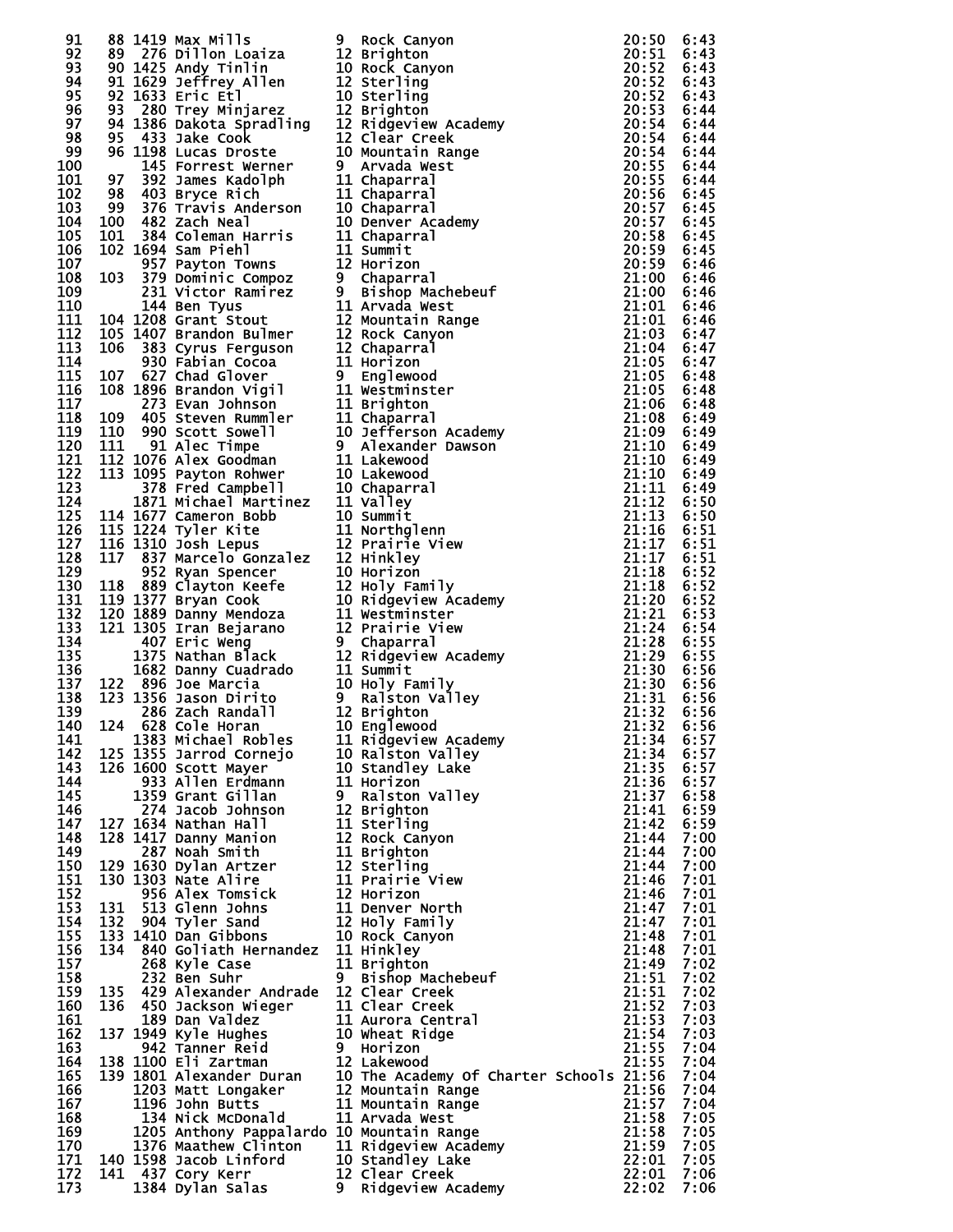| 174        |     |                                                                                      | 142 328 Pablo Gutierrez 10 Brush<br>142 186 Yonas Mammo 11 Aurora Central<br>143 1421 Bill Showers 11 Rock Canyon<br>144 719 Patrick McCarron 11 Frederick<br>22:04<br>144 719 Patrick McCarron 11 Frederick<br>22:04<br>145 1393 Nyle Lund |                | 7:06         |
|------------|-----|--------------------------------------------------------------------------------------|---------------------------------------------------------------------------------------------------------------------------------------------------------------------------------------------------------------------------------------------|----------------|--------------|
| 175        |     |                                                                                      |                                                                                                                                                                                                                                             |                | 7:06         |
| 176        |     |                                                                                      |                                                                                                                                                                                                                                             |                | 7:06         |
| 177<br>178 |     |                                                                                      |                                                                                                                                                                                                                                             |                | 7:06<br>7:07 |
| 179        |     |                                                                                      |                                                                                                                                                                                                                                             |                | 7:07         |
| 180        |     |                                                                                      |                                                                                                                                                                                                                                             |                | 7:07         |
| 181        |     |                                                                                      |                                                                                                                                                                                                                                             |                | 7:07         |
| 182        |     |                                                                                      |                                                                                                                                                                                                                                             |                | 7:07         |
| 183        |     |                                                                                      |                                                                                                                                                                                                                                             |                | 7:08         |
| 184<br>185 |     |                                                                                      |                                                                                                                                                                                                                                             |                | 7:08<br>7:08 |
| 186        |     |                                                                                      |                                                                                                                                                                                                                                             |                | 7:09         |
| 187        |     |                                                                                      |                                                                                                                                                                                                                                             |                | 7:09         |
| 188        |     |                                                                                      |                                                                                                                                                                                                                                             |                | 7:09         |
| 189        |     |                                                                                      |                                                                                                                                                                                                                                             |                | 7:09         |
| 190<br>191 |     |                                                                                      |                                                                                                                                                                                                                                             |                | 7:09<br>7:10 |
| 192        |     |                                                                                      |                                                                                                                                                                                                                                             |                | 7:10         |
| 193        |     |                                                                                      |                                                                                                                                                                                                                                             |                | 7:10         |
| 194        |     |                                                                                      |                                                                                                                                                                                                                                             |                | 7:10         |
| 195        |     |                                                                                      | 1697 Tyler Shaw 10 Summit<br>632 Mitchell MacDonald 10 Englewood<br>321 Tim Brown 11 Brush<br>210 Shane Friede 11 Berthoud<br>834 Phoenix Camacho 11 Hinkley<br>518 Alejandro Rodrigue 9 Denver North<br>1977 Jacob Gleason 11 Platte Cany  |                | 7:11         |
| 196        | 152 |                                                                                      |                                                                                                                                                                                                                                             | 22:18          | 7:11         |
| 197<br>198 |     | 153 321 Tim Brown<br>210 Shane Friede 11 Brush<br>154 834 Phoenix Camacho 11 Hinkley |                                                                                                                                                                                                                                             | 22:20<br>22:20 | 7:12<br>7:12 |
| 199        |     |                                                                                      |                                                                                                                                                                                                                                             | 22:20          | 7:12         |
| 200        | 155 |                                                                                      |                                                                                                                                                                                                                                             | 22:23          | 7:13         |
| 201        |     |                                                                                      |                                                                                                                                                                                                                                             |                | 7:13         |
| 202        |     |                                                                                      |                                                                                                                                                                                                                                             |                | 7:13         |
| 203        |     |                                                                                      |                                                                                                                                                                                                                                             |                | 7:13         |
| 204<br>205 |     |                                                                                      |                                                                                                                                                                                                                                             |                | 7:13<br>7:14 |
| 206        |     |                                                                                      |                                                                                                                                                                                                                                             |                | 7:14         |
| 207        |     |                                                                                      |                                                                                                                                                                                                                                             |                | 7:15         |
| 208        |     |                                                                                      |                                                                                                                                                                                                                                             |                | 7:15         |
| 209        |     |                                                                                      |                                                                                                                                                                                                                                             |                | 7:15         |
| 210        |     |                                                                                      |                                                                                                                                                                                                                                             |                | 7:15         |
| 211<br>212 |     |                                                                                      |                                                                                                                                                                                                                                             |                | 7:15<br>7:16 |
| 213        |     |                                                                                      |                                                                                                                                                                                                                                             |                | 7:16         |
| 214        |     |                                                                                      |                                                                                                                                                                                                                                             |                | 7:16         |
| 215        |     |                                                                                      |                                                                                                                                                                                                                                             |                | 7:17         |
| 216        |     |                                                                                      | 155 534 Phoenix Camacio 11 Hinkiey<br>155 518 Alejandro Rodrigue 9 Denver North 222:23<br>156 157 Jacob Glason 11 Platte Canyon 22:24<br>167 622 Javier Baylon 9 Lakewood<br>167 622 Javier Baylon 22 Lakewood<br>1783 Matt Huff 12 Del     |                | 7:17         |
| 217<br>218 |     |                                                                                      |                                                                                                                                                                                                                                             |                | 7:17<br>7:17 |
| 219        |     |                                                                                      |                                                                                                                                                                                                                                             |                | 7:17         |
| 220        |     |                                                                                      |                                                                                                                                                                                                                                             |                | 7:17         |
| 221        |     |                                                                                      |                                                                                                                                                                                                                                             |                | 7:18         |
| 222        |     |                                                                                      |                                                                                                                                                                                                                                             |                | 7:18         |
| 223        |     |                                                                                      |                                                                                                                                                                                                                                             | 22:43 7:19     |              |
| 224<br>225 |     | 494 Elijah Monroe<br>218 Nick Trujillo                                               | 11 Denver Christian<br>12 Berthoud                                                                                                                                                                                                          | 22:43<br>22:43 | 7:19<br>7:19 |
| 226        |     | 387 Jared Johnson                                                                    | 12 Chaparral                                                                                                                                                                                                                                | 22:46          | 7:20         |
| 227        |     | 128 Jon Hudson                                                                       | 10 Arvada West                                                                                                                                                                                                                              | 22:47          | 7:20         |
| 228        |     | 1072 Garret Florey                                                                   | 10 Lakewood<br>9  Arvada W                                                                                                                                                                                                                  | 22:47          | 7:20         |
| 229        |     | 126 Preston Finn                                                                     | 9 Arvada West                                                                                                                                                                                                                               | 22:48          | 7:21         |
| 230<br>231 |     | 1366 Garrett Moore<br>166 1960 Jordan Salbato                                        | 9 Ralston Valley<br>11 Wheat Ridge                                                                                                                                                                                                          | 22:49<br>22:52 | 7:21<br>7:22 |
| 232        |     | 167 842 Marcus Maes                                                                  | 12 Hinkley                                                                                                                                                                                                                                  | 22:54          | 7:23         |
| 233        |     | 168 1225 Nate Low                                                                    | 9 Northglenn                                                                                                                                                                                                                                | 22:56          | 7:23         |
| 234        |     | 169 1961 John Sassolino                                                              | 12 Wheat Ridge                                                                                                                                                                                                                              | 22:57          | 7:24         |
| 235        |     | 1358 Joe Fox                                                                         | 9 Ralston Valley                                                                                                                                                                                                                            | 22:58          | 7:24         |
| 236        |     | 925 Richard Bailey                                                                   | 9 Horizon                                                                                                                                                                                                                                   | 23:00          | 7:25         |
| 237<br>238 |     | 448 Patrick Whitesel<br>393 Ryan Kwiatkowski                                         | 9 Clear Creek<br>11 Chaparral                                                                                                                                                                                                               | 23:01<br>23:01 | 7:25<br>7:25 |
| 239        |     | 408 Zach Young                                                                       | 11 Chaparral                                                                                                                                                                                                                                | 23:02          | 7:25         |
| 240        |     | 929 Ben Cialone<br>978 Aidan Durant                                                  | 12 Horizon                                                                                                                                                                                                                                  | 23:02          | 7:25         |
| 241        |     |                                                                                      | 11 Jefferson Academy                                                                                                                                                                                                                        | 23:02          | 7:25         |
| 242        |     | 1353 Alex Bobroske                                                                   | 11 Ralston Valley                                                                                                                                                                                                                           | 23:03          | 7:25         |
| 243<br>244 |     | 1368 Jack O'Shea<br>170 713 Anthony Bellipanni 12 Frederick                          | 10 Ralston Valley                                                                                                                                                                                                                           | 23:03<br>23:05 | 7:26         |
| 245        |     | 171 323 Caleb Dorey                                                                  | 11 Brush                                                                                                                                                                                                                                    | 23:06          | 7:26<br>7:26 |
| 246        |     | 142 Matt Sullivan                                                                    | 10 Arvada West                                                                                                                                                                                                                              | 23:07          | 7:27         |
| 247        |     | 1361 Evan Gustafson                                                                  | 9 Ralston Valley                                                                                                                                                                                                                            | 23:07          | 7:27         |
| 248        |     | 1423 Brad Stroz                                                                      | 11 Rock Canyon                                                                                                                                                                                                                              | 23:08          | 7:27         |
| 249        |     | 172 1942 Greg Doig                                                                   | 11 Wheat Ridge                                                                                                                                                                                                                              | 23:08          | 7:27         |
| 250<br>251 |     | 173 1962 Parker Sorenson<br>174 894 Andrew Lyle                                      | 10 Wheat Ridge<br>12 Holy Family                                                                                                                                                                                                            | 23:09<br>23:10 | 7:28<br>7:28 |
| 252        |     | 175 1228 Paul Sauzo                                                                  | 10 Northglenn                                                                                                                                                                                                                               | 23:10          | 7:28         |
| 253        |     | 1094 Zach Riley                                                                      | 9 Lakewood                                                                                                                                                                                                                                  | 23:10          | 7:28         |
| 254        |     | 1074 Jordan Freeburn<br>386 Evan Jenkins<br>1873 Anthony Mozal                       | 10 Lakewood                                                                                                                                                                                                                                 | 23:11          | 7:28         |
| 255        |     |                                                                                      | 10 Chaparral                                                                                                                                                                                                                                | 23:11          | 7:28         |
| 256        |     |                                                                                      | 11 Valley                                                                                                                                                                                                                                   | 23:13          | 7:29         |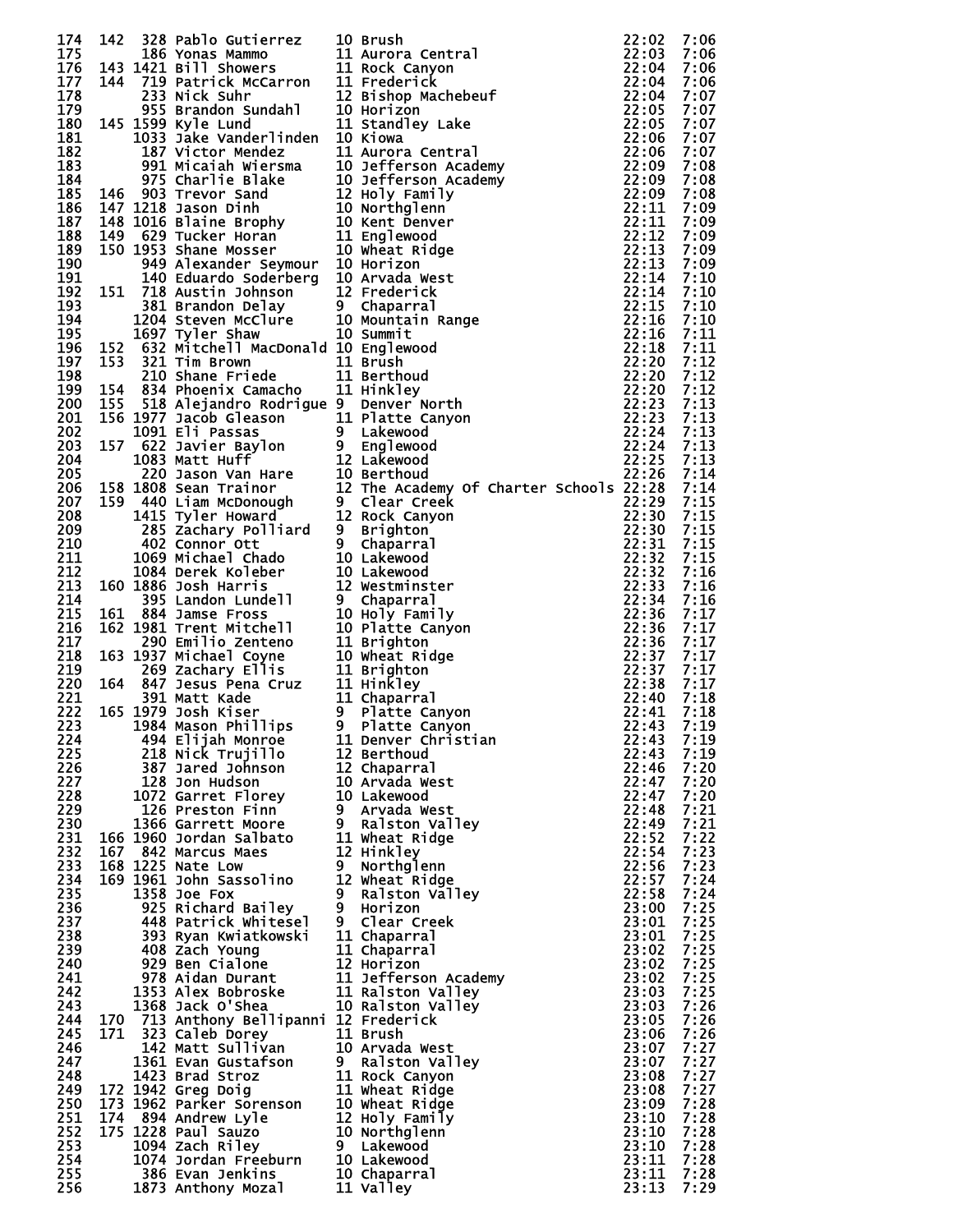| 257        |  |                                                                                                             | 1073 Devon Fox. 100 Lakewood<br>1428 Syrus Yeung 10 Rock Canyon 23:114<br>1428 Syrus Yeung 11 Bock Canyon 23:115<br>1228 Syrus Capello 9 Rock Canyon<br>12 Date Lesko 10 11 Arvada west<br>23:115 1228 Mdres Lau 9 Arvada west<br>892 And          |                | 7:29         |
|------------|--|-------------------------------------------------------------------------------------------------------------|----------------------------------------------------------------------------------------------------------------------------------------------------------------------------------------------------------------------------------------------------|----------------|--------------|
| 258        |  |                                                                                                             |                                                                                                                                                                                                                                                    |                | 7:29         |
| 259<br>260 |  |                                                                                                             |                                                                                                                                                                                                                                                    |                | 7:29<br>7:29 |
| 261        |  |                                                                                                             |                                                                                                                                                                                                                                                    |                | 7:29         |
| 262        |  |                                                                                                             |                                                                                                                                                                                                                                                    |                | 7:30         |
| 263        |  |                                                                                                             |                                                                                                                                                                                                                                                    |                | 7:30         |
| 264<br>265 |  |                                                                                                             |                                                                                                                                                                                                                                                    |                | 7:30<br>7:31 |
| 266        |  |                                                                                                             |                                                                                                                                                                                                                                                    |                | 7:32         |
| 267        |  |                                                                                                             |                                                                                                                                                                                                                                                    |                | 7:32         |
| 268        |  |                                                                                                             |                                                                                                                                                                                                                                                    |                | 7:32         |
| 269        |  |                                                                                                             |                                                                                                                                                                                                                                                    |                | 7:32         |
| 270<br>271 |  |                                                                                                             |                                                                                                                                                                                                                                                    |                | 7:33<br>7:33 |
| 272        |  |                                                                                                             |                                                                                                                                                                                                                                                    |                | 7:33         |
| 273        |  |                                                                                                             |                                                                                                                                                                                                                                                    |                | 7:34         |
| 274        |  |                                                                                                             |                                                                                                                                                                                                                                                    |                | 7:34         |
| 275<br>276 |  |                                                                                                             |                                                                                                                                                                                                                                                    |                | 7:35<br>7:35 |
| 277        |  |                                                                                                             |                                                                                                                                                                                                                                                    |                | 7:35         |
| 278        |  |                                                                                                             |                                                                                                                                                                                                                                                    |                | 7:36         |
| 279        |  |                                                                                                             | 182 1832 umas currera<br>183 1832 umix currera<br>12 Meximinates 12 Meximinister<br>183 1322 Justin Lively<br>12 Prederick<br>184 1637 Zach Kellogg<br>12 Frederick<br>186 1637 Zach Kellogg<br>10 Sterling<br>10 Sterling<br>185 1893 Johnny Sysa |                | 7:36         |
| 280        |  |                                                                                                             |                                                                                                                                                                                                                                                    |                | 7:36<br>7:37 |
| 281<br>282 |  |                                                                                                             |                                                                                                                                                                                                                                                    |                | 7:37         |
| 283        |  |                                                                                                             |                                                                                                                                                                                                                                                    |                | 7:37         |
| 284        |  |                                                                                                             |                                                                                                                                                                                                                                                    |                | 7:37         |
| 285        |  |                                                                                                             |                                                                                                                                                                                                                                                    |                | 7:38         |
| 286<br>287 |  |                                                                                                             |                                                                                                                                                                                                                                                    |                | 7:39<br>7:39 |
| 288        |  |                                                                                                             |                                                                                                                                                                                                                                                    |                | 7:39         |
| 289        |  |                                                                                                             |                                                                                                                                                                                                                                                    |                | 7:40         |
| 290        |  |                                                                                                             |                                                                                                                                                                                                                                                    | 23:49          | 7:40         |
| 291<br>292 |  |                                                                                                             |                                                                                                                                                                                                                                                    | 23:50<br>23:51 | 7:40<br>7:41 |
| 293        |  |                                                                                                             |                                                                                                                                                                                                                                                    | 23:51          | 7:41         |
| 294        |  |                                                                                                             |                                                                                                                                                                                                                                                    | 23:51          | 7:41         |
| 295        |  |                                                                                                             |                                                                                                                                                                                                                                                    | 23:54          | 7:42         |
| 296        |  |                                                                                                             |                                                                                                                                                                                                                                                    | 23:55          | 7:42         |
| 297<br>298 |  |                                                                                                             |                                                                                                                                                                                                                                                    | 23:55<br>23:56 | 7:42<br>7:43 |
| 299        |  |                                                                                                             |                                                                                                                                                                                                                                                    | 23:57          | 7:43         |
| 300        |  |                                                                                                             |                                                                                                                                                                                                                                                    | 23:57          | 7:43         |
| 301        |  |                                                                                                             |                                                                                                                                                                                                                                                    | 23:58          | 7:43         |
| 302<br>303 |  |                                                                                                             |                                                                                                                                                                                                                                                    | 23:58<br>23:59 | 7:43<br>7:44 |
| 304        |  |                                                                                                             |                                                                                                                                                                                                                                                    | 23:59          | 7:44         |
| 305        |  |                                                                                                             |                                                                                                                                                                                                                                                    | 24:00          | 7:44         |
| 306        |  |                                                                                                             | 190 1806 Hank Sinkewicz<br>845 Colin Newton 12 Hinkley<br>191 1019 Zach Friedrich 12 Kent Denver 24:03<br>191 1019 Zach Friedrich 12 Kent Denver 24:03                                                                                             |                | 7:44         |
| 307<br>308 |  |                                                                                                             |                                                                                                                                                                                                                                                    | 24:03          | 7:45<br>7:45 |
| 309        |  | 192 1021 Sam Mathews                                                                                        | 11 Kent Denver                                                                                                                                                                                                                                     | 24:04          | 7:45         |
| 310        |  |                                                                                                             | 11 Kent Denver<br>10 Lakewood<br>11 Standley Lake<br>9 Horizon                                                                                                                                                                                     | 24:08          | 7:46         |
| 311        |  | 1093 Ian Porada<br>1604 Matt Vail<br>193 1604 Matt Vail                                                     |                                                                                                                                                                                                                                                    | 24:08          | 7:47         |
| 312<br>313 |  | 936 Kelly Hood<br>1411 Ian Gungel                                                                           | 9 Rock Canyon                                                                                                                                                                                                                                      | 24:09<br>24:09 | 7:47<br>7:47 |
| 314        |  | 940 Donovan Perkins                                                                                         | 9 Horizon                                                                                                                                                                                                                                          | 24:09          | 7:47         |
| 315        |  | 319 Brandon Barrandey                                                                                       | 9 Brush                                                                                                                                                                                                                                            | 24:11          | 7:47         |
| 316        |  | 194 88 Conner O'Grady                                                                                       | 9 Alexander Dawson                                                                                                                                                                                                                                 | 24:14          | 7:48         |
| 317        |  | 907 Steven Spink                                                                                            | 10 Holy Family                                                                                                                                                                                                                                     | 24:14          | 7:48         |
| 318<br>319 |  | 1089 Mark McCarthy<br>1079 Dylan Heath                                                                      | 11 Lakewood<br>9 Lakewood                                                                                                                                                                                                                          | 24:15<br>24:15 | 7:49<br>7:49 |
| 320        |  | 1385 Domincik Skelton                                                                                       | 12 Ridgeview Academy                                                                                                                                                                                                                               | 24:15          | 7:49         |
| 321        |  | 1085 Kyle Krawczak                                                                                          | g - Antonoou<br>9 Front Range Christian<br>12 Wheat Ridge                                                                                                                                                                                          | 24:16          | 7:49         |
| 322        |  | 734 Garrett Williams                                                                                        |                                                                                                                                                                                                                                                    | 24:16          | 7:49         |
| 323<br>324 |  | 1956 Aj Pasko<br>1946 Ethan Herrold                                                                         | 9 Wheat Ridge                                                                                                                                                                                                                                      | 24:16<br>24:17 | 7:49<br>7:49 |
| 325        |  | 1959 Roberto Salazar                                                                                        | 10 Wheat Ridge                                                                                                                                                                                                                                     | 24:27          | 7:52         |
| 326        |  | 195 1314 Ezekial Trujillo                                                                                   | 10 Prairie View                                                                                                                                                                                                                                    | 24:29          | 7:53         |
| 327        |  | 901 Michael Pougnet                                                                                         |                                                                                                                                                                                                                                                    | 24:31          | 7:54         |
| 328        |  | 1365 Zach McGivern                                                                                          |                                                                                                                                                                                                                                                    | 24:31          | 7:54         |
| 329<br>330 |  | 1986 Zach Sussenbach<br>983 Jackson Layton                                                                  |                                                                                                                                                                                                                                                    | 24:32<br>24:33 | 7:54<br>7:54 |
| 331        |  | 1197 Alejandro Corral                                                                                       | <b>12 Platte Canyon<br/>10 Jefferson Academy<br/>10 Mountain Range<br/>9 Ralston Valley<br/>9 Jefferson Academy<br/>3 Horizon<br/>1 Summit<br/>1 Versummit</b>                                                                                     | 24:34          | 7:55         |
| 332        |  | 1351 Bennet Bagley                                                                                          |                                                                                                                                                                                                                                                    | 24:34          | 7:55         |
| 333        |  |                                                                                                             | 974 Nathaniel Bechtold 9 Jefferson Academy                                                                                                                                                                                                         | 24:39          | 7:56         |
| 334        |  | 927 Alec Brannigan                                                                                          | 9 Horizon                                                                                                                                                                                                                                          | 24:41          | 7:57         |
| 335<br>336 |  | 1699 Logan Weinman 9 Summit<br>1683 Kevin Curnutte 9 Summit                                                 |                                                                                                                                                                                                                                                    | 24:43<br>24:45 | 7:58<br>7:58 |
| 337        |  | 196 1018 James Callison                                                                                     |                                                                                                                                                                                                                                                    | 24:47          | 7:59         |
| 338        |  | 1018 Dames Callison<br>1018 Dames Callison<br>1223 Alex Hoese 9 Northglenn<br>1068 Richard Bach 11 Lakewood |                                                                                                                                                                                                                                                    | 24:48          | 7:59         |
| 339        |  |                                                                                                             |                                                                                                                                                                                                                                                    | 24:49          | 8:00         |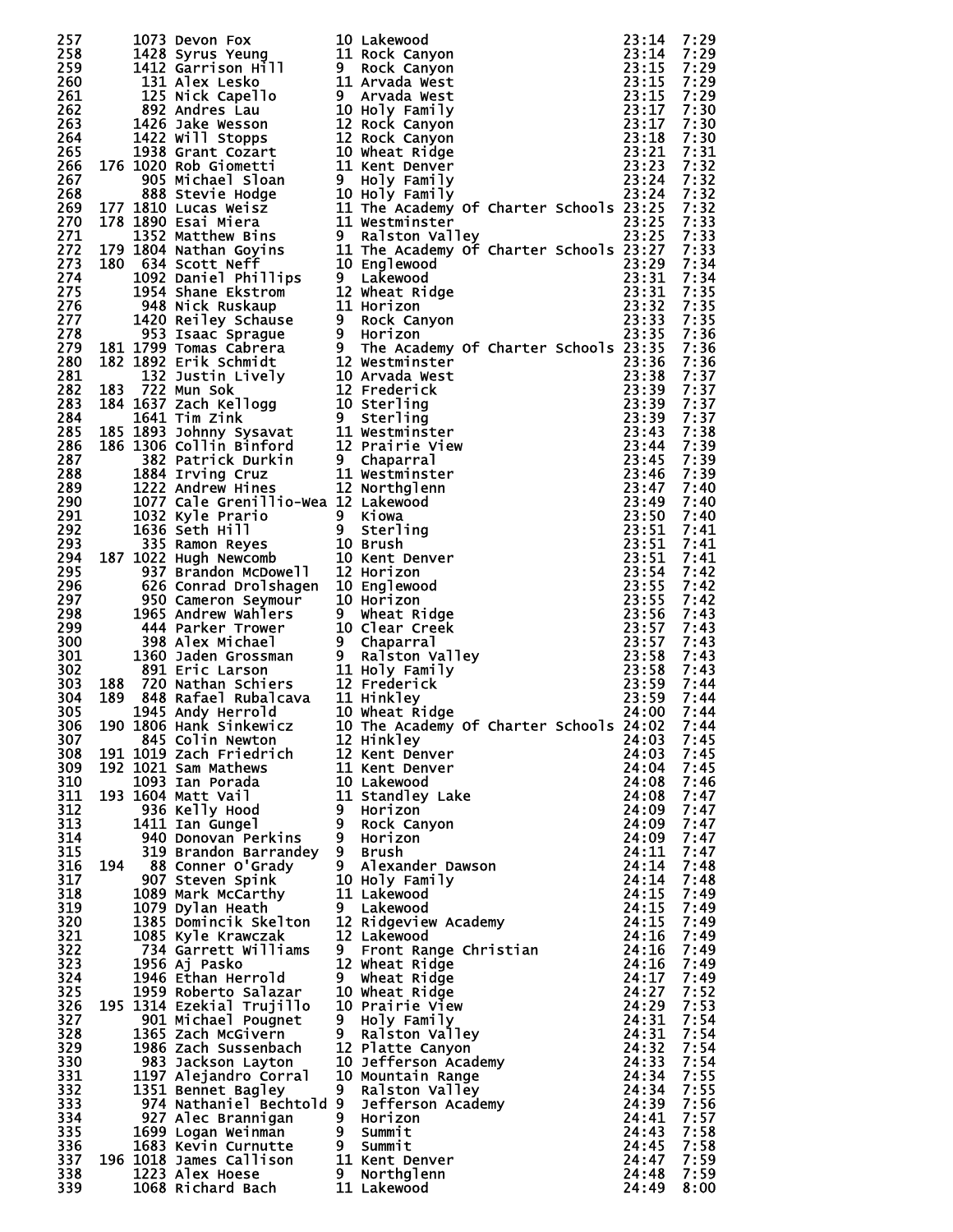| 340        |  |                                                                                                                                                                                                                                                  |                                                                                                                                                                                                                                            |                     | 8:00         |
|------------|--|--------------------------------------------------------------------------------------------------------------------------------------------------------------------------------------------------------------------------------------------------|--------------------------------------------------------------------------------------------------------------------------------------------------------------------------------------------------------------------------------------------|---------------------|--------------|
| 341        |  |                                                                                                                                                                                                                                                  |                                                                                                                                                                                                                                            |                     | 8:00         |
| 342        |  |                                                                                                                                                                                                                                                  |                                                                                                                                                                                                                                            |                     | 8:02         |
| 343        |  |                                                                                                                                                                                                                                                  | 183 Diego Aquilar 111 Aurora Central 24:49<br>1999 Zeke Williams 10 Lakewood<br>1971 Di21 Dia Ruet 9 Raiston Valley<br>1971 Di22 Henry Zelenka 10 Kent Denver<br>1971 Di23 Henry Zelenka 10 Kent Denver<br>1987 Serben Albert 1991 Lake    |                     | 8:02         |
| 344        |  |                                                                                                                                                                                                                                                  |                                                                                                                                                                                                                                            |                     | 8:03         |
| 345        |  |                                                                                                                                                                                                                                                  |                                                                                                                                                                                                                                            |                     | 8:03         |
| 346        |  |                                                                                                                                                                                                                                                  |                                                                                                                                                                                                                                            |                     | 8:03         |
| 347        |  |                                                                                                                                                                                                                                                  |                                                                                                                                                                                                                                            |                     | 8:04         |
| 348        |  |                                                                                                                                                                                                                                                  |                                                                                                                                                                                                                                            |                     | 8:04         |
| 349        |  |                                                                                                                                                                                                                                                  |                                                                                                                                                                                                                                            |                     | 8:04         |
| 350        |  |                                                                                                                                                                                                                                                  |                                                                                                                                                                                                                                            |                     | 8:04         |
| 351        |  |                                                                                                                                                                                                                                                  |                                                                                                                                                                                                                                            |                     | 8:05         |
| 352<br>353 |  |                                                                                                                                                                                                                                                  |                                                                                                                                                                                                                                            |                     | 8:05<br>8:05 |
| 354        |  |                                                                                                                                                                                                                                                  |                                                                                                                                                                                                                                            |                     | 8:06         |
| 355        |  |                                                                                                                                                                                                                                                  |                                                                                                                                                                                                                                            |                     | 8:06         |
| 356        |  |                                                                                                                                                                                                                                                  |                                                                                                                                                                                                                                            |                     | 8:07         |
| 357        |  |                                                                                                                                                                                                                                                  |                                                                                                                                                                                                                                            |                     | 8:07         |
| 358        |  |                                                                                                                                                                                                                                                  |                                                                                                                                                                                                                                            |                     | 8:07         |
| 359        |  |                                                                                                                                                                                                                                                  |                                                                                                                                                                                                                                            |                     | 8:07         |
| 360        |  |                                                                                                                                                                                                                                                  |                                                                                                                                                                                                                                            |                     | 8:08         |
| 361        |  |                                                                                                                                                                                                                                                  |                                                                                                                                                                                                                                            |                     | 8:08         |
| 362        |  |                                                                                                                                                                                                                                                  |                                                                                                                                                                                                                                            |                     | 8:09         |
| 363        |  |                                                                                                                                                                                                                                                  |                                                                                                                                                                                                                                            |                     | 8:10         |
| 364        |  |                                                                                                                                                                                                                                                  |                                                                                                                                                                                                                                            |                     | 8:10         |
| 365        |  |                                                                                                                                                                                                                                                  |                                                                                                                                                                                                                                            |                     | 8:10         |
| 366        |  |                                                                                                                                                                                                                                                  |                                                                                                                                                                                                                                            |                     | 8:10<br>8:11 |
| 367<br>368 |  |                                                                                                                                                                                                                                                  |                                                                                                                                                                                                                                            |                     | 8:11         |
| 369        |  |                                                                                                                                                                                                                                                  |                                                                                                                                                                                                                                            |                     | 8:11         |
| 370        |  |                                                                                                                                                                                                                                                  |                                                                                                                                                                                                                                            |                     | 8:12         |
| 371        |  |                                                                                                                                                                                                                                                  |                                                                                                                                                                                                                                            |                     | 8:14         |
| 372        |  |                                                                                                                                                                                                                                                  |                                                                                                                                                                                                                                            |                     | 8:14         |
| 373        |  |                                                                                                                                                                                                                                                  |                                                                                                                                                                                                                                            |                     | 8:14         |
| 374        |  | 897 Dominic Marinelli 10 Holy Family<br>1958 Wes Whitney 9 Wheat Ridge<br>199 475 Sam Deline 10 Denver Academy<br>401 Cory o'Neill<br>1023 Kavan Ossentjuk 9 Kent Denver<br>1229 Luke Thompson 10 Northglenn<br>200 1304 Tyler Andrews 9 Prairie |                                                                                                                                                                                                                                            | 25:34               | 8:14         |
| 375        |  |                                                                                                                                                                                                                                                  |                                                                                                                                                                                                                                            | 25:35               | 8:14         |
| 376        |  |                                                                                                                                                                                                                                                  |                                                                                                                                                                                                                                            | 25:35               | 8:15         |
| 377        |  |                                                                                                                                                                                                                                                  |                                                                                                                                                                                                                                            | 25:39               | 8:16         |
| 378        |  |                                                                                                                                                                                                                                                  |                                                                                                                                                                                                                                            | 25:43               | 8:17         |
| 379        |  |                                                                                                                                                                                                                                                  |                                                                                                                                                                                                                                            | 25:44               | 8:17         |
| 380        |  |                                                                                                                                                                                                                                                  |                                                                                                                                                                                                                                            | 25:46               | 8:18         |
| 381<br>382 |  |                                                                                                                                                                                                                                                  |                                                                                                                                                                                                                                            | 25:48<br>25:49      | 8:19<br>8:19 |
| 383        |  |                                                                                                                                                                                                                                                  |                                                                                                                                                                                                                                            | 25:52               | 8:20         |
| 384        |  |                                                                                                                                                                                                                                                  |                                                                                                                                                                                                                                            | 25:52               | 8:20         |
| 385        |  | 201 477 Michael Herbertson 11 Denver Academy                                                                                                                                                                                                     |                                                                                                                                                                                                                                            | 25:53               | 8:20         |
| 386        |  |                                                                                                                                                                                                                                                  |                                                                                                                                                                                                                                            | 25:54               | 8:21         |
| 387        |  |                                                                                                                                                                                                                                                  |                                                                                                                                                                                                                                            | 25:55 8:21          |              |
| 388        |  | 1219 Derek Do<br>202 1595 Hobbs Appell<br>202 1595 Hobbs Appell<br>202 1595 Hobbs Appell<br>202 1595 Hobbs Appell<br>202 1627 Char Crock                                                                                                         |                                                                                                                                                                                                                                            | 25:57               | 8:21         |
| 389        |  |                                                                                                                                                                                                                                                  |                                                                                                                                                                                                                                            | 25:59 8:22          |              |
| 390        |  | 203 1807 Spencer Skidmore                                                                                                                                                                                                                        | 12 The Academy Of Charter Schools 26:01                                                                                                                                                                                                    |                     | 8:23         |
| 391        |  |                                                                                                                                                                                                                                                  |                                                                                                                                                                                                                                            | 26:04 8:24          |              |
| 392        |  |                                                                                                                                                                                                                                                  |                                                                                                                                                                                                                                            | 26:05               | 8:24         |
| 393        |  |                                                                                                                                                                                                                                                  |                                                                                                                                                                                                                                            | 26:06 8:24          |              |
| 394        |  |                                                                                                                                                                                                                                                  |                                                                                                                                                                                                                                            | 26:07               | 8:25         |
| 395<br>396 |  |                                                                                                                                                                                                                                                  |                                                                                                                                                                                                                                            | 26:08 8:25<br>26:09 | 8:25         |
| 397        |  |                                                                                                                                                                                                                                                  |                                                                                                                                                                                                                                            | 26:10 8:26          |              |
| 398        |  |                                                                                                                                                                                                                                                  |                                                                                                                                                                                                                                            | 26:11               | 8:26         |
| 399        |  |                                                                                                                                                                                                                                                  |                                                                                                                                                                                                                                            | 26:15 8:27          |              |
| 400        |  | 204 86 Ben Kruteck                                                                                                                                                                                                                               |                                                                                                                                                                                                                                            | 26:21               | 8:29         |
| 401        |  |                                                                                                                                                                                                                                                  |                                                                                                                                                                                                                                            | 26:24 8:30          |              |
| 402        |  |                                                                                                                                                                                                                                                  |                                                                                                                                                                                                                                            | 26:26 8:31          |              |
| 403        |  |                                                                                                                                                                                                                                                  |                                                                                                                                                                                                                                            | 26:26 8:31          |              |
| 404        |  |                                                                                                                                                                                                                                                  |                                                                                                                                                                                                                                            | 26:29               | 8:32         |
| 405        |  |                                                                                                                                                                                                                                                  |                                                                                                                                                                                                                                            | 26:29 8:32          |              |
| 406        |  |                                                                                                                                                                                                                                                  |                                                                                                                                                                                                                                            | 26:30               | 8:32         |
| 407        |  |                                                                                                                                                                                                                                                  |                                                                                                                                                                                                                                            | 26:30 8:32          |              |
| 408<br>409 |  |                                                                                                                                                                                                                                                  | Hobbs<br>/ Zach Galley<br>7 Spencer Skidmore<br>7 Sangus MacDonald 9 Holy Family<br>9 Brian Pardoe 12 Holy Family<br>19 Brian Pardoe 10 Holy Family<br>19 Michael Fisher 12 Jefferson Academy<br>199 Conner Flint 10 Mountain Range<br>199 | 26:33               | 8:33         |
| 410        |  |                                                                                                                                                                                                                                                  |                                                                                                                                                                                                                                            | 26:42 8:36          |              |
| 411        |  |                                                                                                                                                                                                                                                  |                                                                                                                                                                                                                                            | 26:43<br>26:44 8:36 | 8:36         |
| 412        |  |                                                                                                                                                                                                                                                  |                                                                                                                                                                                                                                            | 26:44               | 8:37         |
| 413        |  |                                                                                                                                                                                                                                                  |                                                                                                                                                                                                                                            | 26:56 8:40          |              |
| 414        |  |                                                                                                                                                                                                                                                  |                                                                                                                                                                                                                                            | 26:59               | 8:41         |
| 415        |  |                                                                                                                                                                                                                                                  |                                                                                                                                                                                                                                            | 27:00 8:42          |              |
| 416        |  |                                                                                                                                                                                                                                                  |                                                                                                                                                                                                                                            | 27:01               | 8:42         |
| 417        |  |                                                                                                                                                                                                                                                  |                                                                                                                                                                                                                                            | 27:04 8:43          |              |
| 418        |  |                                                                                                                                                                                                                                                  |                                                                                                                                                                                                                                            | 27:10 8:45          |              |
| 419        |  |                                                                                                                                                                                                                                                  | 973 Jeremiah Bechtold 12 Jefferson Academy<br>909 Diego Valdez 9 Holy Family<br>446 Eric Van-Geet 9 Holy Family<br>28 Jose Troncoso 11 Brighton<br>28 Jose Troncoso 11 Brighton<br>1888 Elias Lopez 11 Westminster<br>1308 Mark Enriquez 1 | $27:11$ 8:45        |              |
| 420        |  |                                                                                                                                                                                                                                                  |                                                                                                                                                                                                                                            | 27:11               | 8:45         |
| 421        |  |                                                                                                                                                                                                                                                  |                                                                                                                                                                                                                                            | 27:31               | 8:52         |
| 422        |  |                                                                                                                                                                                                                                                  |                                                                                                                                                                                                                                            | 27:33               | 8:52         |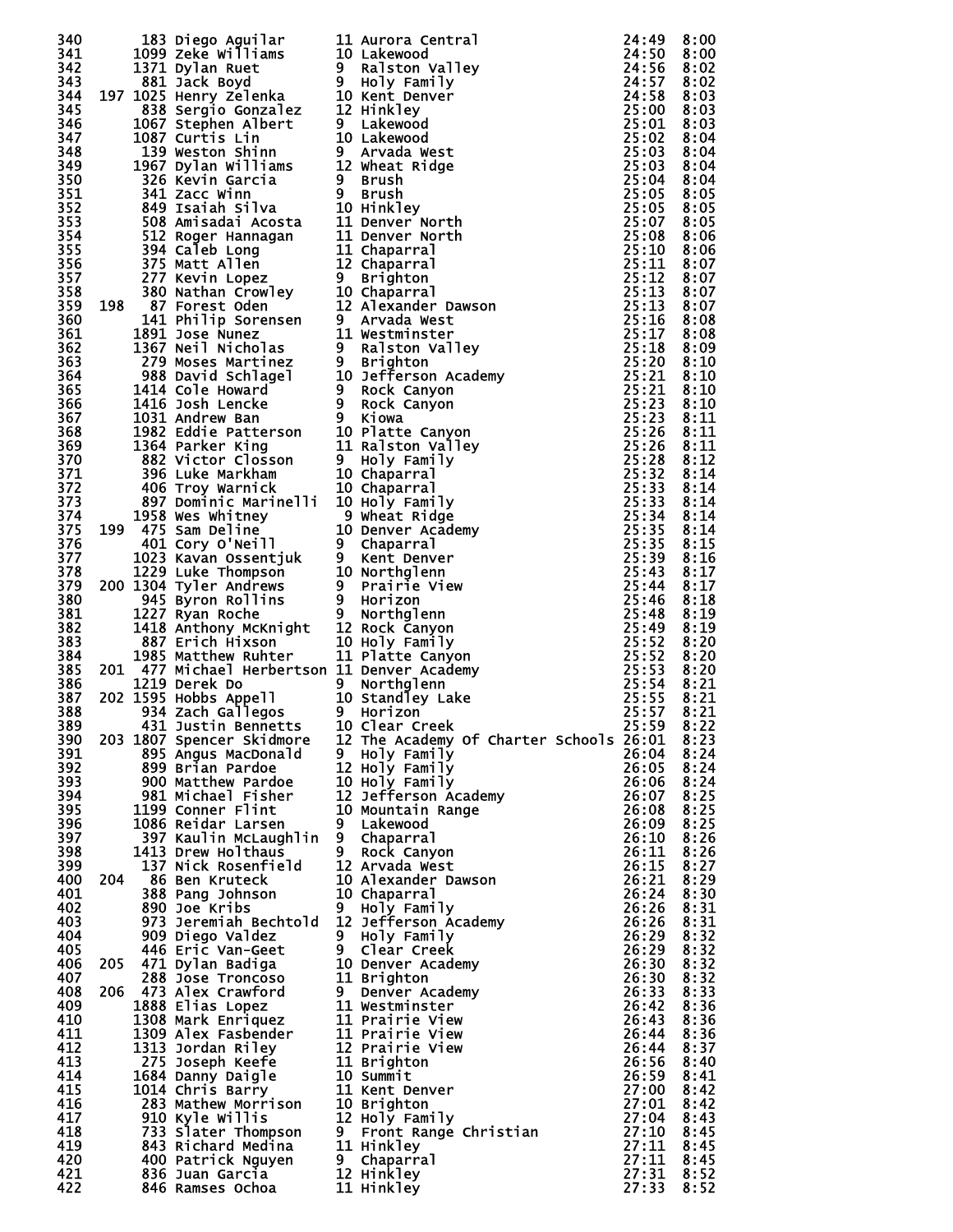| 2011 HORIZON RUNNER'S ROOST X-COUNTRY INVITE TEAM SCORES - H S GIRLS                                                                                                                |
|-------------------------------------------------------------------------------------------------------------------------------------------------------------------------------------|
| 1. Ralston Valley<br>ston varity<br>1 1 7 9 13 (15) (37) (38) = 30<br>Nicole Hahn, Kristina Fisher, Guilianna Vessa, Emily Emmens, Anna<br>Corman, Zhonnae Klosterman, Alexa Ainlay |
| 2. Horizon<br>2 8 10 31 (36) (50) (54) = 51<br>Melanie Diep, Gabby Penaflor, Janell Lincks, Krista Harrington, Asia                                                                 |
| Wesley, Morgan Myers, Lexie Sorenson<br>3. Lakewood<br>$5 \t26 \t44 \t(46) \t(47) \t(63) = 79$<br>4                                                                                 |
| Maddie Ivy, Olivia Hayden, Erin Matheson, Emma Steffer, Jordan Soto,<br>Alamea Erickson, Courtney Munch<br>4. Berthoud                                                              |
| $25$ 32 (67) (91) (94) = 80<br>17.<br>Kiah Leonard, Ally Klaes, Emma Otto, Hannah Kirk, Dillon Fagler, Tacey<br>Divittorio, Lauren Schultz                                          |
| 5. Brush<br>$24$ 34 (86)(117)(122) =<br>16<br>92<br>18<br>Lauren Waltman, Sheyanne Warboys, Mercy Bowen, Victoria Milano, Morgan                                                    |
| Marcus, Anabelle Buhring, Ana Maltos<br>6. Standley Lake                                                                                                                            |
| 20<br>48 (58) (76) (83) =<br>23.<br>112<br>21<br>Katlyn Alapati, Zofia Tillman, Dani Forrester, Sara Hines, Allie<br>Setjie, Meghan Ernster, Kelsey Goetz                           |
| 7. Denver Christian<br>14 43<br>61 —<br>189<br>71<br>$=$<br>Miranda Middleton, Baylee Ver Steeg, Paige Peterson, Celeste Miller                                                     |
| 8. Hinkley<br>$\dot{2}9$ 45 60 62 (68)(107)(121) =<br>196<br>Merhawet Taeme, Stephanie Aceves, Elssa Taeme, Victoria McKernan,                                                      |
| Dania Veleta Varela, Victoria Ramirez-Solis, Lesly Martin Del Campo<br>9. Jefferson Academy<br>$99(100)(108)(142) = 205$<br>3.<br>51<br>- 52                                        |
| Alexia Chapman, Laura Needham, Kimberly Sand, Katelyn Habernal, Rachel<br>Owens, Molly Bever, Sierra Held<br>10. Summit                                                             |
| $11 \quad 42 \quad 49 \quad 103 \quad (105) (114) (138) = 205$<br>Katherine Pappas, Alisha Scheifley, Riley Vargo, Hannah Hart, Clare<br>Vandeyacht, Madi Neumaier, Ciara Morrison  |
| 11. Brighton<br>$19$ 27 72 90 (92)(118)(119) = 208                                                                                                                                  |
| Leonela Solano, Kristen Martinez, Abigail Smidt, Amy Monreal,<br>Maryhelen Monreal, Lilly Prochoda, Ashley Mercure<br>12. Denver North                                              |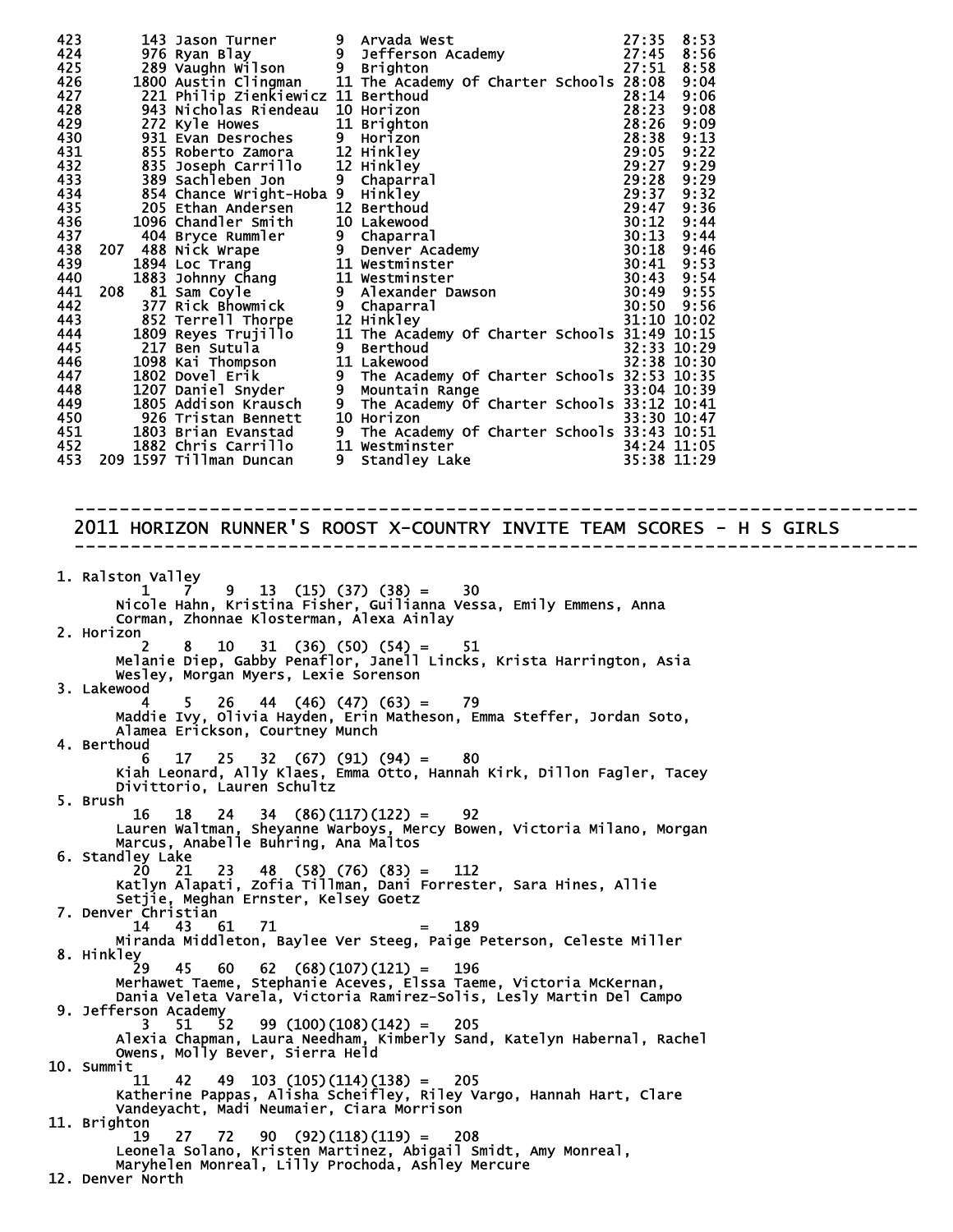$12 \t39 \t69 \t89 = 209$  Betzabeth Garcia, Nadia Gonzales, Irene Barrera, Emily Cruz 13. Kent Denver 33 41 73 98 (120)(143)(170) = 245 Kristen Kolberg, Melissa Lowe, Emma Miller, Kendall Crawford, Emily Fisher, Natalie Hodges, Molly Moore 14. Wheat Ridge  $65$  104 (111)(125)(126) = 263 Alison Painter, Carolyn Swanson, Sami Huckaby, Sierra Martin, Tess Sanders, Beth Ebisch, Brooklyn Rhoades 15. Clear Creek 55 57 74 79 (84)(102)(109) = 265 Hunter Tonn, Hayden Hutcherson, Hannah Wescott, Claire Werlin, Danielle Garcia-Lance, Sarah Buss, Megan Smith 16. Platte Canyon 22 40 95 110 (169) = 267 Rosie Cook, Shannon Hessler, Rachel Tripp, Jessica Johnson, Shakkai Moon 17. Arvada West 64 66 80 93 (127)(129)(141) = 303 Lydia Kellogg, Savannah Wiman, Erin Rawe-Thomas, Kara Whitley, Kayla White, Susanna McDonald, Abigail Storey 18. Northglenn 28 30 128 150 (172)(180) = 336 Emily Majors, Alyssa Choury, Cristal Cordova, Cassie Vargas, Joanna Gomez, Jennifer Gomez 19. Holy Family  $85 \t 87 \t 88 \t 101 \t (147) (148) (155) = 361$  Lauran Shurnas, Carissa Kintzle, Marianna Martin, Lorena Borella, Marykate McCandlish, Samantha Pawlick, Lauren Wozny 20. Rock Canyon<br>78 82 97 130  $(134)(135)(137) = 387$  Abigail Fuselier, Morgan McDonald, Brianna Mondschein, Taylor Thomason, Karly Hanson, MacKenzie Meno, Hedyieh Jalilfar 21. Frederick 75 113 123 124 (140)(145)(154) = 435 Grace Lahrs, Emily Echelberger, Ronni Morganti, Meghan McCarron, Sydney Froneck, Angela Yang, Sara Theisen 22. Kiowa 70 77 115 175 (177) = 437 Beth Campbell, Kayla Prario, Mallory Patterson, Mariah Robinson, Brittany Albers 23. Mountain Range 53 81 168 183 (184) = 485 Rowan Kowalsky, Samantha Connell, Madison Obernesser, Hannah Ramirez, Amber Smith 24. Westminster 56 136 151 152 (153) = 495 Katrina Velasquez, Vanessa Torres, Breanna Huizar, Kelly Gjestvang, Jordan McKain Miller 25. Front Range Christian<br>106 112 116 171 106 112 116 171 = 505 Kelsey Gilliland, Ayuna Porth, Katherine Oosthuzien, Olya Porth 26. Bishop Machebeuf 96 146 149 165 (166)(181) = 556 Kate Espinola, Andrea Lazzara, Rachel Napierkowski, Misgana Alem, Jessica Tovado, Alex Vohs 27. Prairie View 131 132 133 163 (164)(173)(174) = 559 Amandine Coppens, Shaylene Wilkensoe, Izzy Pawlak, Alexis Dierdorff, Megan Stanley, Rubi Mayo, Jessica Croft 28. The Academy Of Charter Schools 139 144 167 176 (178)(179)(182) = 626 Ashlie Scott, Megan Trainor, Karah Goodell, Bridget Trainor, Rachel Ashlie Scott, Megan Trainor, Karah Goodell, Bridget Trainor, Rachel<br>Giron, Alisha Lucero, Carly Giron 29. Chaparral 156 157 158 159 (160)(161)(162) = 630 Shannon Ferguson, Katie Jackson, Corrina Carney, Piggott Jayde, Hanna Barringer, Liz Ryan, Madison Nash

VARSITY GIRLS INDIVIDUAL RESULTS<br>Gr School Time Pace Place TmPl No. Name ===== ==== ==== ================== == ============================== ===== ===== 1 1 1330 Nicole Hahn 10 Ralston Valley 19:39 19:39 6:20<br>2 2 914 Melanie Diep 12 Horizon 12 20:22 6:34<br>3 3 960 Alexia Chapman 11 Jefferson Academy 20:39 6:39 2 2 914 Melanie Diep 12 Horizon 20:22 6:34 3 3 960 Alexia Chapman 11 Jefferson Academy 20:39 6:39 4 4 1047 Maddie Ivy 11 Lakewood 20:44 6:41 5 5 1045 Olivia Hayden 9 Lakewood 20:57 6:45 6 6 197 Kiah Leonard 9 Berthoud 21:02 6:47 7 7 1326 Kristina Fisher 12 Ralston Valley 21:23 6:53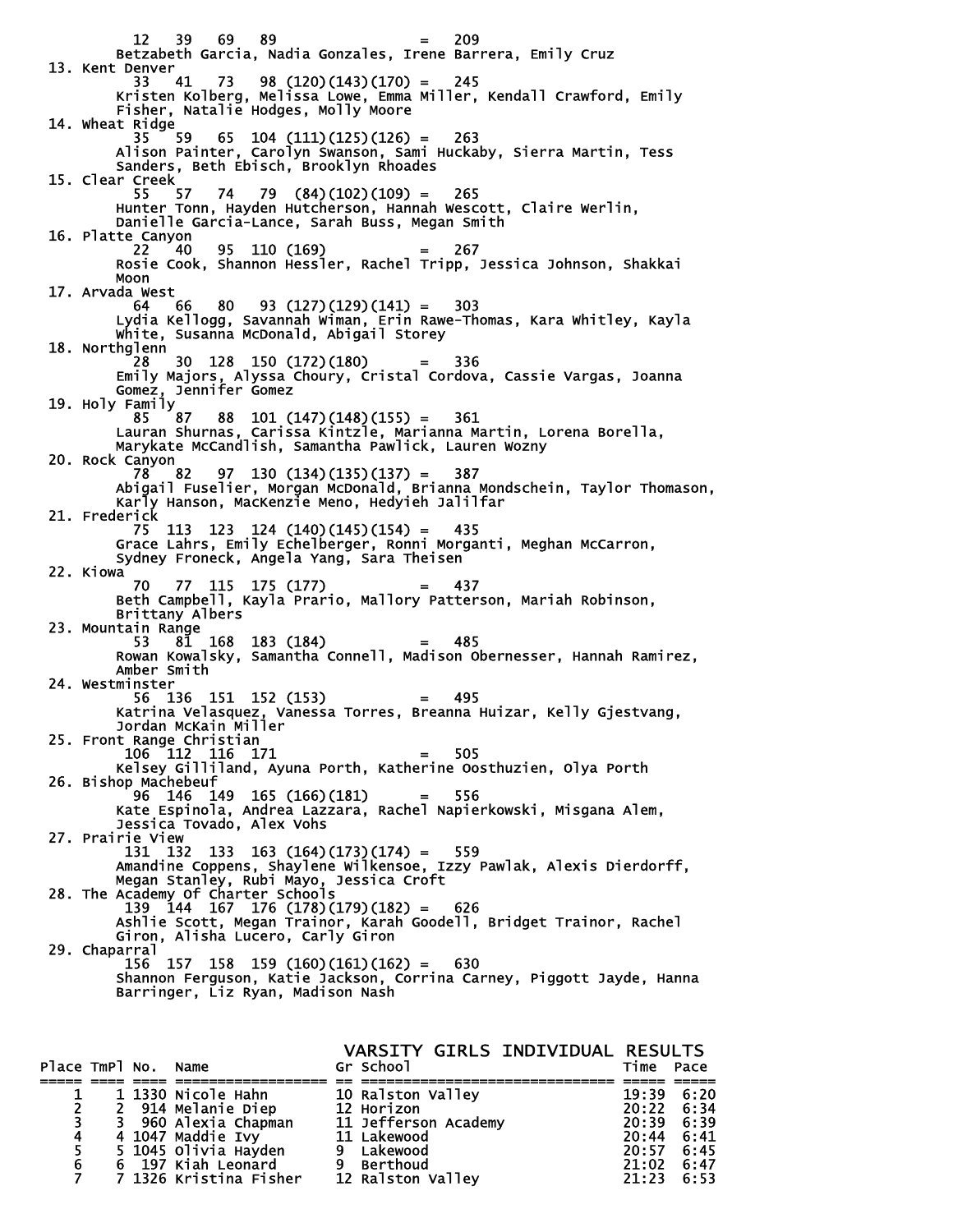| 8  |      | 8 920 Gabby Penaflor<br>9 1350 Guilianna Vessa<br>11 Ralston Valley<br>10 917 Janell Lincks<br>12 Horizon<br>11 1658 Katherine Pappas<br>506 Betzabeth Garcia<br>12 Denver North<br>12 Horizon<br>12 Horizon<br>12 Horizon<br>12 Denver North<br>1324 |                                                                                                                                                                                                                                              | 21:24                                                                                                                                 | 6:54 |
|----|------|-------------------------------------------------------------------------------------------------------------------------------------------------------------------------------------------------------------------------------------------------------|----------------------------------------------------------------------------------------------------------------------------------------------------------------------------------------------------------------------------------------------|---------------------------------------------------------------------------------------------------------------------------------------|------|
| 9  |      |                                                                                                                                                                                                                                                       |                                                                                                                                                                                                                                              | 21:36                                                                                                                                 | 6:58 |
| 10 |      |                                                                                                                                                                                                                                                       |                                                                                                                                                                                                                                              | 21:38                                                                                                                                 | 6:58 |
| 11 |      |                                                                                                                                                                                                                                                       |                                                                                                                                                                                                                                              |                                                                                                                                       | 6:59 |
| 12 |      |                                                                                                                                                                                                                                                       | $\begin{array}{r} 21:53 \\ 21:59 \\ 21:59 \\ 22:08 \\ 22:22 \\ 22:23 \\ 22:23 \\ 22:23 \end{array}$                                                                                                                                          |                                                                                                                                       |      |
|    |      |                                                                                                                                                                                                                                                       |                                                                                                                                                                                                                                              |                                                                                                                                       | 7:03 |
| 13 |      |                                                                                                                                                                                                                                                       |                                                                                                                                                                                                                                              |                                                                                                                                       | 7:05 |
| 14 |      | 490 Miranda Middleton 9 Denver Christian                                                                                                                                                                                                              |                                                                                                                                                                                                                                              |                                                                                                                                       | 7:05 |
| 15 |      | 13 1322 Anna Corman                                                                                                                                                                                                                                   | 12 Ralston Valley                                                                                                                                                                                                                            |                                                                                                                                       | 7:08 |
| 16 |      | $\overline{14}$ $\overline{316}$ Lauren Waltman                                                                                                                                                                                                       | 12 Brush                                                                                                                                                                                                                                     |                                                                                                                                       | 7:12 |
| 17 |      | 15 196 Ally Klaes                                                                                                                                                                                                                                     | 10 Berthoud                                                                                                                                                                                                                                  |                                                                                                                                       | 7:12 |
| 18 |      |                                                                                                                                                                                                                                                       |                                                                                                                                                                                                                                              | 22:23                                                                                                                                 | 7:13 |
| 19 |      | 14 310 Lauren wartman<br>15 196 Ally Klaes<br>16 317 Sheyanne Warboys 10 Brush<br>17 263 Leonela Solano 10 Brighton<br>18 1577 Katlyn Alapati 11 Standley Lake<br>19 1591 Zofia Tillman 12 Standley Lake<br>20 1969 Rosie Cook 9 Platte Ca            |                                                                                                                                                                                                                                              | 22:24                                                                                                                                 | 7:13 |
| 20 |      |                                                                                                                                                                                                                                                       |                                                                                                                                                                                                                                              | 22:25                                                                                                                                 | 7:13 |
| 21 |      |                                                                                                                                                                                                                                                       |                                                                                                                                                                                                                                              | 22:28                                                                                                                                 | 7:14 |
| 22 |      |                                                                                                                                                                                                                                                       |                                                                                                                                                                                                                                              | 22:43                                                                                                                                 | 7:19 |
| 23 |      |                                                                                                                                                                                                                                                       |                                                                                                                                                                                                                                              | 22:47                                                                                                                                 | 7:20 |
|    |      |                                                                                                                                                                                                                                                       |                                                                                                                                                                                                                                              |                                                                                                                                       |      |
| 24 |      |                                                                                                                                                                                                                                                       |                                                                                                                                                                                                                                              | 22:50                                                                                                                                 | 7:21 |
| 25 |      |                                                                                                                                                                                                                                                       |                                                                                                                                                                                                                                              | 22:57                                                                                                                                 | 7:23 |
| 26 |      |                                                                                                                                                                                                                                                       |                                                                                                                                                                                                                                              | 23:03                                                                                                                                 | 7:25 |
| 27 |      |                                                                                                                                                                                                                                                       |                                                                                                                                                                                                                                              | 23:08                                                                                                                                 | 7:27 |
| 28 |      |                                                                                                                                                                                                                                                       |                                                                                                                                                                                                                                              | 23:09                                                                                                                                 | 7:28 |
| 29 |      |                                                                                                                                                                                                                                                       |                                                                                                                                                                                                                                              | 23:10                                                                                                                                 | 7:28 |
| 30 |      |                                                                                                                                                                                                                                                       |                                                                                                                                                                                                                                              | 23:19                                                                                                                                 | 7:31 |
| 31 |      |                                                                                                                                                                                                                                                       |                                                                                                                                                                                                                                              | 23:22                                                                                                                                 | 7:32 |
| 32 |      |                                                                                                                                                                                                                                                       |                                                                                                                                                                                                                                              | 23:24                                                                                                                                 | 7:32 |
| 33 |      |                                                                                                                                                                                                                                                       |                                                                                                                                                                                                                                              | 23:30                                                                                                                                 | 7:34 |
| 34 |      |                                                                                                                                                                                                                                                       |                                                                                                                                                                                                                                              | 23:31                                                                                                                                 | 7:34 |
| 35 |      |                                                                                                                                                                                                                                                       |                                                                                                                                                                                                                                              | 23:34                                                                                                                                 | 7:35 |
|    |      | 30 195 Hannah Kirk<br>31 1002 Kristen Kolberg<br>32 309 Victoria Milano<br>33 1922 Alison Painter<br>34 924 Asia Wesley<br>34 1226 Asia Wesley<br>11 Horizon<br>34 924 Asia Wesley<br>11 Horizon                                                      |                                                                                                                                                                                                                                              | 23:346<br>23:367<br>23:48<br>23:48<br>23:48<br>23:48<br>23:52<br>23:57<br>23:57<br>24:04<br>24:04<br>24:04<br>24:07<br>24:09<br>24:09 |      |
| 36 |      |                                                                                                                                                                                                                                                       |                                                                                                                                                                                                                                              |                                                                                                                                       | 7:36 |
| 37 |      | 35 1336 Zhonnae Klosterman 10 Ralston Valley                                                                                                                                                                                                          | 35 1336 Zhonnae Klosterman 10 Ralston valley<br>36 1336 Zhonnae Klosterman 10 Ralston valley<br>507 Nadia Gonzales<br>37 1970 Shannon Hessler<br>37 1970 Shannon Hessler<br>37 1970 Shannon Hessler<br>37 1970 Shannon Hessler<br>37 1970 Sh |                                                                                                                                       | 7:37 |
| 38 |      |                                                                                                                                                                                                                                                       |                                                                                                                                                                                                                                              |                                                                                                                                       | 7:38 |
| 39 |      |                                                                                                                                                                                                                                                       |                                                                                                                                                                                                                                              |                                                                                                                                       | 7:40 |
| 40 |      |                                                                                                                                                                                                                                                       |                                                                                                                                                                                                                                              |                                                                                                                                       | 7:40 |
| 41 |      |                                                                                                                                                                                                                                                       |                                                                                                                                                                                                                                              |                                                                                                                                       | 7:41 |
| 42 |      |                                                                                                                                                                                                                                                       |                                                                                                                                                                                                                                              |                                                                                                                                       | 7:43 |
| 43 |      |                                                                                                                                                                                                                                                       |                                                                                                                                                                                                                                              |                                                                                                                                       | 7:43 |
| 44 |      |                                                                                                                                                                                                                                                       |                                                                                                                                                                                                                                              |                                                                                                                                       | 7:45 |
| 45 |      |                                                                                                                                                                                                                                                       |                                                                                                                                                                                                                                              |                                                                                                                                       | 7:45 |
| 46 |      |                                                                                                                                                                                                                                                       |                                                                                                                                                                                                                                              |                                                                                                                                       | 7:46 |
| 47 |      |                                                                                                                                                                                                                                                       |                                                                                                                                                                                                                                              |                                                                                                                                       | 7:47 |
|    |      |                                                                                                                                                                                                                                                       |                                                                                                                                                                                                                                              |                                                                                                                                       |      |
| 48 |      |                                                                                                                                                                                                                                                       |                                                                                                                                                                                                                                              |                                                                                                                                       | 7:47 |
| 49 |      |                                                                                                                                                                                                                                                       |                                                                                                                                                                                                                                              |                                                                                                                                       | 7:48 |
| 50 |      |                                                                                                                                                                                                                                                       |                                                                                                                                                                                                                                              |                                                                                                                                       | 7:48 |
| 51 |      |                                                                                                                                                                                                                                                       |                                                                                                                                                                                                                                              |                                                                                                                                       | 7:49 |
| 52 |      |                                                                                                                                                                                                                                                       |                                                                                                                                                                                                                                              |                                                                                                                                       | 7:50 |
| 53 |      |                                                                                                                                                                                                                                                       |                                                                                                                                                                                                                                              |                                                                                                                                       | 7:51 |
| 54 |      |                                                                                                                                                                                                                                                       |                                                                                                                                                                                                                                              |                                                                                                                                       | 7:52 |
| 55 |      |                                                                                                                                                                                                                                                       |                                                                                                                                                                                                                                              |                                                                                                                                       | 7:52 |
| 56 |      |                                                                                                                                                                                                                                                       |                                                                                                                                                                                                                                              |                                                                                                                                       | 7:53 |
| 57 |      | 50 922 Lexie Sorenson 11 Horizon                                                                                                                                                                                                                      | $24:32 \quad 7:54$                                                                                                                                                                                                                           |                                                                                                                                       |      |
| 58 |      | 51 422 Hunter Tonn                                                                                                                                                                                                                                    | 10 Clear Creek                                                                                                                                                                                                                               | 24:36                                                                                                                                 | 7:55 |
|    |      | 52 1881 Katrina Velasquez 11 Westminster                                                                                                                                                                                                              |                                                                                                                                                                                                                                              | 24:37                                                                                                                                 | 7:56 |
| 59 |      |                                                                                                                                                                                                                                                       |                                                                                                                                                                                                                                              |                                                                                                                                       |      |
| 60 |      |                                                                                                                                                                                                                                                       |                                                                                                                                                                                                                                              | 24:38                                                                                                                                 | 7:56 |
| 61 |      |                                                                                                                                                                                                                                                       |                                                                                                                                                                                                                                              | 24:42                                                                                                                                 | 7:57 |
| 62 |      | 55 1930 Carolyn Swanson 10 Wheat Ridge                                                                                                                                                                                                                |                                                                                                                                                                                                                                              | 24:43                                                                                                                                 | 7:58 |
| 63 |      | 56 826 Elssa Taeme                                                                                                                                                                                                                                    | 11 Hinkley                                                                                                                                                                                                                                   | 24:44                                                                                                                                 | 7:58 |
| 64 |      | 492 Paige Peterson                                                                                                                                                                                                                                    | 11 Denver Christian                                                                                                                                                                                                                          | 24:48                                                                                                                                 | 7:59 |
| 65 |      | 57 820 Victoria McKernan 9 Hinkley                                                                                                                                                                                                                    |                                                                                                                                                                                                                                              | 24:49                                                                                                                                 | 8:00 |
| 66 |      | 58 1055 Courtney Munch                                                                                                                                                                                                                                | 11 Lakewood                                                                                                                                                                                                                                  | 24:50                                                                                                                                 | 8:00 |
| 67 |      | 59 114 Lydia Kellogg                                                                                                                                                                                                                                  | 11 Arvada West                                                                                                                                                                                                                               | 24:50                                                                                                                                 | 8:00 |
| 68 |      |                                                                                                                                                                                                                                                       | 12 Wheat Ridge                                                                                                                                                                                                                               | 24:53                                                                                                                                 | 8:01 |
| 69 |      |                                                                                                                                                                                                                                                       | 10 Arvada West                                                                                                                                                                                                                               | 24:56                                                                                                                                 | 8:02 |
| 70 | 62   | 59 114 Lyuna Roccess<br>60 1912 Sami Huckaby<br>61 122 Savannah Wiman<br>63 194 Billon Fagler<br>194 Dillon Fagler                                                                                                                                    | 12 Berthoud                                                                                                                                                                                                                                  | 24:57                                                                                                                                 | 8:02 |
| 71 |      | 63 830 Dania Veleta Varel 10 Hinkley                                                                                                                                                                                                                  |                                                                                                                                                                                                                                              | 25:01                                                                                                                                 | 8:03 |
| 72 |      | 504 Irene Barrera                                                                                                                                                                                                                                     | 12 Denver North                                                                                                                                                                                                                              | 25:02                                                                                                                                 | 8:04 |
| 73 |      | 64 1027 Beth Campbell                                                                                                                                                                                                                                 |                                                                                                                                                                                                                                              | 25:04                                                                                                                                 |      |
| 74 |      |                                                                                                                                                                                                                                                       | 10 Kiowa                                                                                                                                                                                                                                     |                                                                                                                                       | 8:04 |
|    |      | 491 Celeste Miller                                                                                                                                                                                                                                    | 11 Denver Christian                                                                                                                                                                                                                          | 25:05                                                                                                                                 | 8:05 |
| 75 |      | 1338 McKenzie Murnan                                                                                                                                                                                                                                  | 9 Ralston Valley                                                                                                                                                                                                                             | 25:07                                                                                                                                 | 8:05 |
| 76 |      | 65 261 Abigail Smidt                                                                                                                                                                                                                                  | 9 Brighton                                                                                                                                                                                                                                   | 25:08                                                                                                                                 | 8:06 |
| 77 |      | 66 1006 Emma Miller                                                                                                                                                                                                                                   | 12 Kent Denver                                                                                                                                                                                                                               | 25:15                                                                                                                                 | 8:08 |
| 78 | 67 - | 426 Hannah Wescott                                                                                                                                                                                                                                    | 12 Clear Creek                                                                                                                                                                                                                               | 25:16                                                                                                                                 | 8:08 |
| 79 |      | 68 706 Grace Lahrs                                                                                                                                                                                                                                    | 11 Frederick                                                                                                                                                                                                                                 | 25:21                                                                                                                                 | 8:10 |
| 80 |      |                                                                                                                                                                                                                                                       | 10 Ralston Valley                                                                                                                                                                                                                            | 25:23                                                                                                                                 | 8:11 |
| 81 |      | 1346 Jackie Schrader<br>69 1582 Meghan Ernster                                                                                                                                                                                                        | 12 Standley Lake                                                                                                                                                                                                                             | 25:27                                                                                                                                 | 8:12 |
| 82 |      | 1049 Sarah Keeley                                                                                                                                                                                                                                     | 12 Lakewood                                                                                                                                                                                                                                  | 25:29                                                                                                                                 | 8:13 |
| 83 |      | 70 1029 Kayla Prario                                                                                                                                                                                                                                  | 9 Kiowa                                                                                                                                                                                                                                      | 25:30                                                                                                                                 | 8:13 |
| 84 |      | 71 1391 Abigail Fuselier                                                                                                                                                                                                                              | 12 Rock Canyon                                                                                                                                                                                                                               | 25:39                                                                                                                                 | 8:16 |
| 85 |      | 72 424 Claire Werlin                                                                                                                                                                                                                                  | 9 Clear Creek                                                                                                                                                                                                                                | 25:41                                                                                                                                 | 8:16 |
|    |      | 73 117 Erin Rawe-Thomas                                                                                                                                                                                                                               |                                                                                                                                                                                                                                              | 25:43                                                                                                                                 | 8:17 |
| 86 |      |                                                                                                                                                                                                                                                       | 9 Arvada West                                                                                                                                                                                                                                |                                                                                                                                       |      |
| 87 |      | 74 1188 Samantha Connell                                                                                                                                                                                                                              | 11 Mountain Range                                                                                                                                                                                                                            | 25:47                                                                                                                                 | 8:18 |
| 88 |      | 1323 Payton Dougherty                                                                                                                                                                                                                                 | 12 Ralston Valley                                                                                                                                                                                                                            | 25:48                                                                                                                                 | 8:18 |
| 89 |      | 1323 Payton Dows<br>75 1396 Morgan McDonald<br>75 11234 McJeev Goetz                                                                                                                                                                                  | 9 Rock Canyon                                                                                                                                                                                                                                | 25:49                                                                                                                                 | 8:19 |
| 90 |      | 76 1584 Kelsey Goetz                                                                                                                                                                                                                                  | 11 Standley Lake                                                                                                                                                                                                                             | 25:49                                                                                                                                 | 8:19 |
|    |      |                                                                                                                                                                                                                                                       |                                                                                                                                                                                                                                              |                                                                                                                                       |      |

| 112021<br>2122                 |                                    |
|--------------------------------|------------------------------------|
|                                | Horizon                            |
|                                |                                    |
|                                | Valley<br>Ralston                  |
|                                | Horizon                            |
|                                | Summit                             |
|                                | North<br>Denver                    |
|                                |                                    |
|                                | Ralston Valley<br>Denver Christian |
|                                |                                    |
|                                | Ralston Valley                     |
|                                | <b>Brush</b>                       |
| 0                              | Berthoud                           |
|                                |                                    |
|                                | <b>Brush</b>                       |
|                                | <b>Brighton</b>                    |
|                                | Standley Lake                      |
|                                |                                    |
|                                |                                    |
|                                | Standley Lake<br>Platte Canyon     |
|                                | Standley Lake                      |
|                                | <b>Brush</b>                       |
|                                |                                    |
|                                | Berthoud                           |
|                                | Lakewood                           |
|                                | <b>Brighton</b>                    |
|                                | Northglenn                         |
|                                |                                    |
|                                | Hinkley                            |
|                                | Northglenn                         |
|                                | Horizon                            |
|                                | Berthoud                           |
|                                |                                    |
|                                | Kent Denver                        |
|                                | <b>Brush</b>                       |
| 0012 212021 21122110           | Wheat Ridge                        |
|                                | Horizon                            |
|                                |                                    |
|                                | Ralston Valley<br>Ralston Valley   |
|                                |                                    |
|                                | Denver North<br>Platte Canyon      |
|                                |                                    |
| 21220                          |                                    |
|                                | Kent Denver                        |
|                                | Summit                             |
|                                | Denver Christian                   |
|                                | Lakewood                           |
|                                |                                    |
|                                | Ralston Valley<br>Ralston Valley   |
|                                |                                    |
| $\frac{1}{2}$<br>$\frac{2}{0}$ | Hinkley                            |
|                                | Lakewood                           |
| $\frac{1}{1}$                  | Lakewood                           |
|                                |                                    |
|                                | Ralston Valley                     |
|                                | Standley Lake                      |
|                                | Summit                             |
|                                |                                    |
|                                |                                    |
|                                | Horizon                            |
|                                | Jefferson Academy                  |
|                                |                                    |
|                                | Jefferson Academy                  |
| $\frac{1}{1}$<br>$\frac{1}{0}$ | Mountain Range                     |
|                                | Horizon                            |
| $\frac{1}{0}$                  | Clear Creek                        |
| 1                              | Westminster                        |
| $\overline{1}$                 |                                    |
|                                | Clear_Creek                        |
| i.                             |                                    |
|                                | Standley Lake<br>Wheat Ridge       |
|                                | <b>Hinkley</b>                     |
|                                |                                    |
| 0<br>1<br>1                    | Denver Christian                   |
|                                | Hinkley                            |
|                                | Lakewood                           |
|                                | Arvada west                        |
|                                |                                    |
|                                | Wheat Ridge                        |
|                                | Arvada West                        |
|                                | Berthoud                           |
|                                | Hinkley                            |
|                                | Denver North                       |
|                                |                                    |
|                                | Kiowa                              |
|                                | Denver Christian                   |
|                                | Ralston Valley                     |
|                                | <b>Brighton</b>                    |
|                                | Kent Denver                        |
|                                |                                    |
|                                | Clear Creek                        |
|                                | Frederick                          |
|                                | Ralston Valley                     |
|                                |                                    |
|                                | Standley Lake                      |
|                                | Lakewood                           |
|                                | Kiowa                              |
| 112020201   221022 2           | Rock Canyon                        |
|                                |                                    |
|                                |                                    |
|                                | Clear Creek<br>Arvada West         |
|                                | Mountain Range                     |
| $\frac{1}{2}$                  | Ralston Valley                     |
| ้<br>1                         | Rock Canyon<br>Standley Lake       |

| 23345550222222445500001122233334445550000111111222233468223999823345837073890092401467388279447911247834682 | 的复数形式 医阿尔伯氏试验检尿 医阿尔伯氏试验检尿 医阿尔伯氏试验检尿 医阿尔伯氏试验检尿 医阿尔伯氏试验检尿 医阿尔伯氏试验检尿 医阿尔伯氏试验检尿 医阿尔伯氏试验检尿 医阿尔伯氏征 |
|-------------------------------------------------------------------------------------------------------------|----------------------------------------------------------------------------------------------|
|                                                                                                             |                                                                                              |
|                                                                                                             |                                                                                              |
|                                                                                                             |                                                                                              |
|                                                                                                             |                                                                                              |
|                                                                                                             |                                                                                              |
|                                                                                                             |                                                                                              |
|                                                                                                             |                                                                                              |
|                                                                                                             |                                                                                              |
|                                                                                                             |                                                                                              |
|                                                                                                             |                                                                                              |
|                                                                                                             |                                                                                              |
|                                                                                                             |                                                                                              |
|                                                                                                             |                                                                                              |
|                                                                                                             |                                                                                              |
|                                                                                                             |                                                                                              |
|                                                                                                             |                                                                                              |
|                                                                                                             |                                                                                              |
|                                                                                                             |                                                                                              |
|                                                                                                             |                                                                                              |
|                                                                                                             |                                                                                              |
|                                                                                                             |                                                                                              |
|                                                                                                             |                                                                                              |
|                                                                                                             |                                                                                              |
|                                                                                                             |                                                                                              |
|                                                                                                             |                                                                                              |
|                                                                                                             |                                                                                              |
|                                                                                                             |                                                                                              |
|                                                                                                             |                                                                                              |
|                                                                                                             |                                                                                              |
|                                                                                                             |                                                                                              |
|                                                                                                             |                                                                                              |
|                                                                                                             |                                                                                              |
|                                                                                                             |                                                                                              |
|                                                                                                             |                                                                                              |
|                                                                                                             |                                                                                              |
|                                                                                                             |                                                                                              |
|                                                                                                             |                                                                                              |
|                                                                                                             |                                                                                              |
|                                                                                                             |                                                                                              |
|                                                                                                             |                                                                                              |
|                                                                                                             |                                                                                              |
|                                                                                                             |                                                                                              |
|                                                                                                             |                                                                                              |
|                                                                                                             |                                                                                              |
|                                                                                                             |                                                                                              |
|                                                                                                             |                                                                                              |
|                                                                                                             |                                                                                              |
|                                                                                                             |                                                                                              |
|                                                                                                             |                                                                                              |
|                                                                                                             |                                                                                              |
|                                                                                                             |                                                                                              |
|                                                                                                             |                                                                                              |
|                                                                                                             |                                                                                              |
|                                                                                                             |                                                                                              |
|                                                                                                             |                                                                                              |
|                                                                                                             |                                                                                              |
|                                                                                                             |                                                                                              |
|                                                                                                             |                                                                                              |
|                                                                                                             |                                                                                              |
|                                                                                                             |                                                                                              |
|                                                                                                             |                                                                                              |
| 333444444555550000000112222333444444444455555500001122222333444444                                          |                                                                                              |
|                                                                                                             |                                                                                              |
|                                                                                                             |                                                                                              |
|                                                                                                             |                                                                                              |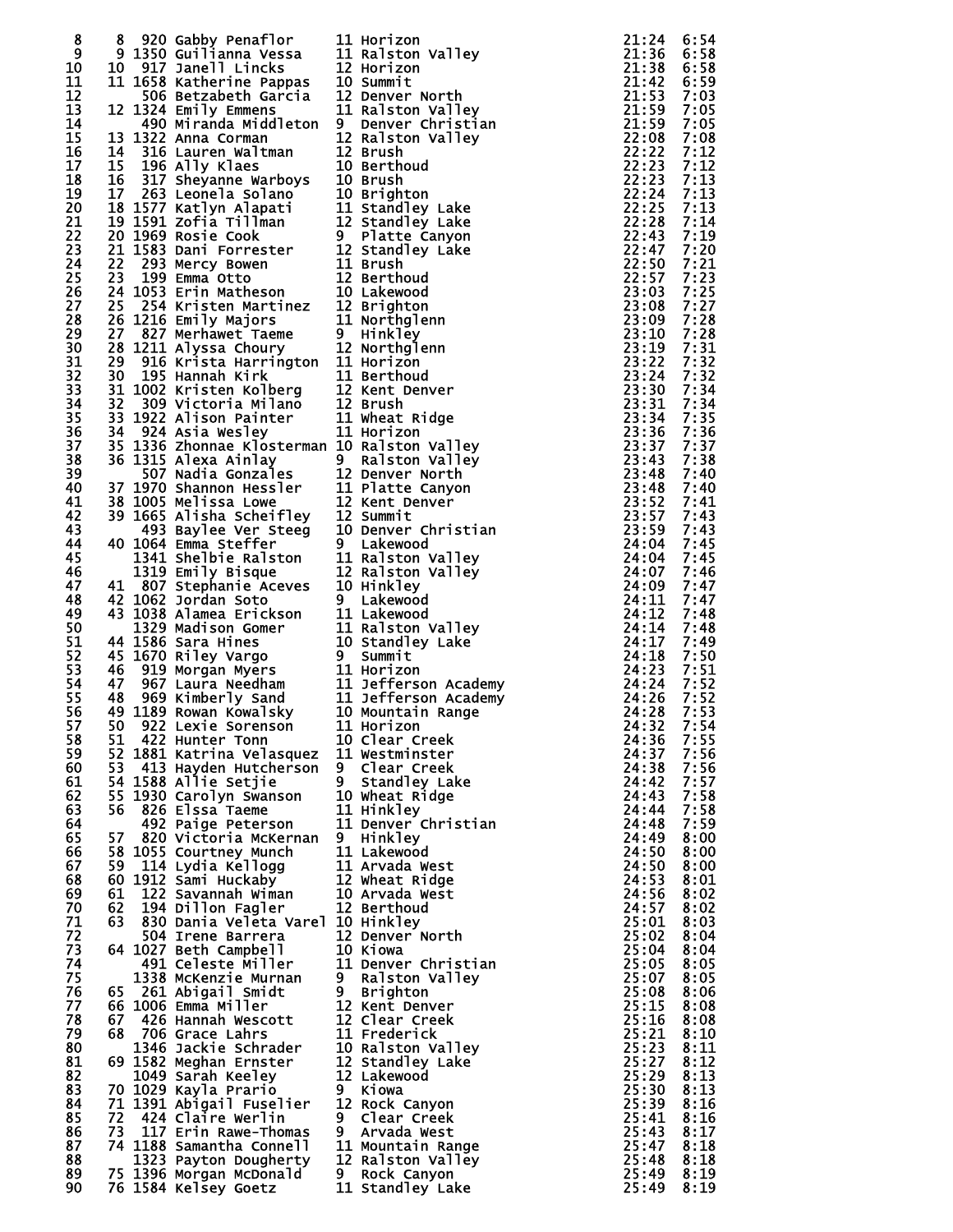| 91         |     |                                                  | 1739 Morgan Mishida 9 Rallston Valley<br>1739 Martial Statistics (1811)<br>1749 Cancels García - La Ilson Creek<br>1768 Statistics (1811)<br>1840 Sec Carriess Winter 110 Holy Family<br>1851 Statistics (1811)<br>1852 Martianna Martin |                |              |
|------------|-----|--------------------------------------------------|------------------------------------------------------------------------------------------------------------------------------------------------------------------------------------------------------------------------------------------|----------------|--------------|
| 92         |     |                                                  |                                                                                                                                                                                                                                          |                |              |
| 93         |     |                                                  |                                                                                                                                                                                                                                          |                |              |
| 94         |     |                                                  |                                                                                                                                                                                                                                          |                |              |
| 95         |     |                                                  |                                                                                                                                                                                                                                          |                |              |
| 96         |     |                                                  |                                                                                                                                                                                                                                          |                |              |
| 97         |     |                                                  |                                                                                                                                                                                                                                          |                |              |
| 98<br>99   |     |                                                  |                                                                                                                                                                                                                                          |                |              |
| 100        |     |                                                  |                                                                                                                                                                                                                                          |                |              |
| 101        |     |                                                  |                                                                                                                                                                                                                                          |                |              |
| 102        |     |                                                  |                                                                                                                                                                                                                                          |                |              |
| 103        |     |                                                  |                                                                                                                                                                                                                                          |                |              |
| 104        |     |                                                  |                                                                                                                                                                                                                                          |                |              |
| 105        |     |                                                  |                                                                                                                                                                                                                                          |                |              |
| 106        |     |                                                  |                                                                                                                                                                                                                                          |                |              |
| 107        |     |                                                  |                                                                                                                                                                                                                                          |                |              |
| 108        |     |                                                  |                                                                                                                                                                                                                                          |                |              |
| 109        |     |                                                  |                                                                                                                                                                                                                                          |                |              |
| 110<br>111 |     |                                                  |                                                                                                                                                                                                                                          |                |              |
| 112        |     |                                                  |                                                                                                                                                                                                                                          |                |              |
| 113        |     |                                                  |                                                                                                                                                                                                                                          |                |              |
| 114        |     |                                                  |                                                                                                                                                                                                                                          |                |              |
| 115        |     |                                                  |                                                                                                                                                                                                                                          |                |              |
| 116        |     |                                                  |                                                                                                                                                                                                                                          |                |              |
| 117        |     |                                                  |                                                                                                                                                                                                                                          |                |              |
| 118        |     |                                                  |                                                                                                                                                                                                                                          |                |              |
| 119        |     |                                                  |                                                                                                                                                                                                                                          |                |              |
| 120        |     |                                                  |                                                                                                                                                                                                                                          |                |              |
| 121        |     |                                                  |                                                                                                                                                                                                                                          |                |              |
| 122        |     |                                                  |                                                                                                                                                                                                                                          |                |              |
| 123        |     |                                                  |                                                                                                                                                                                                                                          |                |              |
| 124        |     |                                                  |                                                                                                                                                                                                                                          |                |              |
| 125<br>126 |     |                                                  |                                                                                                                                                                                                                                          |                |              |
| 127        |     |                                                  |                                                                                                                                                                                                                                          |                |              |
| 128        |     |                                                  |                                                                                                                                                                                                                                          |                |              |
| 129        |     |                                                  |                                                                                                                                                                                                                                          |                |              |
| 130        |     |                                                  |                                                                                                                                                                                                                                          |                |              |
| 131        |     |                                                  |                                                                                                                                                                                                                                          |                |              |
| 132        |     |                                                  |                                                                                                                                                                                                                                          |                |              |
| 133        |     |                                                  |                                                                                                                                                                                                                                          |                |              |
| 134        |     |                                                  |                                                                                                                                                                                                                                          |                |              |
| 135        |     |                                                  |                                                                                                                                                                                                                                          |                |              |
| 136        |     |                                                  |                                                                                                                                                                                                                                          |                |              |
| 137        |     |                                                  |                                                                                                                                                                                                                                          |                |              |
| 138        |     |                                                  |                                                                                                                                                                                                                                          |                |              |
| 139<br>140 |     |                                                  |                                                                                                                                                                                                                                          |                |              |
| 141        | 107 | 260 Lilly Prochoda                               | 11 Brighton                                                                                                                                                                                                                              | 27:39          | 8:54         |
| 142        | 108 | 257 Ashley Mercure                               | 10 Brighton                                                                                                                                                                                                                              | 27:41          | 8:55         |
| 143        | 109 | 998 Emily Fisher                                 | 12 Kent Denver                                                                                                                                                                                                                           | 27:42          | 8:55         |
| 144        | 110 | 819 Lesly Martin Del C 10 Hinkley                |                                                                                                                                                                                                                                          | 27:43          | 8:56         |
| 145        | 111 | 306 Ana Maltos                                   | 11 Brush                                                                                                                                                                                                                                 | 27:44          | 8:56         |
| 146        | 112 | 708 Ronni Morganti                               | 10 Frederick                                                                                                                                                                                                                             | 27:44          | 8:56         |
| 147        |     | 1625 Neha Karg                                   | 12 Sterling                                                                                                                                                                                                                              | 27:45          | 8:56         |
| 148        |     | 614 Natalie Pena                                 | 10 Englewood                                                                                                                                                                                                                             | 27:46          | 8:56         |
| 149        |     | 113 707 Meghan McCarron                          | 9 Frederick                                                                                                                                                                                                                              | 27:47          | 8:57         |
| 150        |     | 821 Jessica Mercacdo                             | 9 Hinkley                                                                                                                                                                                                                                | 27:49          | 8:57         |
| 151        |     | 829 Marian Vazquez                               | 11 Hinkley                                                                                                                                                                                                                               | 27:53          | 8:59         |
| 152        |     | 114 1905 Beth Ebisch                             | 12 Wheat Ridge                                                                                                                                                                                                                           | 27:53          | 8:59         |
| 153<br>154 |     | 115 1925 Brooklyn Rhoades<br>116 120 Kayla White | 11 Wheat Ridge                                                                                                                                                                                                                           | 27:54<br>27:55 | 8:59         |
| 155        |     | 117 1212 Cristal Cordova                         | 10 Arvada West<br>10 Northglenn                                                                                                                                                                                                          | 27:56          | 8:59<br>9:00 |
| 156        |     | 1578 Zoe Asztalos                                | 11 Standley Lake                                                                                                                                                                                                                         | 28:01          | 9:01         |
| 157        |     | 1923 Maura Painter                               | 12 Wheat Ridge                                                                                                                                                                                                                           | 28:03          | 9:02         |
| 158        |     | 1035 Hannah Blatter                              | 12 Lakewood                                                                                                                                                                                                                              | 28:05          | 9:03         |
| 159        |     | 918 Sara Morse                                   | 12 Horizon                                                                                                                                                                                                                               | 28:08          | 9:04         |
| 160        |     | 817 Blanca Landeros                              | 12 Hinkley                                                                                                                                                                                                                               | 28:10          | 9:04         |
| 161        |     | 118 115 Susanna McDonald                         | 9 Arvada West                                                                                                                                                                                                                            | 28:13          | 9:05         |
| 162        |     | 119 1404 Taylor Thomason                         | 11 Rock Canyon                                                                                                                                                                                                                           | 28:15          | 9:06         |
| 163        |     | 1931 Laura Weingardt                             | 10 Wheat Ridge                                                                                                                                                                                                                           | 28:19          | 9:07         |
| 164        |     | 120 1293 Amandine Coppens                        | 12 Prairie View                                                                                                                                                                                                                          | 28:20          | 9:08         |
| 165        |     | 121 1302 Shaylene wilkensoe 9 Prairie View       |                                                                                                                                                                                                                                          | 28:20          | 9:08         |
| 166        |     | 122 1299 Izzy Pawlak                             | 9 Prairie View                                                                                                                                                                                                                           | 28:21          | 9:08         |
| 167        |     | 123 1392 Karly Hanson<br>124 1397 MacKenzie Meno | 12 Rock Canyon                                                                                                                                                                                                                           | 28:23          | 9:08         |
| 168<br>169 |     | 921 Jj Sorensen                                  | 10 Rock Canyon<br>11 Horizon                                                                                                                                                                                                             | 28:23<br>28:24 | 9:08<br>9:09 |
| 170        |     | 125 1880 Vanessa Torres                          | 11 Westminster                                                                                                                                                                                                                           | 28:27          | 9:10         |
| 171        |     | 824 Lydia Sanchez                                | 10 Hinkley                                                                                                                                                                                                                               | 28:31          | 9:11         |
| 172        |     | 824 Lydia Sanchez<br>126 1393 Hedyieh Jalilfar   | 10 Rock Canyon                                                                                                                                                                                                                           | 28:32          | 9:11         |
| 173        |     | 823 Diana Rivera                                 | 10 Hinkley                                                                                                                                                                                                                               | 28:34          | 9:12         |

| 55555555560011111111112222333344445555600000000011223333334444444444444555550000111122222233333555555555555555 |  |
|----------------------------------------------------------------------------------------------------------------|--|
|                                                                                                                |  |
|                                                                                                                |  |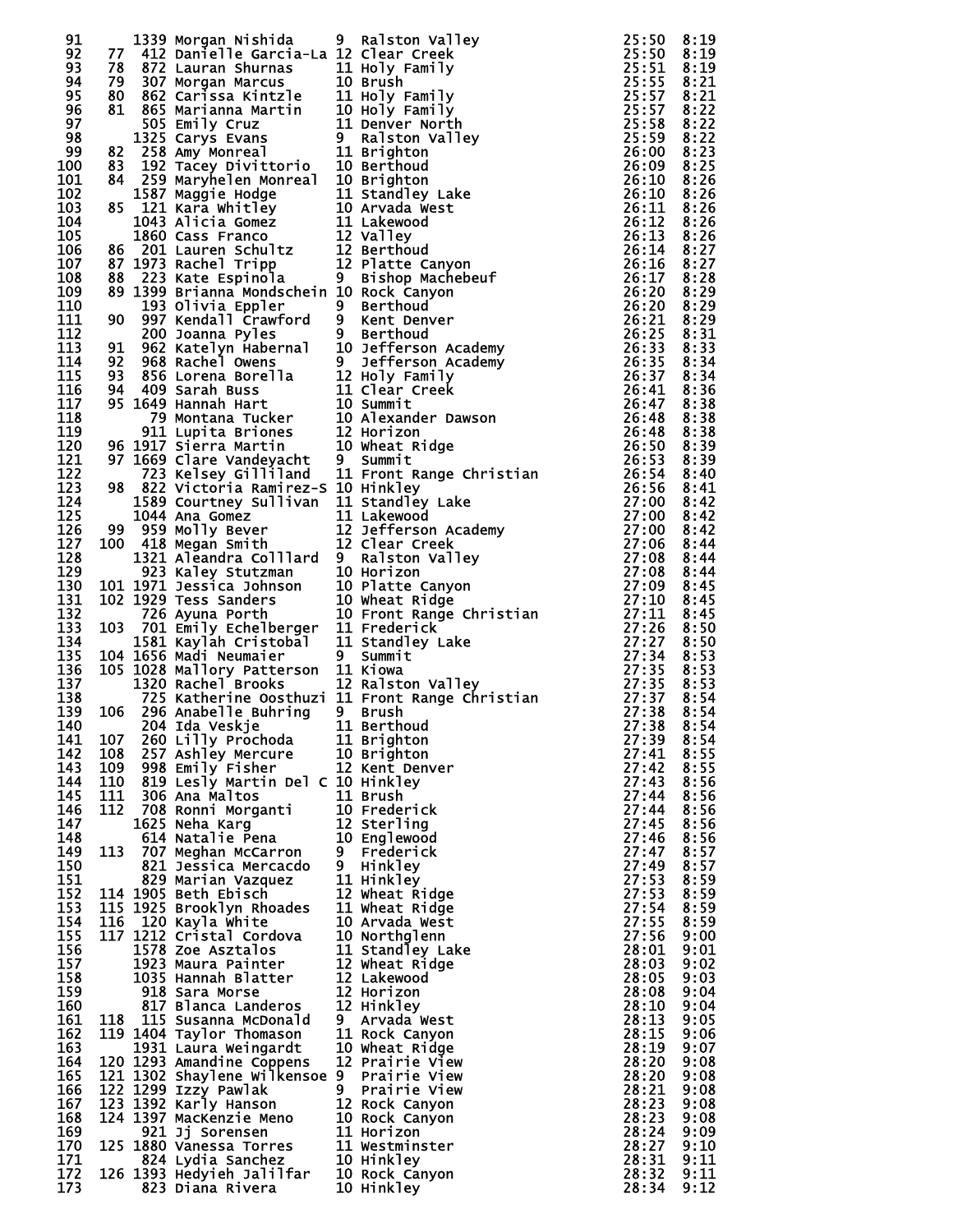| 174        |     |                                               |    | 127 1655 Cara Morrison 10 Summit<br>128 1642 Rachel Barton 10 Summit<br>128 1642 Rachel Barton 10 Summit<br>128 1784 Astric Scott 11 The Academy of Charter Schools 28:135<br>1793 Advanced Figure 2011 The Academy of Charter School |             |             |
|------------|-----|-----------------------------------------------|----|---------------------------------------------------------------------------------------------------------------------------------------------------------------------------------------------------------------------------------------|-------------|-------------|
| 175        |     |                                               |    |                                                                                                                                                                                                                                       |             |             |
| 176        |     |                                               |    |                                                                                                                                                                                                                                       |             |             |
| 177        |     |                                               |    |                                                                                                                                                                                                                                       |             |             |
|            |     |                                               |    |                                                                                                                                                                                                                                       |             |             |
| 178        |     |                                               |    |                                                                                                                                                                                                                                       |             |             |
| 179        |     |                                               |    |                                                                                                                                                                                                                                       |             |             |
| 180        |     |                                               |    |                                                                                                                                                                                                                                       |             |             |
| 181        |     |                                               |    |                                                                                                                                                                                                                                       |             |             |
| 182        |     |                                               |    |                                                                                                                                                                                                                                       |             |             |
| 183        |     |                                               |    |                                                                                                                                                                                                                                       |             |             |
| 184        |     |                                               |    |                                                                                                                                                                                                                                       |             |             |
| 185        |     |                                               |    |                                                                                                                                                                                                                                       |             |             |
| 186        |     |                                               |    |                                                                                                                                                                                                                                       |             |             |
| 187        |     |                                               |    |                                                                                                                                                                                                                                       |             |             |
| 188        |     |                                               |    |                                                                                                                                                                                                                                       |             |             |
| 189        |     |                                               |    |                                                                                                                                                                                                                                       |             |             |
| 190        |     |                                               |    |                                                                                                                                                                                                                                       |             |             |
|            |     |                                               |    |                                                                                                                                                                                                                                       |             |             |
| 191        |     |                                               |    |                                                                                                                                                                                                                                       |             |             |
| 192        |     |                                               |    |                                                                                                                                                                                                                                       |             |             |
| 193        |     |                                               |    |                                                                                                                                                                                                                                       |             |             |
| 194        |     |                                               |    |                                                                                                                                                                                                                                       |             |             |
| 195        |     |                                               |    |                                                                                                                                                                                                                                       |             |             |
| 196        |     |                                               |    |                                                                                                                                                                                                                                       |             |             |
| 197        |     |                                               |    |                                                                                                                                                                                                                                       |             |             |
| 198        |     |                                               |    |                                                                                                                                                                                                                                       |             |             |
| 199        |     |                                               |    |                                                                                                                                                                                                                                       |             |             |
| <b>200</b> |     |                                               |    |                                                                                                                                                                                                                                       |             |             |
| 201        |     |                                               |    |                                                                                                                                                                                                                                       |             |             |
| 202        |     |                                               |    |                                                                                                                                                                                                                                       |             |             |
| 203        |     |                                               |    |                                                                                                                                                                                                                                       |             |             |
|            |     |                                               |    |                                                                                                                                                                                                                                       |             |             |
| 204        |     |                                               |    |                                                                                                                                                                                                                                       |             |             |
| 205        |     |                                               |    |                                                                                                                                                                                                                                       |             |             |
| 206        |     |                                               |    |                                                                                                                                                                                                                                       |             |             |
| 207        |     |                                               |    |                                                                                                                                                                                                                                       |             |             |
| 208        |     |                                               |    |                                                                                                                                                                                                                                       |             |             |
| 209        |     |                                               |    |                                                                                                                                                                                                                                       |             |             |
| 210        |     |                                               |    |                                                                                                                                                                                                                                       |             |             |
| 211        |     |                                               |    |                                                                                                                                                                                                                                       |             |             |
| 212        |     |                                               |    |                                                                                                                                                                                                                                       |             |             |
| 213        |     |                                               |    |                                                                                                                                                                                                                                       |             |             |
| 214        |     |                                               |    |                                                                                                                                                                                                                                       |             |             |
|            |     |                                               |    |                                                                                                                                                                                                                                       |             |             |
| 215        |     |                                               |    |                                                                                                                                                                                                                                       |             |             |
| 216        |     |                                               |    |                                                                                                                                                                                                                                       |             |             |
| 217        |     |                                               |    |                                                                                                                                                                                                                                       |             |             |
| 218        |     |                                               |    |                                                                                                                                                                                                                                       |             |             |
| 219        |     |                                               |    |                                                                                                                                                                                                                                       |             |             |
| 220        |     |                                               |    |                                                                                                                                                                                                                                       |             |             |
| 221        |     |                                               |    |                                                                                                                                                                                                                                       |             |             |
| 222        |     |                                               |    |                                                                                                                                                                                                                                       |             |             |
|            |     | 223 144 877 Lauren Wozny       9 Holy Family  |    | $31:32$ $10:09$                                                                                                                                                                                                                       |             |             |
| 224        | 145 | 357 Shannon Ferguson                          |    | 11 Chaparral                                                                                                                                                                                                                          | 31:32 10:09 |             |
| 225        | 146 | 363 Katie Jackson                             |    | 11 Chaparral                                                                                                                                                                                                                          |             | 31:33 10:10 |
| 226        |     | 248 Esmeralda Castro                          |    | 11 Brighton                                                                                                                                                                                                                           | 31:33 10:10 |             |
| 227        |     | 1048 Kendra Jeans                             |    | 9 Lakewood                                                                                                                                                                                                                            | 31:34 10:10 |             |
| 228        | 147 | 354 Corrina Carney                            |    | 10 Chaparral                                                                                                                                                                                                                          | 31:34 10:10 |             |
|            |     |                                               |    |                                                                                                                                                                                                                                       |             |             |
| 229        | 148 | 365 Piggott Jayde                             |    | 10 Chaparral                                                                                                                                                                                                                          | 31:34 10:10 |             |
| 230        | 149 | 353 Hanna Barringer                           |    | 11 Chaparral                                                                                                                                                                                                                          | 31:34 10:10 |             |
| 231        | 150 | 371 Liz Ryan                                  |    | 12 Chaparral                                                                                                                                                                                                                          | 31:35 10:10 |             |
| 232        | 151 | 366 Madison Nash                              |    | 10 Chaparral                                                                                                                                                                                                                          | 31:35 10:10 |             |
| 233        |     | 359 Janey Heard                               |    | 12 Chaparral                                                                                                                                                                                                                          | 31:35 10:10 |             |
| 234        |     | 700 Stephanie Carter                          |    | 11 Frederick                                                                                                                                                                                                                          | 31:36 10:10 |             |
| 235        |     | 372 Mikala Showell                            |    | 12 Chaparral                                                                                                                                                                                                                          | 31:36 10:11 |             |
| 236        |     | 356 Maddie Dewinter                           |    | 11 Chaparral                                                                                                                                                                                                                          | 31:36 10:11 |             |
| 237        |     | 370 Mallory Peterson                          |    | 9 Chaparral                                                                                                                                                                                                                           | 31:36 10:11 |             |
| 238        |     | 367 Julia Nyiro                               |    | 12 Chaparral                                                                                                                                                                                                                          | 31:37 10:11 |             |
| 239        |     | 368 Laura Nyiro                               |    | 12 Chaparral                                                                                                                                                                                                                          | 31:37 10:11 |             |
| 240        |     | 369 Morgan O'Niones                           |    | 10 Chaparral                                                                                                                                                                                                                          | 31:38 10:11 |             |
| 241        |     | 414 Camille Kintzele                          |    | 10 Clear Creek                                                                                                                                                                                                                        | 31:38 10:11 |             |
| 242        |     |                                               |    |                                                                                                                                                                                                                                       |             |             |
| 243        |     |                                               |    |                                                                                                                                                                                                                                       |             |             |
|            |     | 362 Aubrey Hunsaker                           | 9. | Chaparral                                                                                                                                                                                                                             | 31:38 10:11 |             |
|            |     | 1343 Hailey Rodriquez                         |    | 11 Ralston Valley                                                                                                                                                                                                                     | 31:39 10:12 |             |
| 244        |     | 374 Emily Writebol                            | 9  | Chaparral                                                                                                                                                                                                                             | 31:40 10:12 |             |
| 245        |     | 364 Marissa Jackson                           |    | 9 Chaparral                                                                                                                                                                                                                           | 31:40 10:12 |             |
| 246        |     | 152 1295 Alexis Dierdorff                     |    | 12 Prairie View                                                                                                                                                                                                                       | 31:44 10:13 |             |
| 247        |     | 419 Tessa Spialek                             |    | 9 Clear Creek                                                                                                                                                                                                                         | 31:45 10:14 |             |
| 248        |     | 153 1300 Megan Stanley                        |    | 10 Prairie View                                                                                                                                                                                                                       | 31:53 10:16 |             |
| 249        |     | 966 Alexius Lovell                            | 9  | Jefferson Academy                                                                                                                                                                                                                     | 31:56 10:17 |             |
| 250        | 154 |                                               |    |                                                                                                                                                                                                                                       | 32:05 10:20 |             |
|            | 155 | 222 Misgana Alem                              |    | 12 Bishop Machebeuf                                                                                                                                                                                                                   |             |             |
| 251        |     | 226 Jessica Tovado                            |    | 12 Bishop Machebeuf                                                                                                                                                                                                                   | 32:16 10:23 |             |
| 252        |     | 711 Paige Tisdale                             |    | 12 Frederick                                                                                                                                                                                                                          | 32:17 10:24 |             |
| 253        |     | 1400 Sarah Norris                             |    | 11 Rock Canyon                                                                                                                                                                                                                        | 32:20 10:25 |             |
| 254        |     | 1585 Rebecca Hancock                          |    | 12 Standley Lake                                                                                                                                                                                                                      | 32:33 10:29 |             |
| 255<br>256 |     | 1051 Carissa Leeper<br>156 1792 Karah Goodell | 9. | 11 Lakewood<br>The Academy Of Charter Schools 32:39 10:31                                                                                                                                                                             |             | 32:35 10:29 |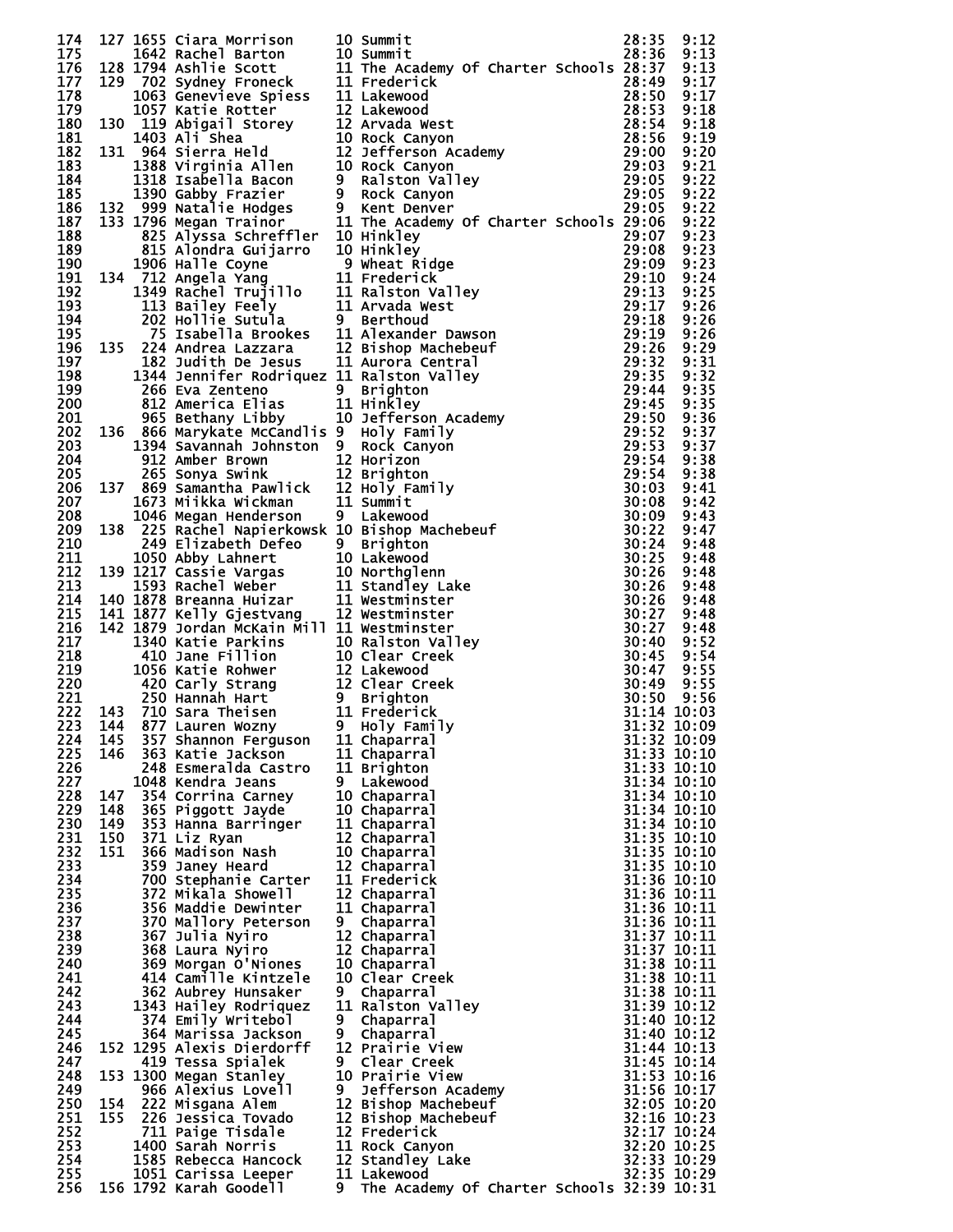|           |                 |                                                                  | 237 137 1130 Mall som dennes an Moutein Range<br>238 136 1927 Asiat Advisor dennes ar Sylvatic Range<br>238 158 1927 Asiat Advise and Sylvatic Range<br>238 158 1928 Mall som dennes a strategister and Sylvatic Range<br>238 159 192 |  |
|-----------|-----------------|------------------------------------------------------------------|---------------------------------------------------------------------------------------------------------------------------------------------------------------------------------------------------------------------------------------|--|
|           |                 |                                                                  |                                                                                                                                                                                                                                       |  |
|           |                 |                                                                  |                                                                                                                                                                                                                                       |  |
|           |                 |                                                                  |                                                                                                                                                                                                                                       |  |
|           |                 |                                                                  |                                                                                                                                                                                                                                       |  |
|           |                 |                                                                  |                                                                                                                                                                                                                                       |  |
|           |                 |                                                                  |                                                                                                                                                                                                                                       |  |
|           |                 |                                                                  |                                                                                                                                                                                                                                       |  |
|           |                 |                                                                  |                                                                                                                                                                                                                                       |  |
|           |                 |                                                                  |                                                                                                                                                                                                                                       |  |
|           |                 |                                                                  |                                                                                                                                                                                                                                       |  |
|           |                 |                                                                  |                                                                                                                                                                                                                                       |  |
|           |                 |                                                                  |                                                                                                                                                                                                                                       |  |
|           |                 |                                                                  |                                                                                                                                                                                                                                       |  |
|           |                 |                                                                  |                                                                                                                                                                                                                                       |  |
|           |                 |                                                                  |                                                                                                                                                                                                                                       |  |
|           |                 |                                                                  |                                                                                                                                                                                                                                       |  |
|           |                 |                                                                  |                                                                                                                                                                                                                                       |  |
|           |                 |                                                                  |                                                                                                                                                                                                                                       |  |
|           |                 |                                                                  |                                                                                                                                                                                                                                       |  |
|           |                 |                                                                  |                                                                                                                                                                                                                                       |  |
|           |                 |                                                                  |                                                                                                                                                                                                                                       |  |
|           |                 |                                                                  |                                                                                                                                                                                                                                       |  |
|           |                 |                                                                  |                                                                                                                                                                                                                                       |  |
|           |                 |                                                                  |                                                                                                                                                                                                                                       |  |
|           |                 |                                                                  |                                                                                                                                                                                                                                       |  |
|           |                 |                                                                  |                                                                                                                                                                                                                                       |  |
|           |                 |                                                                  |                                                                                                                                                                                                                                       |  |
|           |                 |                                                                  |                                                                                                                                                                                                                                       |  |
|           |                 |                                                                  |                                                                                                                                                                                                                                       |  |
|           |                 |                                                                  |                                                                                                                                                                                                                                       |  |
|           |                 |                                                                  |                                                                                                                                                                                                                                       |  |
|           |                 |                                                                  |                                                                                                                                                                                                                                       |  |
|           |                 |                                                                  |                                                                                                                                                                                                                                       |  |
|           |                 |                                                                  |                                                                                                                                                                                                                                       |  |
|           |                 |                                                                  |                                                                                                                                                                                                                                       |  |
|           |                 |                                                                  |                                                                                                                                                                                                                                       |  |
|           |                 |                                                                  |                                                                                                                                                                                                                                       |  |
|           |                 |                                                                  |                                                                                                                                                                                                                                       |  |
|           |                 |                                                                  |                                                                                                                                                                                                                                       |  |
|           |                 |                                                                  |                                                                                                                                                                                                                                       |  |
|           |                 |                                                                  |                                                                                                                                                                                                                                       |  |
|           |                 |                                                                  |                                                                                                                                                                                                                                       |  |
|           |                 |                                                                  |                                                                                                                                                                                                                                       |  |
|           |                 |                                                                  |                                                                                                                                                                                                                                       |  |
|           |                 |                                                                  |                                                                                                                                                                                                                                       |  |
|           |                 |                                                                  | 2011 HORIZON RUNNER'S ROOST X-COUNTRY INVITE TEAM SCORES - MS BOYS                                                                                                                                                                    |  |
|           |                 |                                                                  |                                                                                                                                                                                                                                       |  |
|           |                 |                                                                  |                                                                                                                                                                                                                                       |  |
|           | 1. Summit Ridge | $2 \t13 \t15 \t16 \t(20) \t(22) \t(30) = 46$                     |                                                                                                                                                                                                                                       |  |
|           |                 |                                                                  | Joe Berg, Braden Mattson, Nathan Martinez, Benton Meldrum, Cas                                                                                                                                                                        |  |
|           |                 | Sheridan, Reece Jones, Cole Schuster                             |                                                                                                                                                                                                                                       |  |
|           |                 | 2. Platte River Academy                                          |                                                                                                                                                                                                                                       |  |
|           |                 |                                                                  |                                                                                                                                                                                                                                       |  |
|           |                 | $14$ $17$ $19$ $21$ $(26)$ $(31)$ $(69)$ = 71                    |                                                                                                                                                                                                                                       |  |
|           |                 |                                                                  | Evan Place, Christian Barber, Nick Caldwell, Grant Breeden, Munib Far,                                                                                                                                                                |  |
| 3. Turner |                 | Mason Gueller, Bob Hinze                                         |                                                                                                                                                                                                                                       |  |
|           | 7.              | $9$ 25 39 (40) (45) (48) = 80                                    |                                                                                                                                                                                                                                       |  |
|           |                 |                                                                  | Maickol Beltran, Tyler Davis, Zach Marquardt, Ben Marquardt, Craig                                                                                                                                                                    |  |
|           |                 | Singiser, Brian Fishburn, John Koclanes                          |                                                                                                                                                                                                                                       |  |
|           |                 | 4. St. Vincent De Paul                                           |                                                                                                                                                                                                                                       |  |
|           |                 | $1 \t 4 \t 51 \t 60 \t (63) \t (65) \t (75) = 116$               | Jack Davidson, Jack Nierynck, Louis Orzolek, Alex Mastro, Sam Kail,                                                                                                                                                                   |  |
|           |                 | George Schiebel, James Kohler                                    |                                                                                                                                                                                                                                       |  |
|           | 5. Milliken     |                                                                  |                                                                                                                                                                                                                                       |  |
|           | 10 —            | $11 \quad 24 \quad 97 \quad (100) \quad (102) \quad (106) = 142$ |                                                                                                                                                                                                                                       |  |
|           |                 |                                                                  | Jacob Bejarano, Tye Davis, Bradley Baldwin, Trystan Tams, Tanner Faust,                                                                                                                                                               |  |
| 6. Eaton  | 3.              | Blair Clayton, Edgar Batista<br>42 47                            | $66$ $(88)(107)(121) =$<br>158                                                                                                                                                                                                        |  |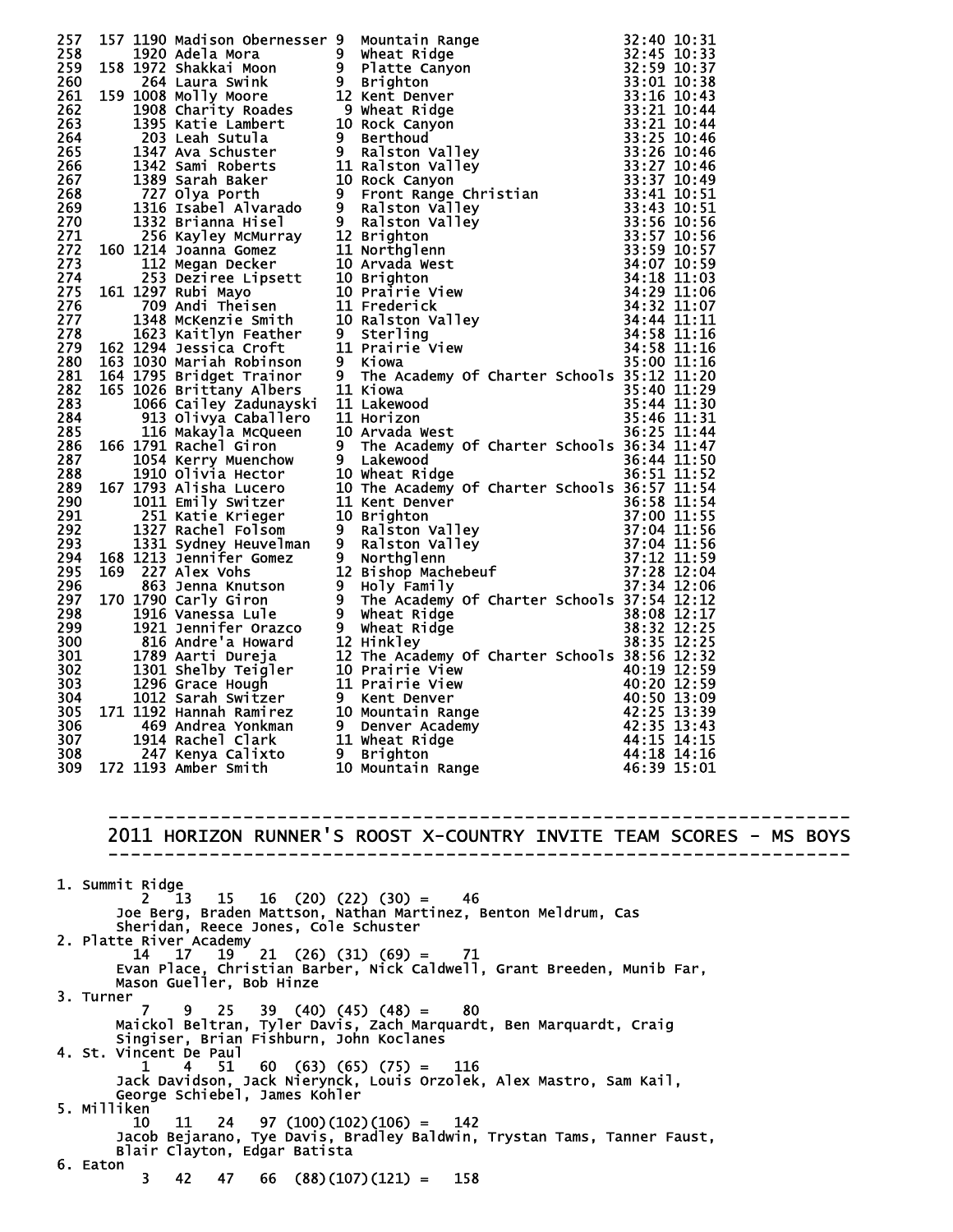Alex Adams, Eric Berg, Jose Maldonado, Martin Diaz, Josh Gragory, Hayden Gavette, Isaiah Lopez 7. D'Evelyn 23 27 37 79 (84)(115)(126) = 166 Marshall Patzner, Donovan Hoffman, Kevin Schmidt, Eli Collings, Patrick Naughton, Dylan Wickersheim, Zachary Aparicio 8. Saint Thomas More Catholic 29 44 52 62 (77) (80)(103) = 187 Scott Marin, Stephan Boyd, Tim Mellen, Matthew Boyd, Charlie Maly, Jack Thompson, Ben Shepherd 9. Clear Creek 5 56 59 68 (157) = 188 Brandon Swenson, Peter Whitesel, Seth Hendrix, Cj Monson, Col Koepsel 10. Erie Middle School<br>32 41 64 32 41 64 71 (117)(120)(135) = 208 Matthew Sease, Nick Dewing, Eric Bishop, Ian Ehrhart, Luke Simeon, Andrew Martin, Chris Jones 11. Good Shepherd 36 43 53 101 (137)(138)(159) = 233<br>Brendan Boylan, Matthew Vermeyen, Ben Moran, Joey Libby, Davis Powell,<br>Brogan Hannon, Devin Franklin Brendan Boylan, Matthew Vermeyen, Ben Moran, Joey Libby, Davis Powell, Brogan Hannon, Devin Franklin 12. Brush 33 49 58 104 (142)(145)(167) = 244 Trey Severin, Joel Schmer, David Giffin, Korbin Massey, Adam Dahle, Hunter Machuca, Brandon Pineda 13. Most Precious Blood 35 50 74 91 (93)(112)(152) = 250 Isaac Vargas, John Axley, Luke Barbier, Bruce Barnstable, Garrett Mathews, Deagan Malloy, Ryan Mohler 14. Front Range Flyers 34 57 61 132 (136)(146)(147) = 284 Tommy Guerriero, Evan Miller, Tyler Harsch, Ben Hartman, Jake Seymour, Michael Patel, Charlie Pastor 15. Peak To Peak 18 86 92 119 (127)(134)(151) = 315 Alex Mowery, Alexander Hooten, Paul Zimmers, Jonathan Faltinson, Alex Bradfield, Brandon Reis, Duncan Dunninger 16. Fitzsimmons 38 85 87 110 (114)(158)(178) = 320 Craig Beckfield, Connor Williams, Jarrod Puseman, Dylan Hendrick, Zac Tobias, Johnny Rosso, Ruger Bixler 17. Blessed Sacrament 55 72 73 125 (150)(161) = 325 Sam Donnellon, Eli Miller, Eric Witter, Joey Massey, Jeremy Mays, Anthony White 18. Shining Mountain Waldorf 8 28 131 177 (179)(189) = 344 Arie Van Vuuren, Jordan Cherin, Oliver McCeman, Zachary Ziolkowski, Gavin Edwards, Hans Moeser 19. Graland Country Day School 76 82 98 130 (144) = 386 Stephen Hanly, Alex Maitland, Sam Rosen, Patrick McDuffie, McCarthy Nolan 20. Stanley British Primary  $12$  78 154 155 (156)(160)(168) = 399 Tucker Cargile, Cole Umbaugh, Eli Demosthenes, Lukas Drexler-Bruce, Ben Vagle, Ben Garfield, Liam O'Malley 21. Aspen Academy<br>67 70 67 70  $95$  170 (173) (174) (181) = 402 Ben Cole, Colin Suszynski, Quin Cotton, Adam Swanson, James Leach, Jack Englemann, Kosta Sonley 22. Aurora Academy Charter 83 99 118 139 (175)(186)(194) = 439 Jacob Kipfinger, Yared Takele, Chaz Duhart, Johnathan Hernandez, Yonnas Takele, Slawomir Glowacki, Damian Martinez 23. Front Range Christian 94 105 108 133 = 440 Josh Williams, Calvin Harrington, Chase Morris, Joe Simonitias 24. Colorado Academy 54 81 153 166 = 454 Justin Bassey, Dominic Guida, Brent Edwards, Ben Kingdom 25. Sheridan 6 122 165 172 (184)(193) = 465 Joe Black, Pres Maez, Victor Mendoza, Dustin Howland, Uriel Corral, Adrian Munoz<br>26. Challenge To Excellence 26. Challenge To Excellence 46 128 148 149 (164) = 471 Eric Urban, Owen Echols, Bryson Lundell, Jake Mager, Brian Morgans 27. St. Mary's Academy 109 113 123 140 (163)(169) = 485 Logan Haselden, Michael Luzadder, Jack Sepple, Ryan Walsh, Lukas Logan Haselden, Michael Luzadder, Jack Sepple, Ryan Walsh, Lukas<br>Rasmussen, Rhys Antal 28. Valley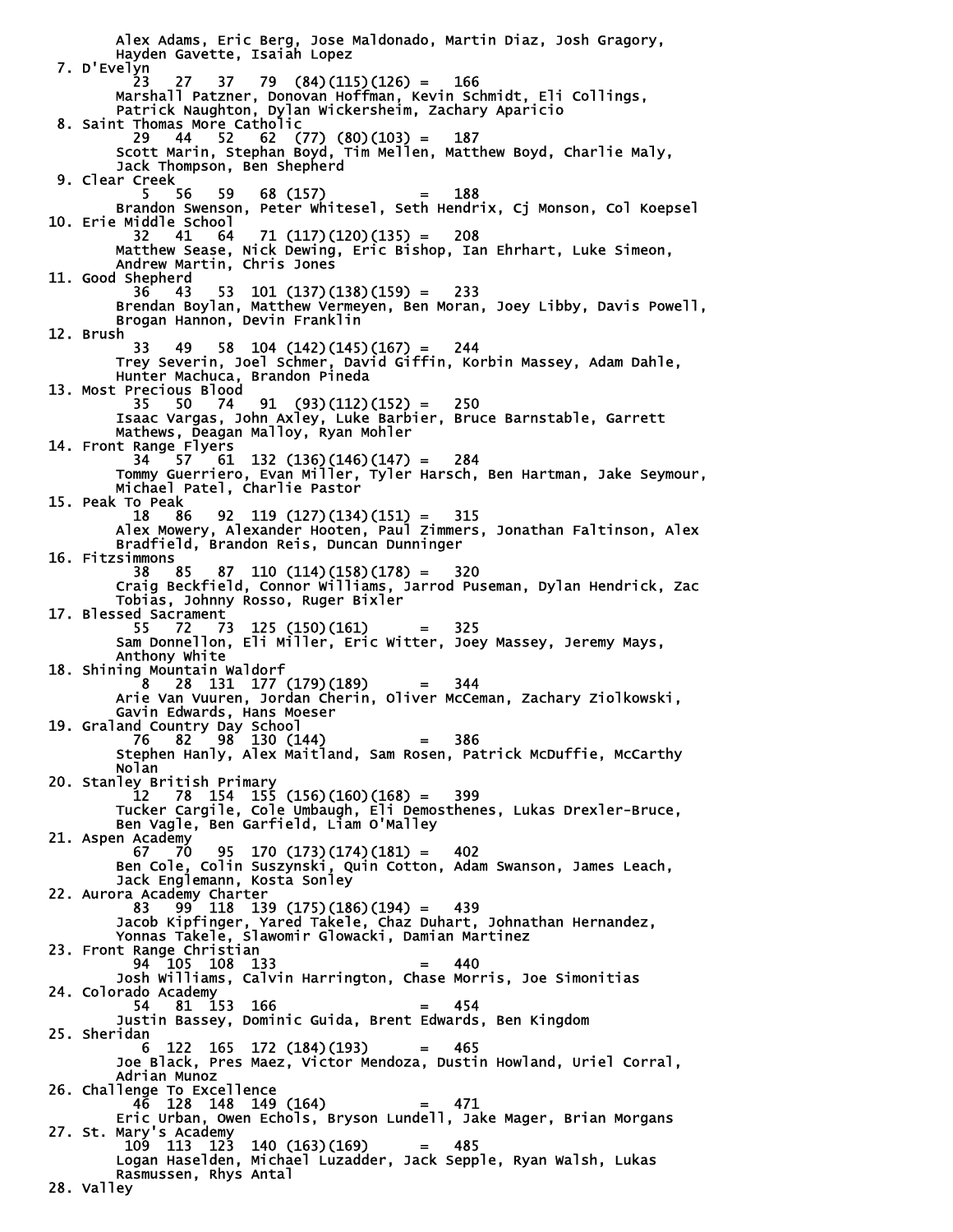89 90 162 176 (180)(192) = 517 James Wyatt, Luke Foy, Camden Sprague, Delray Garza, Chase Miller, Kelly Karns 29. Englewood 124 129 141 143 (183)(185) = 537 Jack Peck, Jonathan Schroeder, Jerome Doherty, Cade Larsen, Jacob Wyatt, Dameon Carr 30. Summit 111 116 182 188 = 597 Rylan Miller, Tuomas Wickman, Ben Gentry, Trevor Ritzman 31. Denver Academy 96 171 187 190 (191) = 644 Johnny Schabacker, Sosh Meyer, Kendall Allen, Gavin Hagaman, Joey Moya

MIDDLE SCHOOL BOYS INDIVIDUAL RESULTS

|          |      |                                             |   | are Table to the strengtheness of the strengtheness of the strengtheness of the strengtheness of a strengtheness of a strengtheness of a strengtheness of a strengtheness of a strengtheness of a strengtheness of a strength |                |              |
|----------|------|---------------------------------------------|---|-------------------------------------------------------------------------------------------------------------------------------------------------------------------------------------------------------------------------------|----------------|--------------|
|          |      |                                             |   |                                                                                                                                                                                                                               |                |              |
|          |      |                                             |   |                                                                                                                                                                                                                               |                |              |
|          |      |                                             |   |                                                                                                                                                                                                                               |                |              |
|          |      |                                             |   |                                                                                                                                                                                                                               |                |              |
|          |      |                                             |   |                                                                                                                                                                                                                               |                |              |
|          |      |                                             |   |                                                                                                                                                                                                                               |                |              |
|          |      |                                             |   |                                                                                                                                                                                                                               |                |              |
|          |      |                                             |   |                                                                                                                                                                                                                               |                |              |
|          |      |                                             |   |                                                                                                                                                                                                                               |                |              |
|          |      |                                             |   |                                                                                                                                                                                                                               |                |              |
|          |      |                                             |   |                                                                                                                                                                                                                               |                |              |
|          |      |                                             |   |                                                                                                                                                                                                                               |                |              |
|          |      |                                             |   |                                                                                                                                                                                                                               |                |              |
|          |      |                                             |   |                                                                                                                                                                                                                               |                |              |
|          |      |                                             |   |                                                                                                                                                                                                                               |                |              |
|          |      |                                             |   |                                                                                                                                                                                                                               |                |              |
|          |      |                                             |   |                                                                                                                                                                                                                               |                |              |
|          |      |                                             |   |                                                                                                                                                                                                                               |                |              |
|          |      |                                             |   |                                                                                                                                                                                                                               |                |              |
|          |      |                                             |   |                                                                                                                                                                                                                               |                |              |
|          |      |                                             |   |                                                                                                                                                                                                                               |                |              |
|          |      |                                             |   |                                                                                                                                                                                                                               |                |              |
|          |      |                                             |   |                                                                                                                                                                                                                               |                |              |
|          |      |                                             |   |                                                                                                                                                                                                                               |                |              |
|          |      |                                             |   |                                                                                                                                                                                                                               |                |              |
|          |      |                                             |   |                                                                                                                                                                                                                               |                |              |
|          |      |                                             |   |                                                                                                                                                                                                                               |                |              |
|          |      |                                             |   |                                                                                                                                                                                                                               |                |              |
|          |      |                                             |   |                                                                                                                                                                                                                               |                |              |
|          |      |                                             |   |                                                                                                                                                                                                                               |                |              |
|          |      |                                             |   |                                                                                                                                                                                                                               |                |              |
|          |      |                                             |   |                                                                                                                                                                                                                               |                |              |
|          |      |                                             |   |                                                                                                                                                                                                                               |                |              |
|          |      |                                             |   |                                                                                                                                                                                                                               |                |              |
|          |      |                                             |   |                                                                                                                                                                                                                               |                |              |
|          |      |                                             |   |                                                                                                                                                                                                                               |                |              |
|          |      |                                             |   |                                                                                                                                                                                                                               |                |              |
|          |      |                                             |   |                                                                                                                                                                                                                               |                |              |
|          |      |                                             |   |                                                                                                                                                                                                                               |                |              |
|          |      |                                             |   |                                                                                                                                                                                                                               |                |              |
|          |      |                                             |   |                                                                                                                                                                                                                               |                |              |
|          |      |                                             |   |                                                                                                                                                                                                                               |                |              |
|          |      |                                             |   |                                                                                                                                                                                                                               |                |              |
| 49       |      | 45 1838 Brian Fishburn                      |   | 8 Turner                                                                                                                                                                                                                      | 12:21          | 7:16         |
| 50       | 46   | 352 Eric Urban                              |   | 7 Challenge To Excellence                                                                                                                                                                                                     | 12:21          | 7:16         |
| 51       | 47   | 596 Jose Maldonado                          |   | 6 Eaton                                                                                                                                                                                                                       | 12:22          | 7:16         |
| 52       |      | 48 1840 John Koclanes                       |   | 8 Turner                                                                                                                                                                                                                      | 12:25          | 7:18         |
| 53       |      | 49 338 Joel Schmer                          |   | 8 Brush                                                                                                                                                                                                                       | 12:25          | 7:19         |
| 54<br>55 |      | 50 1174 John Axley<br>51 1571 Louis Orzolek |   | 8 Most Precious Blood<br>8 St. Vincent De Paul                                                                                                                                                                                | 12:27<br>12:27 | 7:19<br>7:20 |
| 56       |      | 1854 Wyatt Stratmeyer                       |   | 6 Turner                                                                                                                                                                                                                      | 12:28          | 7:20         |
| 57       |      | 52 1476 Tim Mellen                          |   | 6 Saint Thomas More Catholic                                                                                                                                                                                                  | 12:28          | 7:20         |
| 58       |      | 1780 Jacob Williams                         |   | 8 Summit Ridge                                                                                                                                                                                                                | 12:29          | 7:21         |
| 59       |      | 53 790 Ben Moran                            |   | 8 Good Shepherd                                                                                                                                                                                                               | 12:29          | 7:21         |
| 60       |      | 459 Justin Bassey                           |   | 8 Colorado Academy                                                                                                                                                                                                            | 12:30          | 7:21         |
| 61       | 54 - | 240 Sam Donnellon                           |   | 8 Blessed Sacrament                                                                                                                                                                                                           | 12:31          | 7:22         |
| 62       | 55   | 449 Peter Whitesel                          | 7 | Clear Creek                                                                                                                                                                                                                   | 12:32          | 7:23         |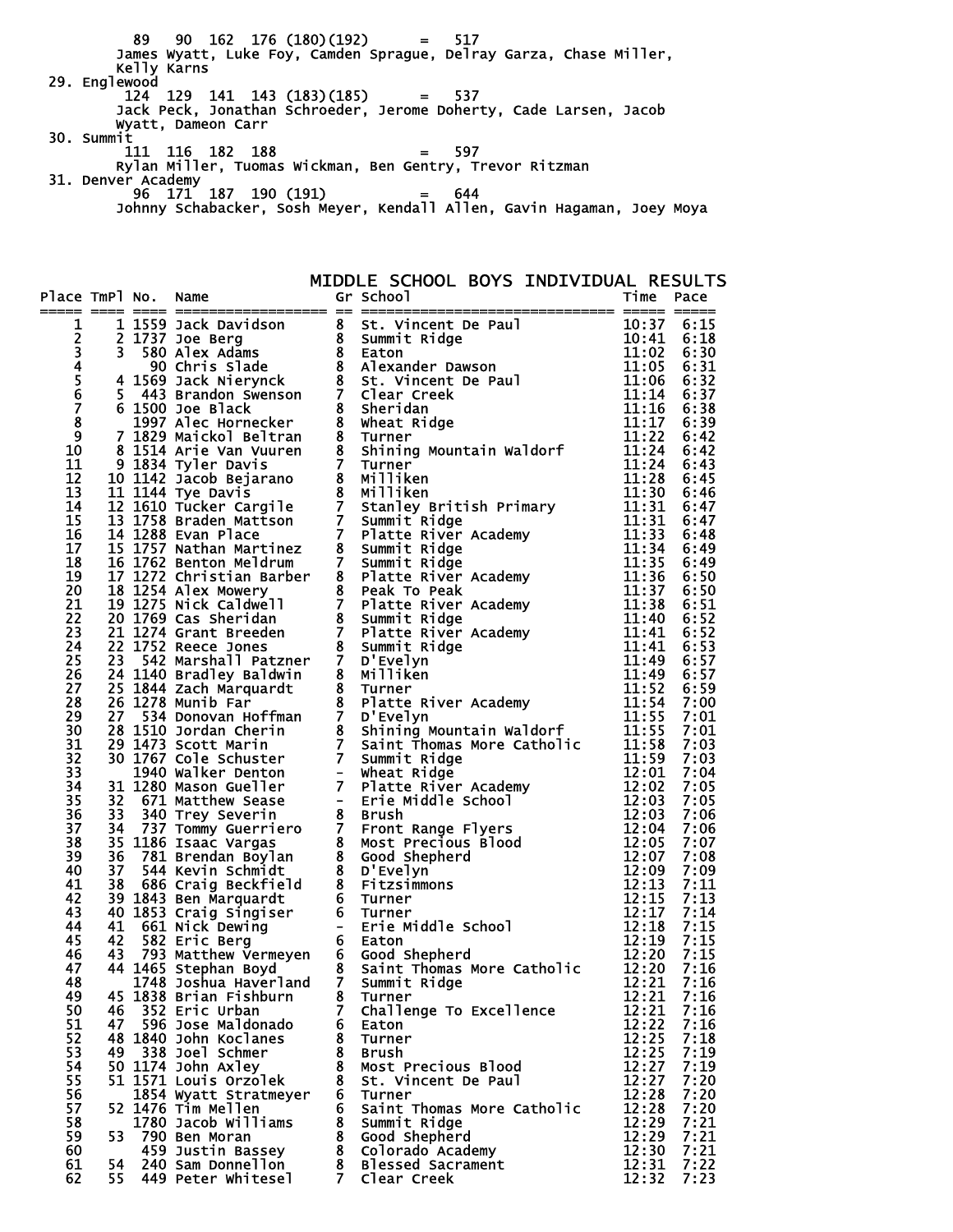| 63  |  |                                       |   | 1773 Ethan Straub and Summer Ridge<br>1773 Ethan Miller 3 Summer Ridge<br>17842 Ken Kubik<br>1842 Ken Kubik<br>1842 Ken Kubik<br>1847 Strong Griffin 8 Turner<br>1783 Appler Handrith 7 Clear Creek<br>641 1567 Alex Mastro 7 St. Vincent be                    |       | 7:24 |
|-----|--|---------------------------------------|---|-----------------------------------------------------------------------------------------------------------------------------------------------------------------------------------------------------------------------------------------------------------------|-------|------|
| 64  |  |                                       |   |                                                                                                                                                                                                                                                                 |       | 7:24 |
| 65  |  |                                       |   |                                                                                                                                                                                                                                                                 |       | 7:24 |
| 66  |  |                                       |   |                                                                                                                                                                                                                                                                 |       | 7:25 |
| 67  |  |                                       |   |                                                                                                                                                                                                                                                                 |       | 7:25 |
| 68  |  |                                       |   |                                                                                                                                                                                                                                                                 |       | 7:26 |
| 69  |  |                                       |   |                                                                                                                                                                                                                                                                 |       | 7:26 |
| 70  |  |                                       |   |                                                                                                                                                                                                                                                                 |       | 7:27 |
| 71  |  |                                       |   |                                                                                                                                                                                                                                                                 |       | 7:27 |
| 72  |  |                                       |   |                                                                                                                                                                                                                                                                 |       | 7:28 |
|     |  |                                       |   |                                                                                                                                                                                                                                                                 |       |      |
| 73  |  |                                       |   |                                                                                                                                                                                                                                                                 |       | 7:28 |
| 74  |  |                                       |   |                                                                                                                                                                                                                                                                 |       | 7:29 |
| 75  |  |                                       |   |                                                                                                                                                                                                                                                                 |       | 7:29 |
| 76  |  |                                       |   |                                                                                                                                                                                                                                                                 |       | 7:31 |
| 77  |  |                                       |   |                                                                                                                                                                                                                                                                 |       | 7:31 |
| 78  |  |                                       |   |                                                                                                                                                                                                                                                                 |       | 7:33 |
| 79  |  |                                       |   |                                                                                                                                                                                                                                                                 |       | 7:33 |
| 80  |  |                                       |   |                                                                                                                                                                                                                                                                 |       | 7:34 |
| 81  |  |                                       |   |                                                                                                                                                                                                                                                                 |       | 7:34 |
| 82  |  |                                       |   |                                                                                                                                                                                                                                                                 |       | 7:34 |
| 83  |  |                                       |   |                                                                                                                                                                                                                                                                 |       | 7:35 |
| 84  |  |                                       |   |                                                                                                                                                                                                                                                                 |       | 7:38 |
| 85  |  |                                       |   |                                                                                                                                                                                                                                                                 |       | 7:39 |
| 86  |  |                                       |   |                                                                                                                                                                                                                                                                 |       | 7:39 |
| 87  |  |                                       |   |                                                                                                                                                                                                                                                                 |       | 7:39 |
| 88  |  |                                       |   |                                                                                                                                                                                                                                                                 |       | 7:39 |
| 89  |  |                                       |   |                                                                                                                                                                                                                                                                 |       | 7:41 |
| 90  |  |                                       |   |                                                                                                                                                                                                                                                                 |       | 7:42 |
| 91  |  |                                       |   |                                                                                                                                                                                                                                                                 |       | 7:44 |
|     |  |                                       |   |                                                                                                                                                                                                                                                                 |       |      |
| 92  |  |                                       |   |                                                                                                                                                                                                                                                                 |       | 7:45 |
| 93  |  |                                       |   |                                                                                                                                                                                                                                                                 |       | 7:45 |
| 94  |  |                                       |   |                                                                                                                                                                                                                                                                 |       | 7:45 |
| 95  |  |                                       |   |                                                                                                                                                                                                                                                                 |       | 7:45 |
| 96  |  |                                       |   |                                                                                                                                                                                                                                                                 |       | 7:46 |
| 97  |  |                                       |   |                                                                                                                                                                                                                                                                 |       |      |
| 98  |  |                                       |   |                                                                                                                                                                                                                                                                 |       |      |
| 99  |  |                                       |   |                                                                                                                                                                                                                                                                 |       |      |
| 100 |  |                                       |   |                                                                                                                                                                                                                                                                 |       |      |
| 101 |  |                                       |   |                                                                                                                                                                                                                                                                 |       |      |
| 102 |  |                                       |   |                                                                                                                                                                                                                                                                 |       |      |
| 103 |  |                                       |   |                                                                                                                                                                                                                                                                 |       |      |
| 104 |  |                                       |   |                                                                                                                                                                                                                                                                 |       |      |
| 105 |  |                                       |   |                                                                                                                                                                                                                                                                 |       |      |
| 106 |  |                                       |   |                                                                                                                                                                                                                                                                 |       |      |
| 107 |  |                                       |   |                                                                                                                                                                                                                                                                 |       |      |
| 108 |  |                                       |   |                                                                                                                                                                                                                                                                 |       |      |
| 109 |  |                                       |   |                                                                                                                                                                                                                                                                 |       |      |
| 110 |  |                                       |   |                                                                                                                                                                                                                                                                 |       |      |
| 111 |  |                                       |   |                                                                                                                                                                                                                                                                 |       |      |
|     |  |                                       |   |                                                                                                                                                                                                                                                                 |       |      |
| 112 |  |                                       |   |                                                                                                                                                                                                                                                                 |       |      |
| 113 |  |                                       |   | 8 Aspen Academy                                                                                                                                                                                                                                                 | 13:23 | 7:53 |
| 114 |  |                                       |   |                                                                                                                                                                                                                                                                 | 13:28 | 7:55 |
| 115 |  |                                       |   |                                                                                                                                                                                                                                                                 | 13:30 | 7:57 |
| 116 |  |                                       |   |                                                                                                                                                                                                                                                                 | 13:31 | 7:57 |
| 117 |  |                                       |   |                                                                                                                                                                                                                                                                 | 13:32 | 7:58 |
| 118 |  |                                       |   |                                                                                                                                                                                                                                                                 | 13:33 | 7:58 |
| 119 |  |                                       |   |                                                                                                                                                                                                                                                                 | 13:33 | 7:58 |
| 120 |  |                                       |   |                                                                                                                                                                                                                                                                 | 13:33 | 7:59 |
| 121 |  |                                       |   |                                                                                                                                                                                                                                                                 | 13:34 | 7:59 |
| 122 |  |                                       |   | 1284 Ethan Jones 8 Platte River Academy<br>94 1157 Trystan Tams 8 Platte River Academy<br>95 806 Sam Rosen 7 Graland Country Day School<br>96 179 Yared Takele<br>97 1145 Tanner Faust 8 Milliken<br>98 789 Joey Libby 5 Good Shepherd<br>                      | 13:35 | 8:00 |
| 123 |  |                                       |   |                                                                                                                                                                                                                                                                 | 13:36 | 8:00 |
| 124 |  |                                       |   |                                                                                                                                                                                                                                                                 | 13:37 | 8:01 |
| 125 |  |                                       |   |                                                                                                                                                                                                                                                                 | 13:38 | 8:01 |
| 126 |  |                                       |   | 729 Calvin Harrington 8 Front Range Christian                                                                                                                                                                                                                   | 13:38 | 8:02 |
| 127 |  | 102 1141 Edgar Batista                |   | 6 Milliken                                                                                                                                                                                                                                                      | 13:39 | 8:02 |
| 128 |  | 103 588 Hayden Gavette                |   | 6 Eaton                                                                                                                                                                                                                                                         | 13:39 | 8:02 |
| 129 |  | 1573 Charle Smith                     |   | 6 Eaton<br>8 St. Vincent De Paul<br>8 Saint Thomas More Catholic<br>8 Front Range Christian<br>6 Platte River Academy<br>7 St. Mary's Academy<br>7 Summit Ridge<br>7 Platte River Academy<br>8 Fitzsimmons<br>8 Platte River Academy<br>7 Summit Ridge<br>8 Sum | 13:39 | 8:02 |
| 130 |  | 1478 Sean Morton                      |   |                                                                                                                                                                                                                                                                 | 13:40 | 8:02 |
| 131 |  | 731 Chase Morris                      |   |                                                                                                                                                                                                                                                                 | 13:40 | 8:03 |
| 132 |  | 1279 Benjamin Geisler                 |   |                                                                                                                                                                                                                                                                 | 13:40 | 8:03 |
| 133 |  | 104 1526 Logan Haselden               |   |                                                                                                                                                                                                                                                                 | 13:41 | 8:03 |
| 134 |  |                                       |   |                                                                                                                                                                                                                                                                 |       |      |
|     |  | 1755 Stefan Los                       |   |                                                                                                                                                                                                                                                                 | 13:44 | 8:05 |
| 135 |  | 1750 Caleb Izmirian                   |   |                                                                                                                                                                                                                                                                 | 13:44 | 8:05 |
| 136 |  | 1287 Colman O'Mara                    |   |                                                                                                                                                                                                                                                                 | 13:46 | 8:06 |
| 137 |  | 105 690 Dylan Hendrick                |   |                                                                                                                                                                                                                                                                 | 13:47 | 8:07 |
| 138 |  | $1286$ A $j$ Long                     |   |                                                                                                                                                                                                                                                                 | 13:48 | 8:07 |
| 139 |  | 1749 Garick Howard                    |   | 7 Summit Ridge                                                                                                                                                                                                                                                  | 13:49 | 8:08 |
| 140 |  | 1693 Rylan Miller                     |   |                                                                                                                                                                                                                                                                 | 13:50 | 8:08 |
| 141 |  | 106 1181 Deagan Malloy                |   |                                                                                                                                                                                                                                                                 | 13:51 | 8:09 |
| 142 |  |                                       |   | 107 1527 Michael Luzadder 7 St. Mary's Academy                                                                                                                                                                                                                  | 13:51 | 8:09 |
| 143 |  | 111 Clay Tetreault - American Academy |   |                                                                                                                                                                                                                                                                 | 13:52 | 8:09 |
| 144 |  | 1849 Logan Rees                       |   | <b>7 Most Precious Blood<br/>7 St. Mary's Academy<br/>- American Academy<br/>8 Fitzsimmons</b>                                                                                                                                                                  | 13:52 | 8:10 |
| 145 |  | 108 697 Zac Tobias                    | 8 | Fitzsimmons                                                                                                                                                                                                                                                     | 13:53 | 8:10 |
|     |  |                                       |   |                                                                                                                                                                                                                                                                 |       |      |

|  | 77777777788888888888888888888888888<br>Ō |
|--|------------------------------------------|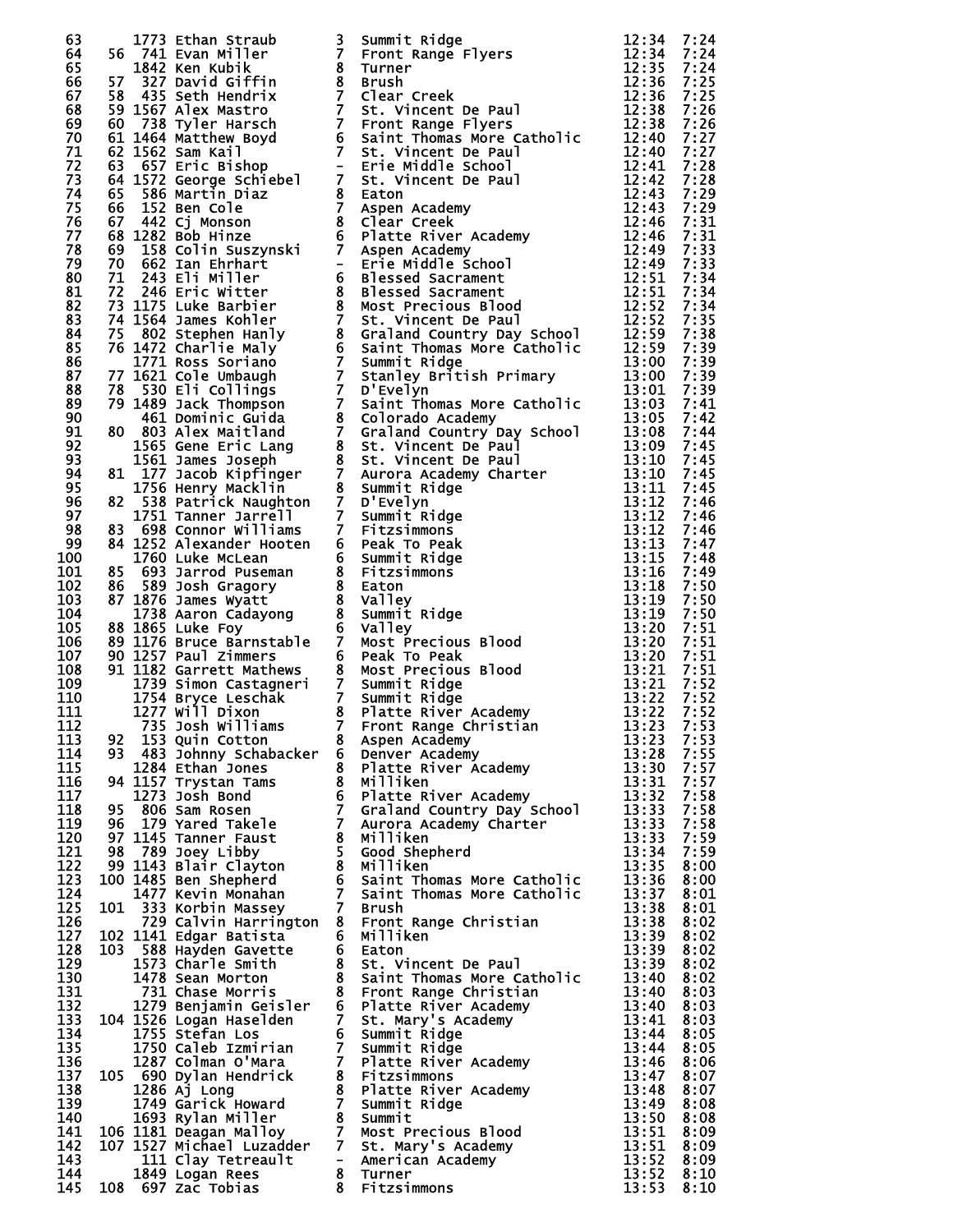|            |            |                                                       |                | 146 109 548 bylin wickcrashed 7 D Evelyn Material 13:33 11:33 11:34 11:34<br>147 1971 James Kennedy 7 D Academy charter 11:35:34 2:10<br>1490 1772 James Kennedy 7 Academy charter and 2:10<br>11:30 1772 James Kennedy 8 Salimir Thom           |                |              |
|------------|------------|-------------------------------------------------------|----------------|--------------------------------------------------------------------------------------------------------------------------------------------------------------------------------------------------------------------------------------------------|----------------|--------------|
|            |            |                                                       |                |                                                                                                                                                                                                                                                  |                |              |
|            |            |                                                       |                |                                                                                                                                                                                                                                                  |                |              |
|            |            |                                                       |                |                                                                                                                                                                                                                                                  |                |              |
|            |            |                                                       |                |                                                                                                                                                                                                                                                  |                |              |
|            |            |                                                       |                |                                                                                                                                                                                                                                                  |                |              |
|            |            |                                                       |                |                                                                                                                                                                                                                                                  |                |              |
|            |            |                                                       |                |                                                                                                                                                                                                                                                  |                |              |
|            |            |                                                       |                |                                                                                                                                                                                                                                                  |                |              |
|            |            |                                                       |                |                                                                                                                                                                                                                                                  |                |              |
|            |            |                                                       |                |                                                                                                                                                                                                                                                  |                |              |
|            |            |                                                       |                |                                                                                                                                                                                                                                                  |                |              |
|            |            |                                                       |                |                                                                                                                                                                                                                                                  |                |              |
|            |            |                                                       |                |                                                                                                                                                                                                                                                  |                |              |
|            |            |                                                       |                |                                                                                                                                                                                                                                                  |                |              |
|            |            |                                                       |                |                                                                                                                                                                                                                                                  |                |              |
|            |            |                                                       |                |                                                                                                                                                                                                                                                  |                |              |
|            |            |                                                       |                |                                                                                                                                                                                                                                                  |                |              |
|            |            |                                                       |                |                                                                                                                                                                                                                                                  |                |              |
|            |            |                                                       |                |                                                                                                                                                                                                                                                  |                |              |
|            |            |                                                       |                |                                                                                                                                                                                                                                                  |                |              |
|            |            |                                                       |                |                                                                                                                                                                                                                                                  |                |              |
|            |            |                                                       |                |                                                                                                                                                                                                                                                  |                |              |
|            |            |                                                       |                |                                                                                                                                                                                                                                                  |                |              |
|            |            |                                                       |                |                                                                                                                                                                                                                                                  |                |              |
|            |            |                                                       |                |                                                                                                                                                                                                                                                  |                |              |
|            |            |                                                       |                |                                                                                                                                                                                                                                                  |                |              |
|            |            |                                                       |                |                                                                                                                                                                                                                                                  |                |              |
|            |            |                                                       |                |                                                                                                                                                                                                                                                  |                |              |
|            |            |                                                       |                |                                                                                                                                                                                                                                                  |                |              |
|            |            |                                                       |                |                                                                                                                                                                                                                                                  |                |              |
|            |            |                                                       |                |                                                                                                                                                                                                                                                  |                |              |
|            |            |                                                       |                |                                                                                                                                                                                                                                                  |                |              |
|            |            |                                                       |                |                                                                                                                                                                                                                                                  |                |              |
|            |            |                                                       |                |                                                                                                                                                                                                                                                  |                |              |
|            |            |                                                       |                |                                                                                                                                                                                                                                                  |                |              |
|            |            |                                                       |                |                                                                                                                                                                                                                                                  |                |              |
|            |            |                                                       |                |                                                                                                                                                                                                                                                  |                |              |
|            |            |                                                       |                |                                                                                                                                                                                                                                                  |                |              |
|            |            |                                                       |                |                                                                                                                                                                                                                                                  |                |              |
|            |            |                                                       |                |                                                                                                                                                                                                                                                  |                |              |
| 196        |            | 1119 Erik McKnight                                    |                | 6 Littleton Academy                                                                                                                                                                                                                              | 14:44          | 8:40         |
| 197        |            |                                                       |                | 131 176 Johnathan Hernande 6 Aurora Academy Charter                                                                                                                                                                                              | 14:45          | 8:41         |
| 198        |            | 1847 William Payne                                    | $\overline{7}$ | Turner                                                                                                                                                                                                                                           | 14:45          | 8:41         |
| 199        |            | 1855 Tristan Workman                                  |                | 6 Turner<br>- Erie Middle School                                                                                                                                                                                                                 | 14:46          | 8:41         |
| 200<br>201 |            | 669 Hugo Rost<br>132 1530 Ryan Walsh                  |                | 7 St. Mary's Academy                                                                                                                                                                                                                             | 14:49<br>14:50 | 8:43<br>8:44 |
| 202        | 133        | 625 Jerome Doherty                                    |                | 8 Englewood                                                                                                                                                                                                                                      | 14:52          | 8:45         |
| 203        |            | 134 322 Adam Dahle                                    |                | 8 Brush                                                                                                                                                                                                                                          | 14:52          | 8:45         |
| 204        | 135        | 631 Cade Larsen                                       |                | 6 Englewood                                                                                                                                                                                                                                      | 14:54          | 8:46         |
| 205<br>206 | 136<br>137 | 805 McCarthy Nolan<br>331 Hunter Machuca              |                | 8 Graland Country Day School<br>6 Brush                                                                                                                                                                                                          | 14:56<br>14:57 | 8:48<br>8:48 |
| 207        | 138        | 743 Michael Patel                                     |                | 7 Front Range Flyers                                                                                                                                                                                                                             | 15:00          | 8:49         |
| 208        |            | 1470 Joey Kunz                                        |                | 7 Saint Thomas More Catholic                                                                                                                                                                                                                     | 15:00          | 8:50         |
| 209        |            | 668 Justin Ross                                       |                | - Erie Middle School                                                                                                                                                                                                                             | 15:00          | 8:50         |
| 210<br>211 |            |                                                       |                |                                                                                                                                                                                                                                                  | 15:01<br>15:01 | 8:50<br>8:50 |
| 212        |            |                                                       |                |                                                                                                                                                                                                                                                  | 15:02          | 8:51         |
| 213        |            |                                                       |                |                                                                                                                                                                                                                                                  | 15:02          | 8:51         |
| 214        |            |                                                       |                |                                                                                                                                                                                                                                                  | 15:03          | 8:51         |
| 215        |            |                                                       |                |                                                                                                                                                                                                                                                  | 15:04          | 8:52         |
| 216<br>217 |            |                                                       |                |                                                                                                                                                                                                                                                  | 15:05<br>15:05 | 8:53<br>8:53 |
| 218        |            |                                                       |                | 668 Justin Ross<br>1759 Colton McKenna<br>1759 Colton McKenna<br>1885 Peter Kessinger<br>1885 Peter Kessinger<br>1897 742 Challenge To Excellence<br>140 348 Bryson Lundell<br>17 Challenge To Excellence<br>141 349 Jake Mager<br>1289 Ethan Sn | 15:09          | 8:55         |
| 219        |            |                                                       |                |                                                                                                                                                                                                                                                  | 15:11          | 8:56         |
| 220        |            |                                                       |                |                                                                                                                                                                                                                                                  | 15:12          | 8:57         |
| 221<br>222 |            |                                                       |                |                                                                                                                                                                                                                                                  | 15:13<br>15:14 | 8:57<br>8:58 |
| 223        |            |                                                       |                |                                                                                                                                                                                                                                                  | 15:16          | 8:59         |
| 224        |            | 1761 Connor McNamara                                  |                | 8 Summit Ridge<br>6 St. Vincent De Paul                                                                                                                                                                                                          | 15:17          | 9:00         |
| 225        |            | 1563 Ryan Kauffman                                    |                |                                                                                                                                                                                                                                                  | 15:18          | 9:00         |
| 226        |            | 1850 Jakob Satur                                      |                | 6 Turner                                                                                                                                                                                                                                         | 15:19          | 9:01         |
| 227<br>228 |            | 1155 Benjamin Searle 8 Milliken<br>147 1622 Ben Vagle |                | 6 Stanley British Primary                                                                                                                                                                                                                        | 15:19<br>15:20 | 9:01<br>9:02 |
|            |            |                                                       |                |                                                                                                                                                                                                                                                  |                |              |

| 55555550000000011111111222222222223333333334444355555000000001111111122222222222223344455680023 | 医第二指数 医第二指数 医第二指数 医第二指数 医第二指数 医第二指数 医第二指数 医第二指数 医第二指数 医第二指数 医第二指数 医第二指数 医第二指数 医第二指数 医第二指数 医第二指数                         |
|-------------------------------------------------------------------------------------------------|-------------------------------------------------------------------------------------------------------------------------|
|                                                                                                 |                                                                                                                         |
|                                                                                                 |                                                                                                                         |
|                                                                                                 |                                                                                                                         |
|                                                                                                 |                                                                                                                         |
|                                                                                                 |                                                                                                                         |
|                                                                                                 |                                                                                                                         |
|                                                                                                 |                                                                                                                         |
|                                                                                                 |                                                                                                                         |
|                                                                                                 |                                                                                                                         |
|                                                                                                 |                                                                                                                         |
|                                                                                                 |                                                                                                                         |
|                                                                                                 |                                                                                                                         |
|                                                                                                 |                                                                                                                         |
|                                                                                                 |                                                                                                                         |
|                                                                                                 |                                                                                                                         |
|                                                                                                 |                                                                                                                         |
|                                                                                                 |                                                                                                                         |
|                                                                                                 |                                                                                                                         |
|                                                                                                 |                                                                                                                         |
|                                                                                                 |                                                                                                                         |
|                                                                                                 |                                                                                                                         |
|                                                                                                 |                                                                                                                         |
|                                                                                                 |                                                                                                                         |
|                                                                                                 |                                                                                                                         |
|                                                                                                 |                                                                                                                         |
|                                                                                                 |                                                                                                                         |
|                                                                                                 |                                                                                                                         |
|                                                                                                 |                                                                                                                         |
|                                                                                                 |                                                                                                                         |
|                                                                                                 | 34444444444444555555555555555555000011209011111334568890000111233335667789000112<br>88888888888888888888888888888899999 |
|                                                                                                 |                                                                                                                         |
|                                                                                                 |                                                                                                                         |
|                                                                                                 |                                                                                                                         |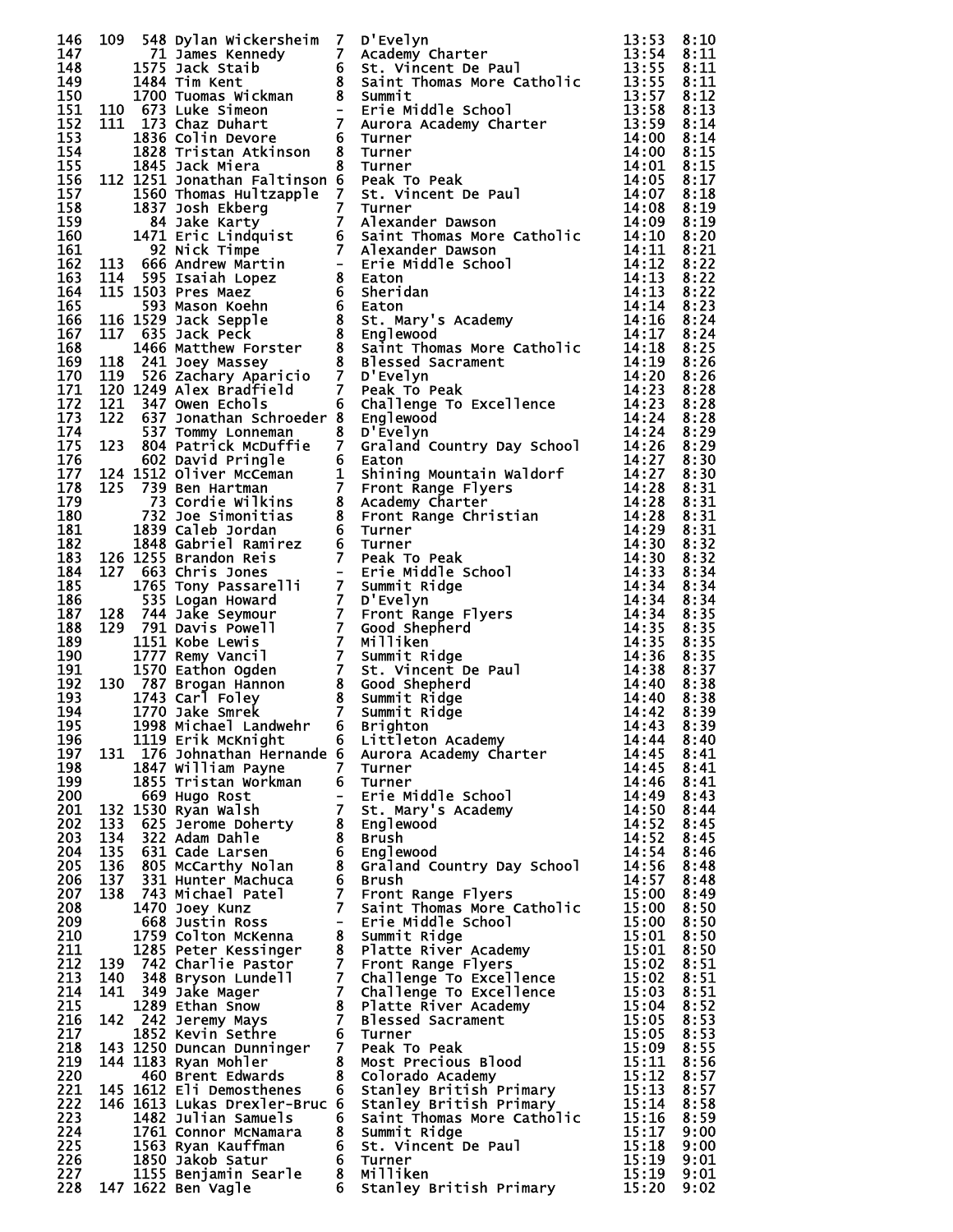|            |     |                                                                       |                | 2230<br>1488 Col Koepes (1 Teler Creek 13:21 9:02<br>1583 Col Koepes (1 Teler Creek 15:21 9:02<br>1794 Simon Structure 6 Summit Ridge<br>1794 Simon Structure 6 Statistics of the creek of the creek 15:223 9:02<br>1893 1994 2000 Seco              |                            |      |
|------------|-----|-----------------------------------------------------------------------|----------------|------------------------------------------------------------------------------------------------------------------------------------------------------------------------------------------------------------------------------------------------------|----------------------------|------|
|            |     |                                                                       |                |                                                                                                                                                                                                                                                      |                            |      |
|            |     |                                                                       |                |                                                                                                                                                                                                                                                      |                            |      |
|            |     |                                                                       |                |                                                                                                                                                                                                                                                      |                            |      |
|            |     |                                                                       |                |                                                                                                                                                                                                                                                      |                            |      |
|            |     |                                                                       |                |                                                                                                                                                                                                                                                      |                            |      |
|            |     |                                                                       |                |                                                                                                                                                                                                                                                      |                            |      |
|            |     |                                                                       |                |                                                                                                                                                                                                                                                      |                            |      |
|            |     |                                                                       |                |                                                                                                                                                                                                                                                      |                            |      |
|            |     |                                                                       |                |                                                                                                                                                                                                                                                      |                            |      |
|            |     |                                                                       |                |                                                                                                                                                                                                                                                      |                            |      |
|            |     |                                                                       |                |                                                                                                                                                                                                                                                      |                            |      |
|            |     |                                                                       |                |                                                                                                                                                                                                                                                      |                            |      |
|            |     |                                                                       |                |                                                                                                                                                                                                                                                      |                            |      |
|            |     |                                                                       |                |                                                                                                                                                                                                                                                      |                            |      |
|            |     |                                                                       |                |                                                                                                                                                                                                                                                      |                            |      |
|            |     |                                                                       |                |                                                                                                                                                                                                                                                      |                            |      |
|            |     |                                                                       |                |                                                                                                                                                                                                                                                      |                            |      |
|            |     |                                                                       |                |                                                                                                                                                                                                                                                      |                            |      |
|            |     |                                                                       |                |                                                                                                                                                                                                                                                      |                            |      |
|            |     |                                                                       |                |                                                                                                                                                                                                                                                      |                            |      |
|            |     |                                                                       |                |                                                                                                                                                                                                                                                      |                            |      |
|            |     |                                                                       |                |                                                                                                                                                                                                                                                      |                            |      |
|            |     |                                                                       |                |                                                                                                                                                                                                                                                      |                            |      |
|            |     |                                                                       |                |                                                                                                                                                                                                                                                      |                            |      |
|            |     |                                                                       |                |                                                                                                                                                                                                                                                      |                            |      |
|            |     |                                                                       |                |                                                                                                                                                                                                                                                      |                            |      |
|            |     |                                                                       |                |                                                                                                                                                                                                                                                      |                            |      |
|            |     |                                                                       |                |                                                                                                                                                                                                                                                      |                            |      |
|            |     |                                                                       |                |                                                                                                                                                                                                                                                      |                            |      |
|            |     |                                                                       |                |                                                                                                                                                                                                                                                      |                            |      |
|            |     |                                                                       |                |                                                                                                                                                                                                                                                      |                            |      |
|            |     |                                                                       |                |                                                                                                                                                                                                                                                      |                            |      |
|            |     |                                                                       |                |                                                                                                                                                                                                                                                      |                            |      |
|            |     |                                                                       |                |                                                                                                                                                                                                                                                      |                            |      |
|            |     |                                                                       |                |                                                                                                                                                                                                                                                      |                            |      |
|            |     |                                                                       |                |                                                                                                                                                                                                                                                      |                            |      |
|            |     |                                                                       |                |                                                                                                                                                                                                                                                      |                            |      |
|            |     |                                                                       |                |                                                                                                                                                                                                                                                      |                            |      |
|            |     |                                                                       |                |                                                                                                                                                                                                                                                      |                            |      |
|            |     |                                                                       |                |                                                                                                                                                                                                                                                      |                            |      |
|            |     |                                                                       |                |                                                                                                                                                                                                                                                      |                            |      |
|            |     |                                                                       |                |                                                                                                                                                                                                                                                      |                            |      |
|            |     |                                                                       |                |                                                                                                                                                                                                                                                      |                            |      |
|            |     |                                                                       |                |                                                                                                                                                                                                                                                      |                            |      |
|            |     |                                                                       |                |                                                                                                                                                                                                                                                      |                            |      |
|            |     |                                                                       |                |                                                                                                                                                                                                                                                      |                            |      |
|            |     |                                                                       |                |                                                                                                                                                                                                                                                      |                            |      |
|            |     |                                                                       |                |                                                                                                                                                                                                                                                      |                            |      |
|            |     |                                                                       |                |                                                                                                                                                                                                                                                      |                            |      |
| 279.       |     | 162 1502 Dustin Howland<br>1502 Dustin Howland<br>1779 Casey Williams |                | 8 Sheridan                                                                                                                                                                                                                                           | 16:32                      | 9:44 |
| 280        |     |                                                                       |                | 7 Summit Ridge                                                                                                                                                                                                                                       | 16:34                      | 9:45 |
| 281        |     | 163 155 James Leach                                                   |                | <b>6 Aspen Academy<br/>6 Aspen Academy<br/>7 Aurora Academy Charter</b>                                                                                                                                                                              | 16:34                      | 9:45 |
| 282        | 164 | 154 Jack Englemann                                                    |                |                                                                                                                                                                                                                                                      | 16:35                      | 9:45 |
| 283        |     | 165 180 Yonnas Takele                                                 |                |                                                                                                                                                                                                                                                      | 16:37                      | 9:46 |
| 284        |     | 594 Landon Longwell                                                   |                | 8 Eaton                                                                                                                                                                                                                                              | 16:37                      | 9:47 |
| 285        |     | 1158 Jordan Williamson 6 Milliken                                     |                |                                                                                                                                                                                                                                                      | 16:41                      | 9:49 |
| 286        |     | 1481 Nick Rodeno                                                      |                | 8 Saint Thomas More Catholic                                                                                                                                                                                                                         | 16:45                      | 9:51 |
| 287        |     | 1147 Ben Hernandez                                                    | $7 -$          | Milliken                                                                                                                                                                                                                                             | 16:46                      | 9:52 |
| 288        |     | 587 Daruis Duran                                                      | 7 <sup>7</sup> | Eaton                                                                                                                                                                                                                                                | 16:49                      | 9:54 |
| 289        |     | 590 Eli Grossenbacher                                                 |                | 8 Eaton                                                                                                                                                                                                                                              | 16:49                      | 9:54 |
| 290        |     | 72 Dustin Wakefield                                                   |                | 6 Academy Charter                                                                                                                                                                                                                                    | 16:51 9:55                 |      |
| 291        |     |                                                                       |                | (192 Nicolás Seby<br>658 Zach Bly<br>658 Zach Bly<br>658 Zach Bly<br>658 Joseph Messmer<br>6 Eaton<br>6 Eaton<br>1468 William Gibbons<br>1468 William Gibbons<br>168 687 Pucch Care Bondale Professor<br>168 687 Pucch Care Bondale Profession<br>16 | 16:59 10:00                |      |
| 292        |     |                                                                       |                |                                                                                                                                                                                                                                                      | 17:00 10:00                |      |
| 293        |     |                                                                       |                |                                                                                                                                                                                                                                                      | 17:06 10:04                |      |
| 294        |     |                                                                       |                |                                                                                                                                                                                                                                                      | 17:07 10:04                |      |
| 295        |     |                                                                       |                |                                                                                                                                                                                                                                                      | 17:08 10:05                |      |
| 296        |     |                                                                       |                |                                                                                                                                                                                                                                                      | 17:09 10:06                |      |
| 297        |     | 168 687 Ruger Bixler                                                  |                | 6 Fitzsimmons                                                                                                                                                                                                                                        | 17:11 10:07                |      |
| 298        |     | 325 Hunter Evans                                                      |                | 6 Brush                                                                                                                                                                                                                                              | 17:11 10:07                |      |
| 299        |     | 169 1511 Gavin Edwards<br>170 1872 Chase Miller                       |                | 8 Shining Mountain Waldorf                                                                                                                                                                                                                           | 17:14 10:08                |      |
| 300        |     | 170 1872 Chase Miller                                                 |                | 6 Valley                                                                                                                                                                                                                                             | 17:14 10:09                |      |
| 301<br>302 |     |                                                                       |                | 1291 Dane Vanderleest 7 Platte River Academy<br>6 Fitzsimmons                                                                                                                                                                                        | 17:21 10:12<br>17:23 10:14 |      |
|            |     | 688 Joseph Demaniow                                                   |                |                                                                                                                                                                                                                                                      |                            |      |
| 303        |     |                                                                       |                |                                                                                                                                                                                                                                                      | 17:31 10:18<br>17:32 10:19 |      |
| 304        |     |                                                                       |                |                                                                                                                                                                                                                                                      | 17:34 10:20                |      |
| 305        |     |                                                                       |                |                                                                                                                                                                                                                                                      | 17:39 10:23                |      |
| 306        |     |                                                                       |                |                                                                                                                                                                                                                                                      |                            |      |
| 307<br>308 |     |                                                                       |                |                                                                                                                                                                                                                                                      | 17:39 10:23<br>17:39 10:23 |      |
| 309        |     |                                                                       |                |                                                                                                                                                                                                                                                      | 17:40 10:24                |      |
| 310        |     |                                                                       |                | 1686 Ben Gentry<br>1686 Ben Gentry<br>665 Jaylen Larabee - Erie Middle School<br>782 Sean Boylan - 6 Good Shepherd<br>172 639 Jacob Wyatt 8 Englewood<br>1187 Jerry Walker - 6 Most Precious Blood<br>1184 Tony Nyugen - 7 Most Precious B           | 17:40 10:24                |      |
| 311        |     |                                                                       |                |                                                                                                                                                                                                                                                      | 17:42 10:25                |      |
|            |     |                                                                       |                |                                                                                                                                                                                                                                                      |                            |      |

|                                                                                                       | $\ddot{\phantom{a}}$                 |
|-------------------------------------------------------------------------------------------------------|--------------------------------------|
|                                                                                                       |                                      |
|                                                                                                       |                                      |
|                                                                                                       |                                      |
|                                                                                                       |                                      |
|                                                                                                       |                                      |
|                                                                                                       |                                      |
|                                                                                                       |                                      |
|                                                                                                       |                                      |
|                                                                                                       |                                      |
|                                                                                                       |                                      |
|                                                                                                       |                                      |
|                                                                                                       |                                      |
|                                                                                                       |                                      |
|                                                                                                       |                                      |
|                                                                                                       |                                      |
|                                                                                                       |                                      |
|                                                                                                       |                                      |
|                                                                                                       |                                      |
|                                                                                                       |                                      |
|                                                                                                       |                                      |
|                                                                                                       |                                      |
|                                                                                                       |                                      |
|                                                                                                       |                                      |
|                                                                                                       |                                      |
|                                                                                                       |                                      |
|                                                                                                       |                                      |
|                                                                                                       |                                      |
|                                                                                                       |                                      |
|                                                                                                       |                                      |
|                                                                                                       |                                      |
|                                                                                                       |                                      |
|                                                                                                       |                                      |
| 22222222222233333333333344455555555000000001122223333334422233778899000111224467568034567990012344603 |                                      |
|                                                                                                       |                                      |
|                                                                                                       |                                      |
|                                                                                                       |                                      |
|                                                                                                       |                                      |
|                                                                                                       |                                      |
|                                                                                                       |                                      |
|                                                                                                       |                                      |
|                                                                                                       |                                      |
| 32<br>16<br>ì                                                                                         | 44                                   |
| 16<br>÷                                                                                               | 45                                   |
| 34357771<br>6.<br>1<br>ì                                                                              |                                      |
| 16<br>ì                                                                                               | $\frac{15}{45}$<br>$\frac{45}{15}$   |
| 16<br>ì                                                                                               |                                      |
| ī6<br>ì                                                                                               |                                      |
| 16<br>I                                                                                               | 4455445500                           |
| 16<br>16<br>÷<br>ì                                                                                    |                                      |
| ì                                                                                                     |                                      |
| 16<br>16<br>I                                                                                         |                                      |
| 16<br>16<br>÷                                                                                         |                                      |
| ì                                                                                                     | 1Ŏ:                                  |
| 45464945159006<br>I                                                                                   | 00<br>04<br>ī0<br>÷                  |
| ì                                                                                                     | īō:                                  |
| 07<br>08<br>ì                                                                                         | 10<br>04<br>ì<br>05<br>ī0:           |
| $\vdots$                                                                                              | ī0<br>÷                              |
|                                                                                                       | ī0:                                  |
|                                                                                                       | ī0<br>÷                              |
|                                                                                                       | ī0:                                  |
|                                                                                                       | īò<br>10:<br>10:                     |
|                                                                                                       |                                      |
|                                                                                                       | īō<br>ì<br>īŏ:                       |
|                                                                                                       | īŏ<br>ì                              |
|                                                                                                       | īŏ:                                  |
|                                                                                                       | īŏ<br>÷                              |
| 1111111111111111111111<br>                                                                            | <b>0007891448903333244344</b><br>īo: |
| 39                                                                                                    | īò<br>÷                              |
| 40<br>17<br>17<br>I                                                                                   | 10:                                  |
| 40<br>ì<br>42                                                                                         | 10<br>ì<br>25                        |
|                                                                                                       | 10                                   |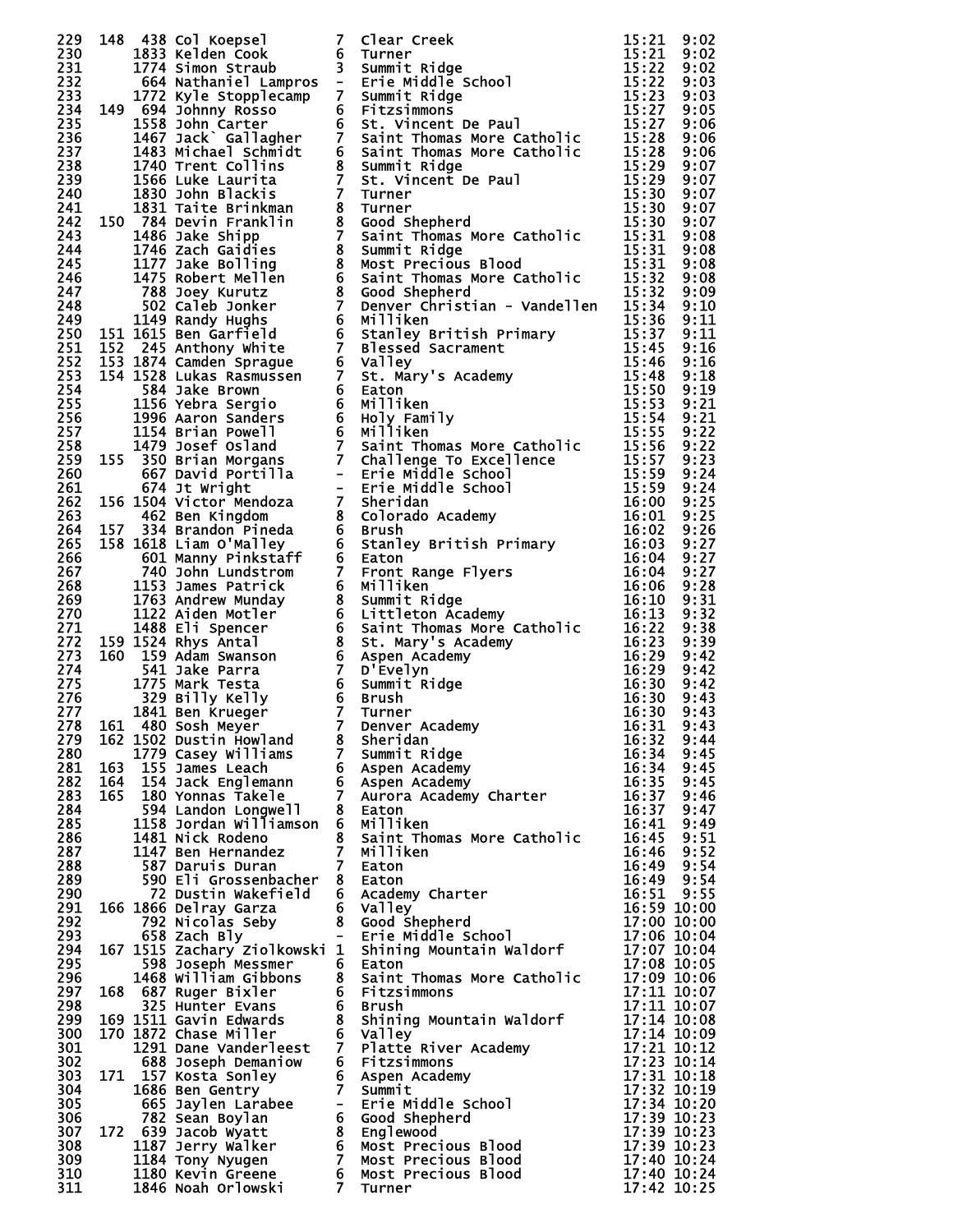|  | 2011 HORIZON RUNNER'S ROOST X-COUNTRY INVITE TEAM SCORES - MS GIRLS<br>1. Summit<br>$5$ 21 26 (42) (50) (53) = 54<br>2<br>McKenna Ramsay, Ruthie Boyd, Megan McDonnell, Klara Smith, Bridget<br>O'Brien, Justyne Gurley, Emily Pappas<br>2. Summit Ridge<br>$37$ $(51)$ $(58)$ $(65)$ =<br>4<br>56.<br>7.<br>Natalie Gonzalez, Cayli Hume, Marilyn Ortiz, Elizabeth Piegat, Claire<br>Aden, Kathryn Little, Megan Bartlett<br>3. Brush<br>13<br>$35$ (36) (39) (49) = 81<br>14<br>19<br>Faith Bowen, Alex Odle, Michelle Romero, Sydney Odle, Cassie Winn,<br>Ashley Hinojos, Kelly Griffith<br>4. Academy Charter<br>$31$ (70) (77) (101) = 103<br>20  24  28<br>Abigail Justus, Gabby Pearson, Callie Dortch, Bria Stalker, Olivia<br>Vier, Cassie Lee, Cassie Unruh<br>5. Platte River Academy<br>$48$ (118)(141)(144) = 126<br>$\mathbf{1}$<br>32<br>45<br>Kamryn Hart, Brianna Bauer, Lexi Golden, Paige Crellin, Karlei<br>Costigan, Savannah Leidy, Claire Stecker<br>6. Colorado Academy<br>$18 \t 25$<br>88<br>137<br>$=$ $-$<br>Sammy Little, Ella Annest, Anna Gallagher, Christina Bear | 312 1747 Benrido Gonzalez 6 Summit Ridge<br>1747 Benrido Gonzalez 6 Summit Ridge<br>1748 Book Line with the River Academy<br>175 1450 Line With the River Academy<br>175 1450 Line With the River Research of Platter Ridge<br>176 2012 |  |  |  |  |  |  |  |
|--|-----------------------------------------------------------------------------------------------------------------------------------------------------------------------------------------------------------------------------------------------------------------------------------------------------------------------------------------------------------------------------------------------------------------------------------------------------------------------------------------------------------------------------------------------------------------------------------------------------------------------------------------------------------------------------------------------------------------------------------------------------------------------------------------------------------------------------------------------------------------------------------------------------------------------------------------------------------------------------------------------------------------------------------------------------------------------------------------------------|-----------------------------------------------------------------------------------------------------------------------------------------------------------------------------------------------------------------------------------------|--|--|--|--|--|--|--|
|  |                                                                                                                                                                                                                                                                                                                                                                                                                                                                                                                                                                                                                                                                                                                                                                                                                                                                                                                                                                                                                                                                                                     |                                                                                                                                                                                                                                         |  |  |  |  |  |  |  |
|  |                                                                                                                                                                                                                                                                                                                                                                                                                                                                                                                                                                                                                                                                                                                                                                                                                                                                                                                                                                                                                                                                                                     |                                                                                                                                                                                                                                         |  |  |  |  |  |  |  |
|  |                                                                                                                                                                                                                                                                                                                                                                                                                                                                                                                                                                                                                                                                                                                                                                                                                                                                                                                                                                                                                                                                                                     |                                                                                                                                                                                                                                         |  |  |  |  |  |  |  |
|  |                                                                                                                                                                                                                                                                                                                                                                                                                                                                                                                                                                                                                                                                                                                                                                                                                                                                                                                                                                                                                                                                                                     |                                                                                                                                                                                                                                         |  |  |  |  |  |  |  |
|  |                                                                                                                                                                                                                                                                                                                                                                                                                                                                                                                                                                                                                                                                                                                                                                                                                                                                                                                                                                                                                                                                                                     |                                                                                                                                                                                                                                         |  |  |  |  |  |  |  |
|  |                                                                                                                                                                                                                                                                                                                                                                                                                                                                                                                                                                                                                                                                                                                                                                                                                                                                                                                                                                                                                                                                                                     |                                                                                                                                                                                                                                         |  |  |  |  |  |  |  |
|  |                                                                                                                                                                                                                                                                                                                                                                                                                                                                                                                                                                                                                                                                                                                                                                                                                                                                                                                                                                                                                                                                                                     |                                                                                                                                                                                                                                         |  |  |  |  |  |  |  |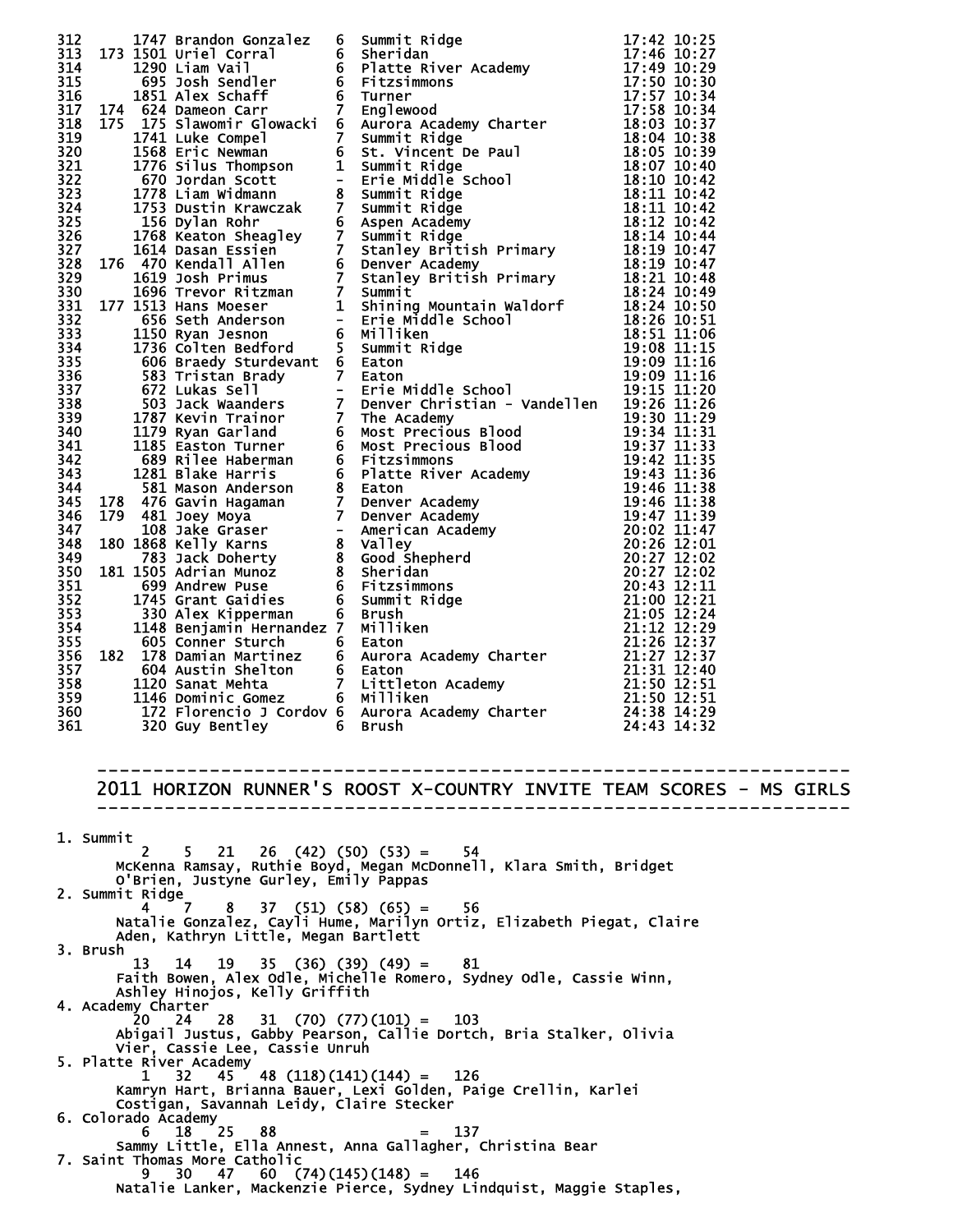Devon Johnson, Brooke Beerman, Kayla Tewadhe 8. Turner 16 34 52 66 (67) (87)(102) = 168 Josie Spitz, Jessa Megenhardt, Martha Strawbridge, Caisey Ellis, Alyssa Krause, Lenea Kelchner, Ashlyn Fahrenbruch 9. Peak To Peak 3 44 46 79 (103)(107)(113) = 172 Kara Skattum, Amanda Brookover, Alice Oveson, Cambria Pilger, Sophie Lehman, Katey Meehan, Whitney Brasier 10. St. Vincent De Paul  $64$   $(72)$   $(76)(105) = 173$  Maggie Ohagen, Marissa Joseph, Lauren Kerkhoff, Julia Jobanputra, Grace Brooks, Katie Maxfield, Sophia Berry 11. Good Shepherd 23 55 63 71 (86)(106)(112) = 212 Kate Libby, Eleni Soulis, Emma O'Brien, Kate Golinvaux, Sophie Ciulla, Iza Dziecharska, Kate Kachmer 12. Graland Country Day School 22 33 57 136 (172) = 248 Megan Hill, Sara Hill, Lyndsey Benes, Lauren Baukus, Nohemy Perales 13. Denver Christian - Vandellen 27 29 95 99 = 250 Amanda Marsh, Caroline Komodore, Alyssay Ho, Tyler Anderson Amanda Marsh, Caroline Komodore, Alyssay Ho, Tyler Anderson<br>14. Most Precious Blood<br>56 62 68 69 (119)(120)(131) = 255 56 62 68 69 (119)(120)(131) = 255 Sarah Deline, Gabby Lorance, Lauren Carroll, Olivia Chavez, Elise Albeck, Addy Dominguez, Ali Timlin 15. Fitzsimmons 15 43 94 117 (122)(127)(166) = 269 Lindsay Dedrickson, Meghan Gerritsen, McKayla Lochner, Josie Martin, Averi Phillips, Kealey McDevitt, Brittney Huey 16. Clear Creek 11 61 75 126 (133)(137) = 273 Sarah Sajbel, Briyana Thompson, Sydney Zabel, Grace Werlin, Brianna Tonn, Adly Nadeau 17. Erie Middle School 10 80 90 100 (108)(116)(139) = 280 Nicole Marshall, Rylin Brett, Alia Brand, Riane Sisk, Darby Berringer, Kenayde Lampros, Jesi Buckley 18. St. Mary's Academy 40 41 98 114 (124)(147)(149) = 293 Samantha Schaffer, Claire State, Nicole Giuliano, Alexandra Reddington, Kate Ragan, In'lana Henderson, Grace Wessels 19. Eaton 59 81 82 83 (89) (96)(104) = 305 Baylee Vincent, McKenna Cyphers, McKenzie Reiher, Karalee Kothe, Abby Schott, Chelsey Lockey, Ana Scott 20. Milliken 73 92 93 97 (115)(138)(140) = 355 Claudia Stewart, Taryn Santeramo, Kelsie Westphal, Karesha Stone, Lucy Davis, Alizay Marquez, Ana Graves 21. Valley 78 85 91 129 (165) = 383 Priscilla Lozoya, Alyson Daulton, Lonni Ewing, Krystin Henry, Emily Nguyen 22. Girls Athletic Leadership 84 110 134 153 (155)(167)(183) = 481 Mackenzie Whithead-Bust, Drew Bussanmas, Kalie Mahoney, Harper Yates, Kayla Medina, Haley Clark, Julie Rimbert 23. Aspen Academy 12 154 176 177 (178) = 519 Molly Murphy, Izzy Branscomb, Peyton Ganger, Sydney Sears, Caroline Lefevre 24. Englewood 123 125 128 146 (174)(175)(182) = 522 Aspen Irons, Delainey Stevenson, Zach Avjean, Jasmine Baylon, Maddie Williams, Amelia Bowerman, Ty Lucas 25. Blessed Sacrament 111 130 135 180 (181) = 556 Samantha Formica, Orieanna Mitchel, Niumbie Barr-Johnson, Ajuanae Dominguez, Constance McFarland 26. Aurora Academy Charter 121 142 143 156 (157)(168)(179) = 562 Rhonda Patrom, Sarah Johnston, Alex Flores, Alesia Kekula, Erin Harford, Janae Brown, De'kiyah Sanders 27. Sheridan 109 152 161 163 (169)(170)(171) = 585 Cristal Delgado, Julisa Grandos, Jessica Grandos, Mariel Garcia, Lucia Corravibus, Joanna Cortez, Bertha Gonzalez 28. American Academy 132 150 151 173 (184)(185)(186) = 606 Olivia Ary, Grace Butler, Drew Tetreault, Audrey Baker, Peyton Howell, Alyssa Murphy, Madeline Smith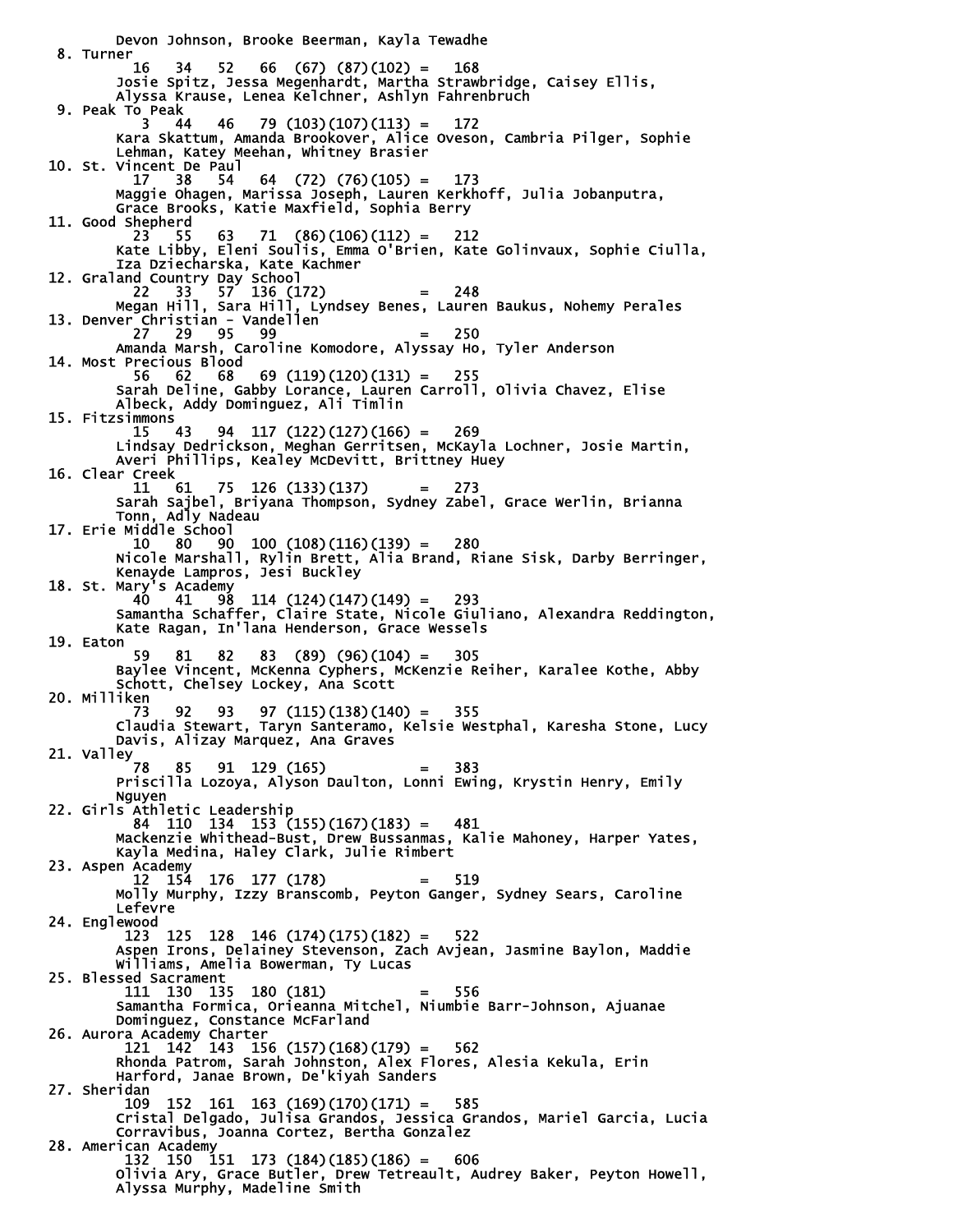29. D'Evelyn 158 159 160 162 (164) = 639 Shadia Eid, Claire Lydens, Devin Tilden, Lauren Conant, Samantha Briscoe

| Place TmPl No.        |  |                                                   |   | MIDDLE SCHOOL GIRLS INDIVIDUAL RESULTS<br>Gr School Girls Individual Time Pace<br>THE INCREDIT CONTROL SCHOOL CIRCLE INTERNATIONAL RESIDUAL ENGINEERING TRIP and the street are two street and internet in the street of the street and internet in the street of the street and internet in the street of the |                          |              |
|-----------------------|--|---------------------------------------------------|---|----------------------------------------------------------------------------------------------------------------------------------------------------------------------------------------------------------------------------------------------------------------------------------------------------------------|--------------------------|--------------|
|                       |  |                                                   |   |                                                                                                                                                                                                                                                                                                                |                          |              |
| $\mathbf{1}$          |  |                                                   |   |                                                                                                                                                                                                                                                                                                                |                          |              |
|                       |  |                                                   |   |                                                                                                                                                                                                                                                                                                                |                          |              |
|                       |  |                                                   |   |                                                                                                                                                                                                                                                                                                                |                          |              |
| 2345678               |  |                                                   |   |                                                                                                                                                                                                                                                                                                                |                          |              |
|                       |  |                                                   |   |                                                                                                                                                                                                                                                                                                                |                          |              |
|                       |  |                                                   |   |                                                                                                                                                                                                                                                                                                                |                          |              |
| $\overline{9}$        |  |                                                   |   |                                                                                                                                                                                                                                                                                                                |                          |              |
| 10                    |  |                                                   |   |                                                                                                                                                                                                                                                                                                                |                          |              |
| 11                    |  |                                                   |   |                                                                                                                                                                                                                                                                                                                |                          |              |
| 12                    |  |                                                   |   |                                                                                                                                                                                                                                                                                                                |                          |              |
| 13                    |  |                                                   |   |                                                                                                                                                                                                                                                                                                                |                          |              |
| 14<br>15              |  |                                                   |   |                                                                                                                                                                                                                                                                                                                |                          |              |
| 16                    |  |                                                   |   |                                                                                                                                                                                                                                                                                                                |                          |              |
| 17                    |  |                                                   |   |                                                                                                                                                                                                                                                                                                                |                          |              |
| 18                    |  |                                                   |   |                                                                                                                                                                                                                                                                                                                |                          |              |
| 19<br>20              |  |                                                   |   |                                                                                                                                                                                                                                                                                                                |                          |              |
| 21                    |  |                                                   |   |                                                                                                                                                                                                                                                                                                                |                          |              |
| 22                    |  |                                                   |   |                                                                                                                                                                                                                                                                                                                |                          |              |
| 23                    |  |                                                   |   |                                                                                                                                                                                                                                                                                                                |                          |              |
| 24                    |  |                                                   |   |                                                                                                                                                                                                                                                                                                                |                          |              |
| 25<br>26              |  |                                                   |   |                                                                                                                                                                                                                                                                                                                |                          |              |
| 27                    |  |                                                   |   |                                                                                                                                                                                                                                                                                                                |                          |              |
| 28                    |  |                                                   |   |                                                                                                                                                                                                                                                                                                                |                          |              |
| 29                    |  |                                                   |   |                                                                                                                                                                                                                                                                                                                |                          |              |
| 30<br>31              |  |                                                   |   |                                                                                                                                                                                                                                                                                                                |                          |              |
| $\overline{3}2$       |  |                                                   |   |                                                                                                                                                                                                                                                                                                                |                          |              |
| $\overline{3}3$       |  |                                                   |   |                                                                                                                                                                                                                                                                                                                |                          |              |
| 34                    |  |                                                   |   |                                                                                                                                                                                                                                                                                                                |                          |              |
| $\overline{3}5$<br>36 |  |                                                   |   |                                                                                                                                                                                                                                                                                                                |                          |              |
| 37                    |  |                                                   |   |                                                                                                                                                                                                                                                                                                                |                          |              |
| 38                    |  |                                                   |   |                                                                                                                                                                                                                                                                                                                |                          |              |
| 39                    |  |                                                   |   |                                                                                                                                                                                                                                                                                                                |                          |              |
| 40                    |  |                                                   |   |                                                                                                                                                                                                                                                                                                                |                          |              |
| 41<br>42              |  |                                                   |   |                                                                                                                                                                                                                                                                                                                |                          |              |
| 43                    |  |                                                   |   |                                                                                                                                                                                                                                                                                                                |                          |              |
| 44                    |  |                                                   |   |                                                                                                                                                                                                                                                                                                                |                          |              |
| 45                    |  |                                                   |   |                                                                                                                                                                                                                                                                                                                |                          |              |
| 46<br>47              |  | 40 1263 Lexi Golden                               |   | 8 Platte River Academy                                                                                                                                                                                                                                                                                         |                          | 8:11         |
| 48                    |  | 41 1241 Alice Oveson                              |   | 8 Peak To Peak                                                                                                                                                                                                                                                                                                 | 13:54<br>13:56           | 8:12         |
| 49                    |  | 41 1241 Alice Oveson<br>42 1452 Sydney Lindguist  |   | 6 Saint Thomas More Catholic 13:57                                                                                                                                                                                                                                                                             |                          | 8:13         |
| 50                    |  | 43 1261 Paige Crellin                             |   | 8 Platte River Academy                                                                                                                                                                                                                                                                                         | 14:00                    | 8:14         |
| 51<br>52              |  | 44 300 Kelly Griffith                             |   | 8 Brush<br>9 Summit                                                                                                                                                                                                                                                                                            | 14:01<br>14:02           | 8:15<br>8:16 |
| 53                    |  | 45 1648 Justyne Gurley<br>46 1702 Claire Aden     | 8 | Summit Ridge                                                                                                                                                                                                                                                                                                   | 14:03                    | 8:16         |
| 54                    |  | 47 1827 Martha Strawbridge 8 Turner               |   |                                                                                                                                                                                                                                                                                                                | 14:05 8:17               |              |
| 55                    |  | 48 1659 Emily Pappas                              | 8 | Summit                                                                                                                                                                                                                                                                                                         | 14:06                    | 8:18         |
| 56                    |  | 49 1546 Lauren Kerkhoff                           |   | 6 St. Vincent De Paul                                                                                                                                                                                                                                                                                          | 14:07 8:18               |              |
| 57<br>58              |  | 50 772 Eleni Soulis<br>51 1166 Sarah Deline       |   | 8 Good Shepherd<br>7 Most Precious Blood                                                                                                                                                                                                                                                                       | 14:08 8:19<br>14:08 8:19 |              |
| 59                    |  | 52 796 Lyndsey Benes                              |   | 7 Graland Country Day School                                                                                                                                                                                                                                                                                   | 14:09                    | 8:20         |
| 60                    |  | 53 1720 Kathryn Little                            |   | 7 Summit Ridge                                                                                                                                                                                                                                                                                                 | 14:09                    | 8:20         |
| 61                    |  | 54 579 Baylee Vincent                             |   | 7 Eaton                                                                                                                                                                                                                                                                                                        | 14:10 8:20               |              |
| 62<br>63              |  | 55 1460 Maggie Staples<br>56 421 Briyana Thompson |   | 7 Saint Thomas More Catholic<br>8 Clear Creek                                                                                                                                                                                                                                                                  | 14:10 8:20<br>14:10      | 8:20         |
| 64                    |  |                                                   |   |                                                                                                                                                                                                                                                                                                                | 14:11 8:21               |              |
| 65                    |  |                                                   |   |                                                                                                                                                                                                                                                                                                                |                          | 8:21         |
| 66                    |  |                                                   |   |                                                                                                                                                                                                                                                                                                                |                          | 8:22         |
| 67<br>68              |  |                                                   |   |                                                                                                                                                                                                                                                                                                                |                          | 8:22<br>8:23 |
| 69                    |  |                                                   |   |                                                                                                                                                                                                                                                                                                                | 14:14 8:23               |              |
| 70                    |  |                                                   |   |                                                                                                                                                                                                                                                                                                                |                          | 8:23         |
| 71                    |  |                                                   |   | 36 421 Briyana Thompson 8 Clear Creek<br>57 1168 Gabby Lorance 7 Most Precious Blood<br>58 770 Emma 0'Brien<br>59 1543 Julia Jobanputra 7 St. Vincent De Paul<br>14:12<br>59 1543 Julia Jobanputra 7 St. Vincent De Paul<br>14:13<br>1672 Ka                                                                   |                          | 8:24         |
| 72<br>73              |  | 64 1164 Olivia Chavez                             |   | 8 Most Precious Blood                                                                                                                                                                                                                                                                                          | 14:17 8:24<br>14:18      | 8:25         |
|                       |  |                                                   |   |                                                                                                                                                                                                                                                                                                                |                          |              |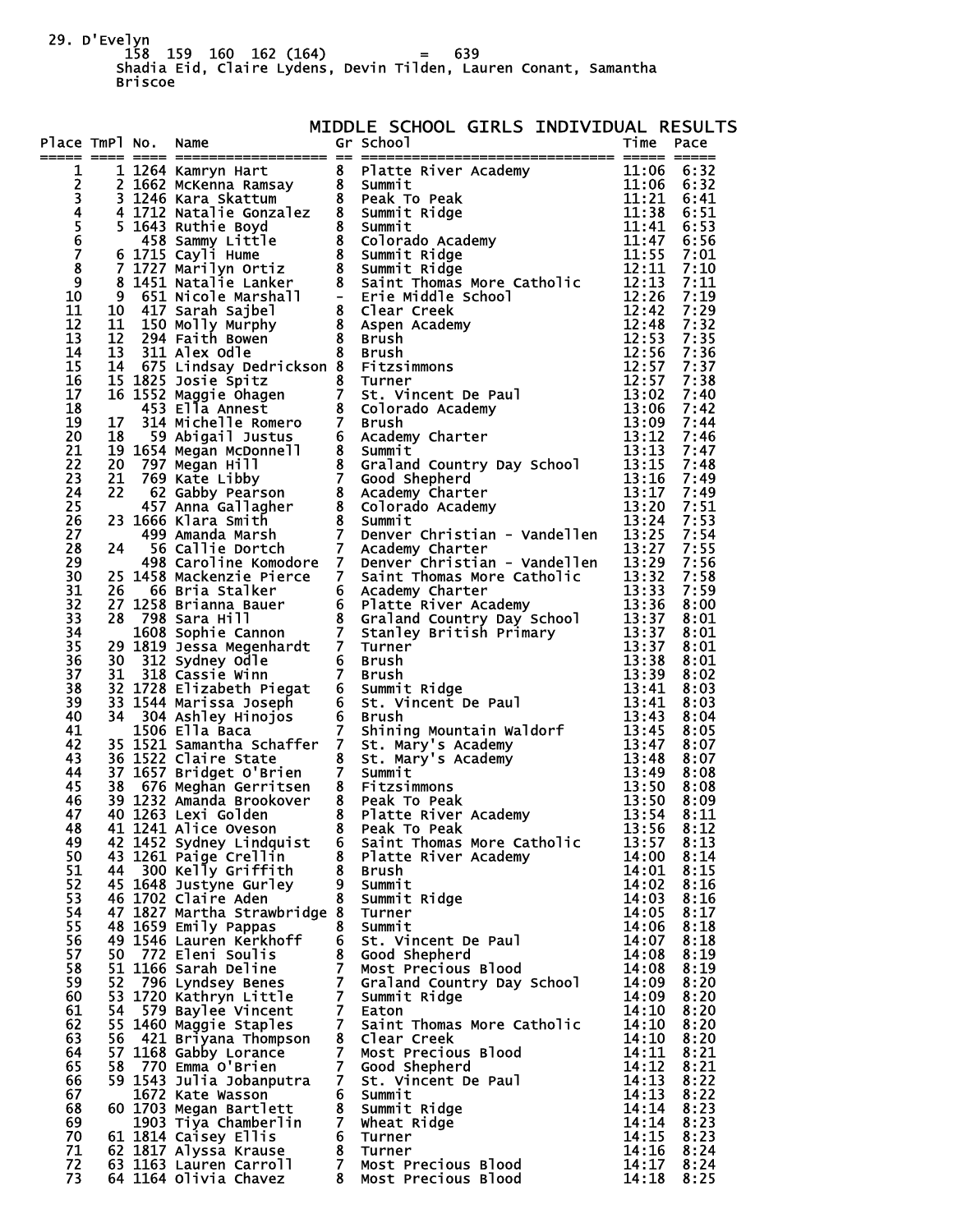| 74         | 65  | 69 Olivia Vier                                  |                | <b>6 Academy Charter<br/>2 Summit Ridge<br/>7 Good Shepherd<br/>7 St. Vincent De Paul<br/>7 Millien</b>                                                                                                                                       | 14:18          | 8:25         |
|------------|-----|-------------------------------------------------|----------------|-----------------------------------------------------------------------------------------------------------------------------------------------------------------------------------------------------------------------------------------------|----------------|--------------|
| 75         |     | 1709 Elizabeth Fender                           |                |                                                                                                                                                                                                                                               | 14:19          | 8:25         |
| 76         |     | 66 766 Kate Golinvaux                           |                |                                                                                                                                                                                                                                               | 14:20          | 8:26         |
| 77         |     |                                                 |                | 66 766 Kate Golinvaux 7 Good Shepherd<br>67 1533 Grace Brooks 7 st. Vincent De Paul<br>68 1135 Claudia Stewart 7 Milliken<br>1651 Jessica Horii 7 Summit<br>69 1450 Devon Johnson 7 Saint Thomas More Catholic<br>70 428 Sydney Zabel 6 Clear | 14:21          | 8:27         |
| 78         |     |                                                 |                |                                                                                                                                                                                                                                               | 14:22          | 8:27         |
| 79         |     |                                                 |                |                                                                                                                                                                                                                                               | 14:22 8:27     |              |
| 80         |     |                                                 |                |                                                                                                                                                                                                                                               | 14:22          | 8:28         |
| 81         |     |                                                 |                |                                                                                                                                                                                                                                               | 14:23          | 8:28         |
| 82         |     |                                                 |                |                                                                                                                                                                                                                                               | 14:24          | 8:28         |
| 83         |     |                                                 |                |                                                                                                                                                                                                                                               | 14:24          | 8:28         |
| 84         |     |                                                 |                |                                                                                                                                                                                                                                               | 14:30<br>14:31 | 8:32         |
| 85<br>86   |     |                                                 |                |                                                                                                                                                                                                                                               | 14:32          | 8:33<br>8:33 |
| 87         |     |                                                 |                |                                                                                                                                                                                                                                               | 14:33          | 8:34         |
| 88         |     |                                                 |                |                                                                                                                                                                                                                                               | 14:33          | 8:34         |
| 89         |     |                                                 |                |                                                                                                                                                                                                                                               | 14:34          | 8:34         |
| 90         |     |                                                 |                | 77 Sizz McKelling Pietra (1911)<br>78 Sizz McKelling Pietra Exceliber 7 Eaton<br>78 Sizz MacAlenzie Refiler 7 Eaton<br>78 162 MacAlenzie Refiler 7 Eaton<br>78 1638 Allyson baul ton 6 Valley Athletic Leadership<br>81 14:42 53 Sohrie       | 14:34          | 8:34         |
| 91         |     |                                                 |                |                                                                                                                                                                                                                                               | 14:39 8:37     |              |
| 92         |     |                                                 |                |                                                                                                                                                                                                                                               |                | 8:38         |
| 93         |     |                                                 |                |                                                                                                                                                                                                                                               |                | 8:39         |
| 94         |     |                                                 |                |                                                                                                                                                                                                                                               |                | 8:39         |
| 95         |     |                                                 |                |                                                                                                                                                                                                                                               |                | 8:40         |
| 96         |     |                                                 |                |                                                                                                                                                                                                                                               |                | 8:41         |
| 97         |     |                                                 |                |                                                                                                                                                                                                                                               |                | 8:42         |
| 98         |     |                                                 |                |                                                                                                                                                                                                                                               |                | 8:43         |
| 99         |     |                                                 |                |                                                                                                                                                                                                                                               |                | 8:44         |
| 100        |     |                                                 |                |                                                                                                                                                                                                                                               |                | 8:44         |
| 101        |     |                                                 |                |                                                                                                                                                                                                                                               |                | 8:45         |
| 102        |     |                                                 |                |                                                                                                                                                                                                                                               |                | 8:45         |
| 103        |     |                                                 |                |                                                                                                                                                                                                                                               | 14:53 8:46     |              |
| 104        |     |                                                 |                |                                                                                                                                                                                                                                               |                | 8:47         |
| 105        |     |                                                 |                |                                                                                                                                                                                                                                               |                | 8:47         |
| 106        |     |                                                 |                |                                                                                                                                                                                                                                               |                | 8:52         |
| 107        |     |                                                 |                |                                                                                                                                                                                                                                               |                | 8:54         |
| 108        |     |                                                 |                |                                                                                                                                                                                                                                               |                | 8:54         |
| 109        |     |                                                 |                |                                                                                                                                                                                                                                               | 15:09 8:55     |              |
| 110        |     |                                                 |                |                                                                                                                                                                                                                                               |                | 8:57         |
| 111        |     |                                                 |                |                                                                                                                                                                                                                                               |                | 8:57         |
| 112        |     |                                                 |                |                                                                                                                                                                                                                                               |                | 8:58         |
| 113        |     |                                                 |                |                                                                                                                                                                                                                                               |                | 9:00         |
| 114        |     |                                                 |                |                                                                                                                                                                                                                                               |                | 9:02         |
| 115        |     |                                                 |                |                                                                                                                                                                                                                                               |                | 9:02         |
| 116        |     |                                                 |                |                                                                                                                                                                                                                                               |                | 9:03         |
| 117        |     |                                                 |                |                                                                                                                                                                                                                                               |                | 9:03         |
| 118        |     |                                                 |                |                                                                                                                                                                                                                                               |                | 9:03         |
| 119        |     |                                                 |                |                                                                                                                                                                                                                                               |                | 9:04         |
| 120        |     |                                                 |                |                                                                                                                                                                                                                                               |                | 9:05         |
| 121        |     |                                                 |                |                                                                                                                                                                                                                                               |                | 9:05         |
| 122        |     |                                                 |                |                                                                                                                                                                                                                                               |                | 9:06         |
| 123        |     |                                                 |                |                                                                                                                                                                                                                                               | 15:29 9:07     |              |
| 124        |     | 1719 Kaitlyn Little                             | 7 <sup>7</sup> | Summit Ridge                                                                                                                                                                                                                                  | 15:32          | 9:08         |
| 125        |     | 101 1493 Cristal Delgado                        |                | 8 Sheridan                                                                                                                                                                                                                                    | 15:33          | 9:09         |
| 126        |     | 1785 Anna Saville                               | 7 <sup>7</sup> | The Academy                                                                                                                                                                                                                                   | 15:35          | 9:10         |
| 127        |     | 102 747 Drew Bussanmas                          |                | 7 Girls Athletic Leadership                                                                                                                                                                                                                   | 15:36          | 9:11         |
| 128        | 103 | 236 Samantha Formica                            | 7 <sup>7</sup> | 8 Blessed Sacrament                                                                                                                                                                                                                           | 15:36          | 9:11         |
| 129        | 104 | 768 Kate Kachmer                                |                | Good Shepherd                                                                                                                                                                                                                                 | 15:37          | 9:11         |
| 130        |     | 105 1231 Whitney Brasier                        | 7 <sup>7</sup> | Peak To Peak                                                                                                                                                                                                                                  | 15:37          | 9:11         |
| 131<br>132 |     | 761 Eve Deleon<br>106 1520 Alexandra Reddingt 8 | 6              | Good Shepherd<br>St. Mary's Academy                                                                                                                                                                                                           | 15:37<br>15:38 | 9:12<br>9:12 |
| 133        |     | 107 1127 Lucy Davis                             | 6              | Milliken                                                                                                                                                                                                                                      | 15:38          | 9:12         |
| 134        | 108 | 648 Kenayde Lampros                             | $-$            | Erie Middle School                                                                                                                                                                                                                            | 15:38          | 9:12         |
| 135        |     | 1784 Abigail Lucero                             | 7 <sup>7</sup> | The Academy                                                                                                                                                                                                                                   | 15:44          | 9:15         |
| 136        |     | 757 Blake Abbott                                |                | 6 Good Shepherd                                                                                                                                                                                                                               | 15:45          | 9:16         |
| 137        |     | 65 Sammy St. John                               |                | 6 Academy Charter                                                                                                                                                                                                                             | 15:47          | 9:17         |
| 138        |     | 1824 Maddison Sommers                           | 7              | Turner                                                                                                                                                                                                                                        | 15:47          | 9:17         |
| 139        |     | 1822 Brianna Rivera                             | $\mathbf{7}$   | Turner                                                                                                                                                                                                                                        | 15:48          | 9:18         |
| 140        |     | 1820 Carlie Novell                              | 8              | Turner                                                                                                                                                                                                                                        | 15:48          | 9:18         |
| 141        |     | 109 680 Josie Martin                            |                | 6 Fitzsimmons                                                                                                                                                                                                                                 | 15:49          | 9:18         |
| 142        |     | 110 1260 Karlei Costigan                        |                | 7 Platte River Academy                                                                                                                                                                                                                        | 15:49          | 9:19         |
| 143        |     | 776 Sarah Watts                                 |                | 8 Good Shepherd                                                                                                                                                                                                                               | 15:51          | 9:20         |
| 144        |     | 1710 Madeline Fender                            |                | 4 Summit Ridge                                                                                                                                                                                                                                | 15:52          | 9:20         |
| 145        |     | 771 Caroline Osborn                             |                | 7 Good Shepherd                                                                                                                                                                                                                               | 15:53          | 9:21         |
| 146        |     | 777 Emma Wrede                                  |                | 6 Good Shepherd                                                                                                                                                                                                                               | 15:53          | 9:21         |
| 147        |     | 111 1160 Elise Albeck                           |                | 8 Most Precious Blood                                                                                                                                                                                                                         | 15:55          | 9:22         |
| 148        |     | 112 1167 Addy Dominguez                         |                | 8 Most Precious Blood                                                                                                                                                                                                                         | 15:56          | 9:22         |
| 149        | 113 | 169 Rhonda Patrom                               |                | 6 Aurora Academy Charter                                                                                                                                                                                                                      | 15:56          | 9:22         |
| 150        |     | 554 Makenna Dounda                              | 7 <sup>7</sup> | Eaton                                                                                                                                                                                                                                         | 15:57          | 9:23         |
| 151        |     | 114 682 Averi Phillips                          |                | 6 Fitzsimmons                                                                                                                                                                                                                                 | 15:59          | 9:24         |
| 152        | 115 | 611 Aspen Irons                                 |                | 6 Englewood                                                                                                                                                                                                                                   | 16:00          | 9:25         |
| 153        |     | 116 1519 Kate Ragan                             |                | 7 St. Mary's Academy                                                                                                                                                                                                                          | 16:00          | 9:25         |
| 154        |     | 1902 Nyla Chamberlin                            |                | 8 Wheat Ridge                                                                                                                                                                                                                                 | 16:01          | 9:25         |
| 155        | 117 | 616 Delainey Stevenson 6 Englewood              |                |                                                                                                                                                                                                                                               | 16:01          | 9:26         |
| 156        |     | 767 Kassidy Hogan                               | 7              | Good Shepherd                                                                                                                                                                                                                                 | 16:02          | 9:26         |

| 999999999999999999999999999999999 |
|-----------------------------------|
|                                   |
|                                   |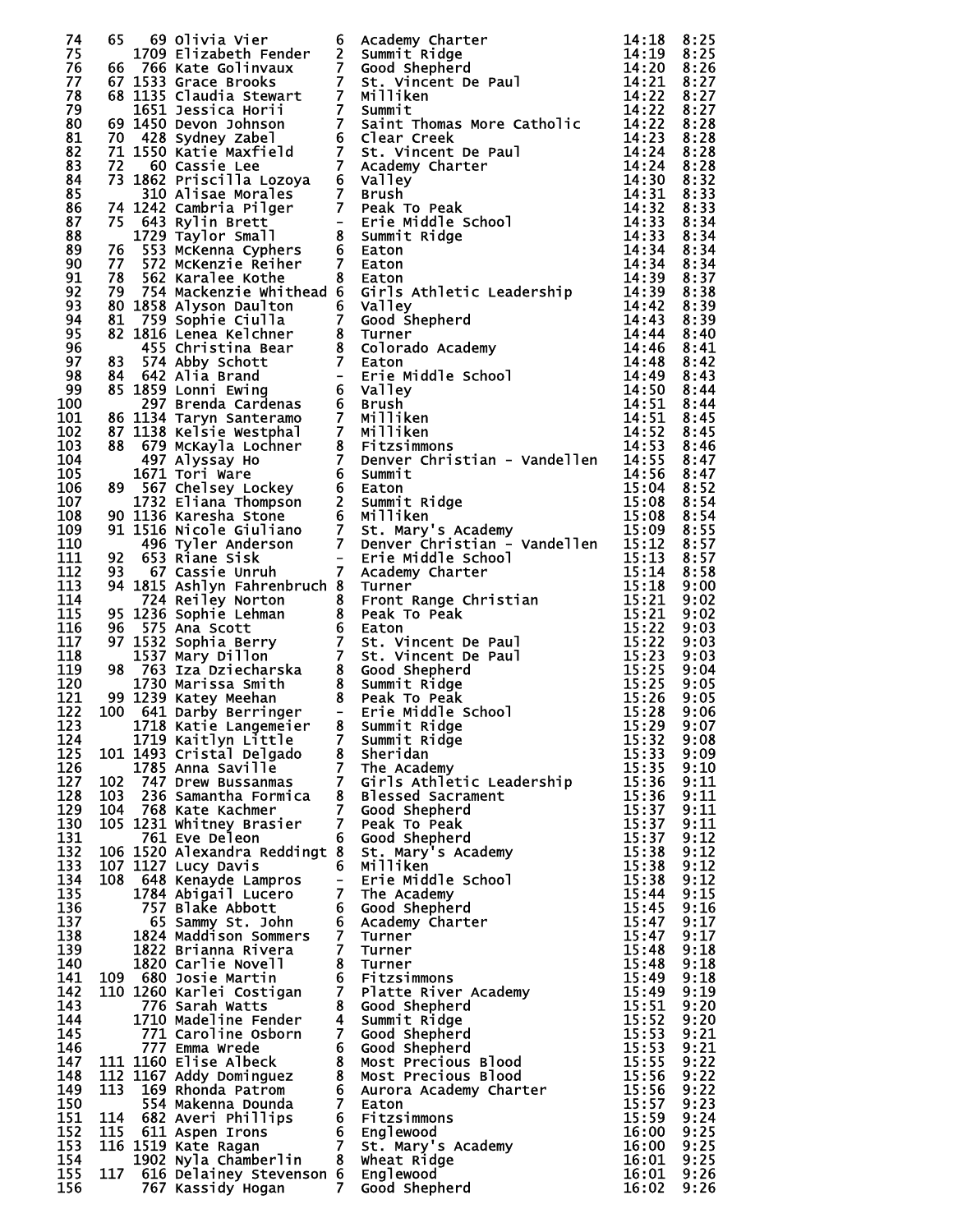|            |     |                                              |                | 135<br>135 135 10mm Jarmagin 7 Eaton Inc.<br>136 133 cree werlinn 7 Eaton Creek<br>14625 cree werlinn 6 Clear Creek<br>16631 1663 creek<br>1663 1663 1671 card of the state of the state of the state of the state of the state state i |                                |  |
|------------|-----|----------------------------------------------|----------------|-----------------------------------------------------------------------------------------------------------------------------------------------------------------------------------------------------------------------------------------|--------------------------------|--|
|            |     |                                              |                |                                                                                                                                                                                                                                         |                                |  |
|            |     |                                              |                |                                                                                                                                                                                                                                         |                                |  |
|            |     |                                              |                |                                                                                                                                                                                                                                         |                                |  |
|            |     |                                              |                |                                                                                                                                                                                                                                         |                                |  |
|            |     |                                              |                |                                                                                                                                                                                                                                         |                                |  |
|            |     |                                              |                |                                                                                                                                                                                                                                         |                                |  |
|            |     |                                              |                |                                                                                                                                                                                                                                         |                                |  |
|            |     |                                              |                |                                                                                                                                                                                                                                         |                                |  |
|            |     |                                              |                |                                                                                                                                                                                                                                         |                                |  |
|            |     |                                              |                |                                                                                                                                                                                                                                         |                                |  |
|            |     |                                              |                |                                                                                                                                                                                                                                         |                                |  |
|            |     |                                              |                |                                                                                                                                                                                                                                         |                                |  |
|            |     |                                              |                |                                                                                                                                                                                                                                         |                                |  |
|            |     |                                              |                |                                                                                                                                                                                                                                         |                                |  |
|            |     |                                              |                |                                                                                                                                                                                                                                         |                                |  |
|            |     |                                              |                |                                                                                                                                                                                                                                         |                                |  |
|            |     |                                              |                |                                                                                                                                                                                                                                         |                                |  |
|            |     |                                              |                |                                                                                                                                                                                                                                         |                                |  |
|            |     |                                              |                |                                                                                                                                                                                                                                         |                                |  |
|            |     |                                              |                |                                                                                                                                                                                                                                         |                                |  |
|            |     |                                              |                |                                                                                                                                                                                                                                         |                                |  |
|            |     |                                              |                |                                                                                                                                                                                                                                         |                                |  |
|            |     |                                              |                |                                                                                                                                                                                                                                         |                                |  |
|            |     |                                              |                |                                                                                                                                                                                                                                         |                                |  |
|            |     |                                              |                |                                                                                                                                                                                                                                         |                                |  |
|            |     |                                              |                |                                                                                                                                                                                                                                         |                                |  |
|            |     |                                              |                |                                                                                                                                                                                                                                         |                                |  |
|            |     |                                              |                |                                                                                                                                                                                                                                         |                                |  |
|            |     |                                              |                |                                                                                                                                                                                                                                         |                                |  |
|            |     |                                              |                |                                                                                                                                                                                                                                         |                                |  |
|            |     |                                              |                |                                                                                                                                                                                                                                         |                                |  |
|            |     |                                              |                |                                                                                                                                                                                                                                         |                                |  |
|            |     |                                              |                |                                                                                                                                                                                                                                         |                                |  |
|            |     |                                              |                |                                                                                                                                                                                                                                         |                                |  |
|            |     |                                              |                |                                                                                                                                                                                                                                         |                                |  |
|            |     |                                              |                |                                                                                                                                                                                                                                         |                                |  |
|            |     |                                              |                |                                                                                                                                                                                                                                         |                                |  |
|            |     |                                              |                |                                                                                                                                                                                                                                         |                                |  |
|            |     |                                              |                |                                                                                                                                                                                                                                         |                                |  |
|            |     |                                              |                |                                                                                                                                                                                                                                         |                                |  |
|            |     |                                              |                |                                                                                                                                                                                                                                         |                                |  |
|            |     |                                              |                |                                                                                                                                                                                                                                         |                                |  |
|            |     |                                              |                |                                                                                                                                                                                                                                         |                                |  |
|            |     |                                              |                |                                                                                                                                                                                                                                         |                                |  |
| 207        |     | 1161 Kellie Barbier                          |                | 6 Most Precious Blood                                                                                                                                                                                                                   | 17:03 10:02                    |  |
| 208        |     | 779 Abby Yonker                              |                | 8 Good Shepherd                                                                                                                                                                                                                         | 17:04 10:03                    |  |
| 209        |     | 778 Emily Wuttke                             |                | 6 Good Shepherd                                                                                                                                                                                                                         | 17:06 10:04                    |  |
| 210        |     | 1126 Yesenia Chavez                          |                | 8 Milliken                                                                                                                                                                                                                              | 17:10 10:06                    |  |
| 211<br>212 |     | 1545 Delia Kail                              |                | 7 St. Vincent De Paul<br>7 Platte River Academy                                                                                                                                                                                         | 17:10 10:06<br>$17:11$ $10:06$ |  |
| 213        |     | 136 1270 Claire Stecker<br>465 Chloe Johnson | 7 <sup>7</sup> | Denver Academy                                                                                                                                                                                                                          | 17:11 10:07                    |  |
| 214        |     | 1132 Tania Maldanado                         | 7 <sup>7</sup> | Milliken                                                                                                                                                                                                                                | 17:15 10:09                    |  |
| 215        |     | 1783 Emily Evenstad                          | 7 <sup>7</sup> | The Academy                                                                                                                                                                                                                             | 17:16 10:09                    |  |
| 216        |     | 137 1448 Brooke Beerman                      |                | 8 Saint Thomas More Catholic                                                                                                                                                                                                            | 17:18 10:11                    |  |
| 217        |     | 1540 Josie Garofalo                          |                | 6 St. Vincent De Paul                                                                                                                                                                                                                   | 17:19 10:12                    |  |
| 218        |     | 558 Kennedi Ingram                           |                | 6 Eaton                                                                                                                                                                                                                                 | 17:20 10:12                    |  |
| 219        |     | 138 607 Jasmine Baylon                       | 7 <sup>7</sup> | Englewood                                                                                                                                                                                                                               | 17:20 10:12<br>17:21 10:13     |  |
| 220        |     | 139 1517 In'lana Henderson                   |                | 8 St. Mary's Academy<br>8 Saint Thomas More Catholic                                                                                                                                                                                    |                                |  |
| 221<br>222 |     | 140 1461 Kayla Tewadhe<br>1172 Marlee Smith  |                | 6 Most Precious Blood                                                                                                                                                                                                                   | 17:22 10:13<br>17:22 10:13     |  |
| 223        |     | 565 Rachel Leclair                           |                | 6 Eaton                                                                                                                                                                                                                                 |                                |  |
| 224        |     | 344 Ella Poelman                             |                | 6 Challenge To Excellence                                                                                                                                                                                                               | 17:24 10:14<br>17:24 10:15     |  |
| 225        |     | 141 1523 Grace Wessels                       |                | 8 St. Mary's Academy                                                                                                                                                                                                                    | 17:26 10:16                    |  |
| 226        |     | 1230 Paula Aguilar                           |                | 8 Peak To Peak                                                                                                                                                                                                                          | 17:28 10:17                    |  |
| 227        |     | 552 Hannah Cooper                            |                | 6 Eaton                                                                                                                                                                                                                                 | 17:28 10:17                    |  |
| 228        |     | 1137 Megan Wesselman                         |                | 6 Milliken                                                                                                                                                                                                                              | 17:29 10:17                    |  |
| 229        |     | 1268 Chloe Schellhase                        |                | 8 Platte River Academy                                                                                                                                                                                                                  | 17:29 10:17                    |  |
| 230        |     | 1557 Julia Unger                             |                | 6 St. Vincent De Paul                                                                                                                                                                                                                   | 17:30 10:18                    |  |
| 231<br>232 |     | 1535 Etta Carpender<br>1508 Erin Ellinwood   |                | July Mcent De Paul<br>1 Shining Mountain Waldorf<br>7 St. Vincent De Paul<br>6 Eaton                                                                                                                                                    | 17:32 10:19<br>17:33 10:20     |  |
| 233        |     | 1556 Rebecca Suhr                            |                |                                                                                                                                                                                                                                         | 17:35 10:21                    |  |
| 234        |     | 570 Ana Nemeth                               |                | 6 Eaton                                                                                                                                                                                                                                 | 17:36 10:21                    |  |
| 235        |     | 1813 Kelsey Dorsey                           |                | 6 Turner                                                                                                                                                                                                                                | 17:37 10:22                    |  |
| 236        |     | 464 Brittany Duvernet 7 Denver Academy       |                |                                                                                                                                                                                                                                         | 17:37 10:22                    |  |
| 237        |     | 1811 Addison Brinkman                        |                | 6 Turner                                                                                                                                                                                                                                | 17:40 10:24                    |  |
| 238        |     | 142 98 Grace Butler                          |                | - American Academy                                                                                                                                                                                                                      | 17:40 10:24                    |  |
| 239        | 143 | 106 Drew Tetreault                           | $\frac{1}{2}$  | American Academy                                                                                                                                                                                                                        | 17:41 10:24                    |  |

| 00000000000111111111111122222333333334444444445555555502356667888901113445678880156690012557812244489913456770 |                                                         |
|----------------------------------------------------------------------------------------------------------------|---------------------------------------------------------|
|                                                                                                                |                                                         |
|                                                                                                                |                                                         |
|                                                                                                                |                                                         |
|                                                                                                                |                                                         |
|                                                                                                                |                                                         |
|                                                                                                                |                                                         |
|                                                                                                                |                                                         |
|                                                                                                                |                                                         |
|                                                                                                                |                                                         |
|                                                                                                                |                                                         |
|                                                                                                                |                                                         |
|                                                                                                                |                                                         |
|                                                                                                                |                                                         |
|                                                                                                                |                                                         |
|                                                                                                                |                                                         |
|                                                                                                                |                                                         |
|                                                                                                                |                                                         |
|                                                                                                                |                                                         |
|                                                                                                                |                                                         |
|                                                                                                                |                                                         |
|                                                                                                                |                                                         |
|                                                                                                                |                                                         |
|                                                                                                                |                                                         |
|                                                                                                                |                                                         |
|                                                                                                                |                                                         |
|                                                                                                                |                                                         |
|                                                                                                                |                                                         |
|                                                                                                                |                                                         |
|                                                                                                                |                                                         |
|                                                                                                                |                                                         |
|                                                                                                                |                                                         |
|                                                                                                                |                                                         |
|                                                                                                                |                                                         |
|                                                                                                                |                                                         |
|                                                                                                                |                                                         |
|                                                                                                                | 1ŏ                                                      |
|                                                                                                                | $\begin{matrix}0\\0\\0\end{matrix}$                     |
|                                                                                                                |                                                         |
|                                                                                                                |                                                         |
|                                                                                                                |                                                         |
|                                                                                                                |                                                         |
|                                                                                                                |                                                         |
|                                                                                                                |                                                         |
|                                                                                                                |                                                         |
|                                                                                                                |                                                         |
|                                                                                                                |                                                         |
|                                                                                                                |                                                         |
|                                                                                                                |                                                         |
|                                                                                                                |                                                         |
|                                                                                                                |                                                         |
|                                                                                                                |                                                         |
|                                                                                                                |                                                         |
|                                                                                                                |                                                         |
|                                                                                                                |                                                         |
|                                                                                                                |                                                         |
|                                                                                                                |                                                         |
|                                                                                                                |                                                         |
|                                                                                                                |                                                         |
|                                                                                                                |                                                         |
|                                                                                                                |                                                         |
| <b>000011111111000012222222222333333334441234450001011156890012224468899023356770001</b>                       | <b>00000000000112111111111111111222222441</b><br>Ó<br>O |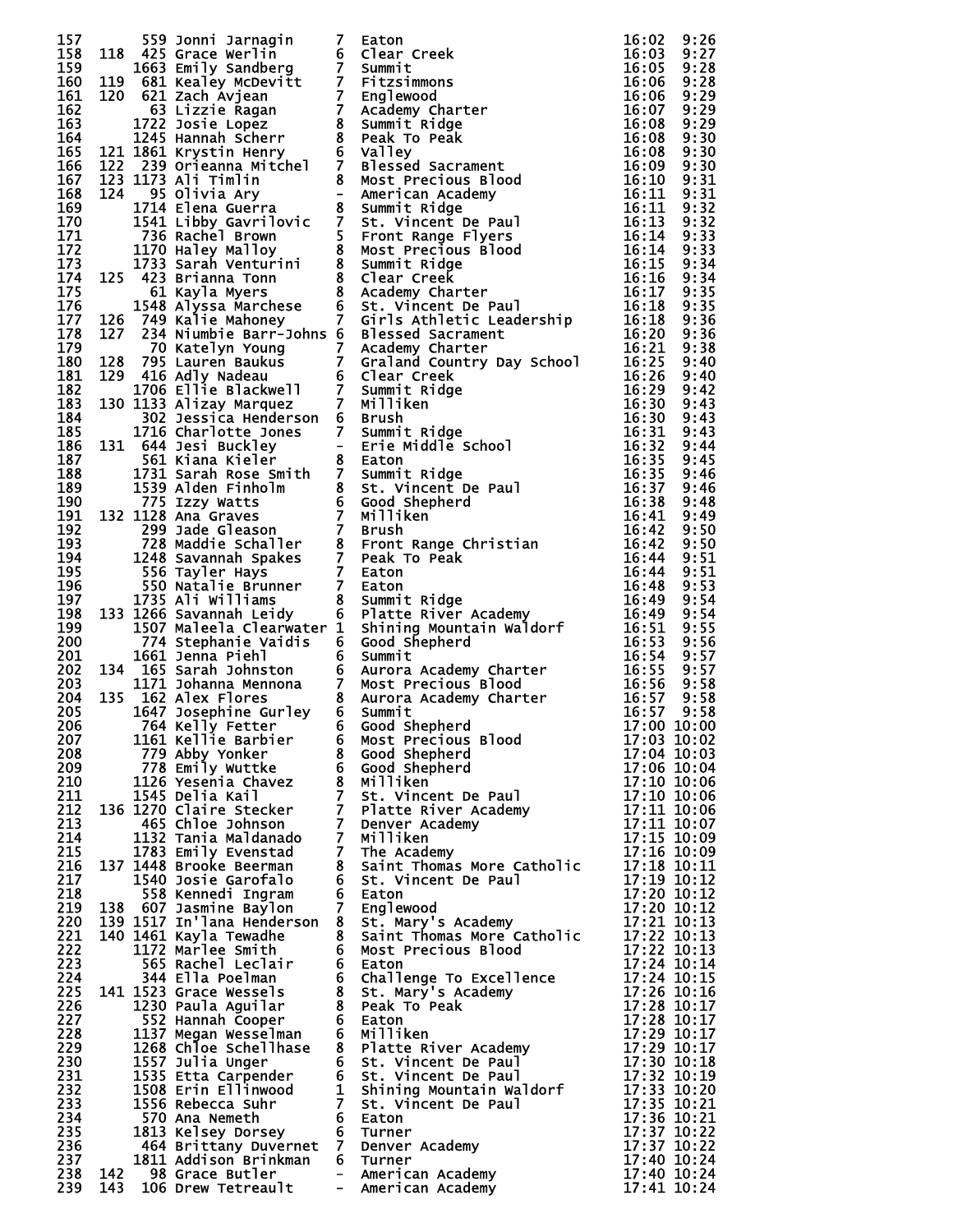| 240        |     | 144 1498 Julisa Grandos                                                                                        | 8              | Sheridan<br>144 1438 Substitute Granow Scheridae<br>11734 Eve Wegher<br>11734 Eve Wegher<br>11734 Eve Wegher<br>1274 Eve Wegher<br>1274 Eve Wegher<br>1274 Eve Wegher<br>1274 Eve Wegher<br>1274 Eve Wegher<br>1274 Eve Wegher<br>1274 Eve Wegher<br>1274 Eve W                                                                                                  | 17:41 10:24                                          |
|------------|-----|----------------------------------------------------------------------------------------------------------------|----------------|------------------------------------------------------------------------------------------------------------------------------------------------------------------------------------------------------------------------------------------------------------------------------------------------------------------------------------------------------------------|------------------------------------------------------|
| 241<br>242 |     |                                                                                                                |                |                                                                                                                                                                                                                                                                                                                                                                  |                                                      |
| 243        |     |                                                                                                                |                |                                                                                                                                                                                                                                                                                                                                                                  |                                                      |
| 244.       |     |                                                                                                                |                |                                                                                                                                                                                                                                                                                                                                                                  |                                                      |
| 245        |     |                                                                                                                |                |                                                                                                                                                                                                                                                                                                                                                                  |                                                      |
| 246<br>247 |     |                                                                                                                |                |                                                                                                                                                                                                                                                                                                                                                                  |                                                      |
| 248        |     |                                                                                                                |                |                                                                                                                                                                                                                                                                                                                                                                  |                                                      |
| 249        |     |                                                                                                                |                |                                                                                                                                                                                                                                                                                                                                                                  |                                                      |
| 250        |     |                                                                                                                |                |                                                                                                                                                                                                                                                                                                                                                                  |                                                      |
| 251<br>252 |     |                                                                                                                |                |                                                                                                                                                                                                                                                                                                                                                                  |                                                      |
| 253        |     |                                                                                                                |                |                                                                                                                                                                                                                                                                                                                                                                  |                                                      |
| 254        |     |                                                                                                                |                |                                                                                                                                                                                                                                                                                                                                                                  |                                                      |
| 255        |     |                                                                                                                |                |                                                                                                                                                                                                                                                                                                                                                                  |                                                      |
| 256<br>257 |     |                                                                                                                |                |                                                                                                                                                                                                                                                                                                                                                                  |                                                      |
| 258        |     |                                                                                                                |                |                                                                                                                                                                                                                                                                                                                                                                  |                                                      |
| 259        |     |                                                                                                                |                |                                                                                                                                                                                                                                                                                                                                                                  |                                                      |
| 260        |     |                                                                                                                |                |                                                                                                                                                                                                                                                                                                                                                                  |                                                      |
| 261<br>262 |     |                                                                                                                |                |                                                                                                                                                                                                                                                                                                                                                                  |                                                      |
| 263        |     |                                                                                                                |                |                                                                                                                                                                                                                                                                                                                                                                  |                                                      |
| 264        |     |                                                                                                                |                |                                                                                                                                                                                                                                                                                                                                                                  |                                                      |
| 265        |     |                                                                                                                |                |                                                                                                                                                                                                                                                                                                                                                                  |                                                      |
| 266<br>267 |     |                                                                                                                |                |                                                                                                                                                                                                                                                                                                                                                                  |                                                      |
| 268        |     |                                                                                                                |                |                                                                                                                                                                                                                                                                                                                                                                  |                                                      |
| 269        |     |                                                                                                                |                |                                                                                                                                                                                                                                                                                                                                                                  |                                                      |
| 270        |     |                                                                                                                |                |                                                                                                                                                                                                                                                                                                                                                                  |                                                      |
| 271<br>272 |     |                                                                                                                |                |                                                                                                                                                                                                                                                                                                                                                                  |                                                      |
| 273        |     |                                                                                                                |                |                                                                                                                                                                                                                                                                                                                                                                  |                                                      |
| 274        |     |                                                                                                                |                |                                                                                                                                                                                                                                                                                                                                                                  |                                                      |
| 275        |     |                                                                                                                |                |                                                                                                                                                                                                                                                                                                                                                                  |                                                      |
| 276<br>277 |     |                                                                                                                |                |                                                                                                                                                                                                                                                                                                                                                                  |                                                      |
| 278        |     |                                                                                                                |                |                                                                                                                                                                                                                                                                                                                                                                  |                                                      |
| 279        |     |                                                                                                                |                |                                                                                                                                                                                                                                                                                                                                                                  |                                                      |
| 280        |     |                                                                                                                |                |                                                                                                                                                                                                                                                                                                                                                                  |                                                      |
| 281<br>282 |     |                                                                                                                |                |                                                                                                                                                                                                                                                                                                                                                                  |                                                      |
| 283        |     |                                                                                                                |                |                                                                                                                                                                                                                                                                                                                                                                  |                                                      |
| 284        |     |                                                                                                                |                |                                                                                                                                                                                                                                                                                                                                                                  |                                                      |
| 285        |     |                                                                                                                |                |                                                                                                                                                                                                                                                                                                                                                                  |                                                      |
| 286<br>287 |     |                                                                                                                |                |                                                                                                                                                                                                                                                                                                                                                                  |                                                      |
| 288        |     |                                                                                                                |                |                                                                                                                                                                                                                                                                                                                                                                  |                                                      |
|            |     | 289 163 1496 Bertha Gonzalez 8 Sheridan                                                                        |                |                                                                                                                                                                                                                                                                                                                                                                  | $19:13$ $\overline{11}:19$                           |
| 290        |     | 164 800 Nohemy Perales                                                                                         |                | 8 Graland Country Day School                                                                                                                                                                                                                                                                                                                                     | 19:15 11:19                                          |
| 291<br>292 |     | 165 96 Audrey Baker<br>765 Catherine Garvin                                                                    |                | - American Academy<br>6 Good Shepherd                                                                                                                                                                                                                                                                                                                            | 19:18 11:22<br>19:21 11:23                           |
| 293        |     | os Cacherine Garvin<br>563 Ashley Kuehster                                                                     |                | 6 Eaton                                                                                                                                                                                                                                                                                                                                                          | 19:22 11:24                                          |
| 294        |     | 1130 Jaden Kloberdance                                                                                         |                | 8 Milliken                                                                                                                                                                                                                                                                                                                                                       | 19:24 11:25                                          |
| 295        |     | 1129 Taylor Kenyon                                                                                             | 7 <sup>7</sup> | Milliken                                                                                                                                                                                                                                                                                                                                                         | 19:25 11:26<br>$19:26$ $\overline{11:26}$            |
| 296<br>297 |     | 1240 Ilse Meiler<br>1721 Kodie Loflin                                                                          |                |                                                                                                                                                                                                                                                                                                                                                                  | 19:30 11:28                                          |
| 298        |     |                                                                                                                |                |                                                                                                                                                                                                                                                                                                                                                                  |                                                      |
| 299        |     | 1247 Sarah Soloway<br>166 618 Maddie Williams                                                                  |                | 8<br>Peak To Peak<br>8 Summit Ridge<br>8 Peak To Peak<br>8 Englewood<br><b>MITIIKen<br/> 8 Peak To Peak<br/> 8 Summit Ridge<br/> 8 Peak To Peak<br/> 8 Englewood<br/> 8 Englewood<br/> - Erie Middle School<br/> - Erie Middle School<br/> 7 Aspen Academy<br/> 7 Aspen Academy<br/> 7 Summit Ridge<br/> 6 Aspen Academy<br/> 7 Aurora Academy<br/> 7 Aurora</b> | $\overline{19:31}$ $\overline{11:29}$<br>19:32 11:30 |
| 300        | 167 | 608 Amelia Bowerman                                                                                            |                |                                                                                                                                                                                                                                                                                                                                                                  | 19:34 11:31<br>19:35 11:31                           |
| 301<br>302 |     | 654 Sam Williams<br>645 Avery Declerck<br>645 Avery Declerck<br>168 148 Peyton Ganger<br>169 151 Sydney Consul |                |                                                                                                                                                                                                                                                                                                                                                                  | $19:40$ $11:34$                                      |
| 303        |     |                                                                                                                |                |                                                                                                                                                                                                                                                                                                                                                                  | 19:41 11:35                                          |
| 304        |     | 169 151 Sydney Sears                                                                                           |                |                                                                                                                                                                                                                                                                                                                                                                  | 19:43 11:36                                          |
| 305        |     | 1704 Maggi Bedford<br>170 149 Caroline Lefevre                                                                 |                |                                                                                                                                                                                                                                                                                                                                                                  | 19:48 11:39<br>19:48 11:39                           |
| 306<br>307 |     | 171 170 De'kiyah Sanders                                                                                       |                |                                                                                                                                                                                                                                                                                                                                                                  | 20:06 11:50                                          |
| 308        |     | 1463 Claire Weiseger                                                                                           |                |                                                                                                                                                                                                                                                                                                                                                                  | 20:10 11:52                                          |
| 309        |     | 568 Hailey Matteson                                                                                            |                | 6 Eaton                                                                                                                                                                                                                                                                                                                                                          | 20:11 11:53                                          |
| 310        |     | 564 Lindsey Leafgren                                                                                           |                | 6 Eaton<br>6 Eaton                                                                                                                                                                                                                                                                                                                                               | 20:15 11:55<br>20:16 11:55                           |
| 311<br>312 |     | 551 Ciana Burroughs<br>577 Savannah Sheets                                                                     |                | 6 Eaton                                                                                                                                                                                                                                                                                                                                                          | 20:16 11:55                                          |
| 313        |     |                                                                                                                |                |                                                                                                                                                                                                                                                                                                                                                                  | 20:19 11:57                                          |
| 314        |     |                                                                                                                |                |                                                                                                                                                                                                                                                                                                                                                                  | 20:22 11:59                                          |
| 315<br>316 |     |                                                                                                                |                |                                                                                                                                                                                                                                                                                                                                                                  | 20:26 12:01<br>20:27 12:02                           |
| 317        |     |                                                                                                                |                |                                                                                                                                                                                                                                                                                                                                                                  | 20:36 12:07                                          |
| 318        |     |                                                                                                                |                |                                                                                                                                                                                                                                                                                                                                                                  | 20:43 12:11                                          |
| 319        |     |                                                                                                                |                |                                                                                                                                                                                                                                                                                                                                                                  | 20:59 12:21                                          |
| 320<br>321 |     | 174 613 Ty Lucas                                                                                               |                | 577 Savannah Sheets<br>172 235 Ajuanae Dominguez 6 Blessed Sacrament<br>1490 Tahanna Clayton 6 Sheridan<br>685 Skyler Walters 6 Fitzsimmons<br>173 238 Constance McFarlan 6 Blessed Sacrament<br>1518 Abigal Oboum 8 St. Mary's Academy<br>                                                                                                                      | 21:06 12:25<br>21:12 12:29                           |
| 322        |     | 655 Cassidy True                                                                                               | $\sim$ $-$     | Erie Middle School                                                                                                                                                                                                                                                                                                                                               | 21:13 12:29                                          |
|            |     |                                                                                                                |                |                                                                                                                                                                                                                                                                                                                                                                  |                                                      |

|                                                                                                                | 2<br>2                                                                                                                        |
|----------------------------------------------------------------------------------------------------------------|-------------------------------------------------------------------------------------------------------------------------------|
|                                                                                                                |                                                                                                                               |
| 44444444444555555560000000000000001122222222344455550011266778889900156782355667778889993801112478850111159493 |                                                                                                                               |
|                                                                                                                |                                                                                                                               |
|                                                                                                                |                                                                                                                               |
|                                                                                                                |                                                                                                                               |
|                                                                                                                |                                                                                                                               |
|                                                                                                                |                                                                                                                               |
|                                                                                                                |                                                                                                                               |
|                                                                                                                |                                                                                                                               |
|                                                                                                                |                                                                                                                               |
|                                                                                                                |                                                                                                                               |
|                                                                                                                |                                                                                                                               |
|                                                                                                                |                                                                                                                               |
|                                                                                                                |                                                                                                                               |
|                                                                                                                |                                                                                                                               |
|                                                                                                                |                                                                                                                               |
|                                                                                                                |                                                                                                                               |
|                                                                                                                |                                                                                                                               |
|                                                                                                                |                                                                                                                               |
|                                                                                                                |                                                                                                                               |
|                                                                                                                |                                                                                                                               |
|                                                                                                                |                                                                                                                               |
|                                                                                                                |                                                                                                                               |
|                                                                                                                |                                                                                                                               |
|                                                                                                                |                                                                                                                               |
|                                                                                                                |                                                                                                                               |
|                                                                                                                |                                                                                                                               |
|                                                                                                                |                                                                                                                               |
|                                                                                                                |                                                                                                                               |
|                                                                                                                |                                                                                                                               |
|                                                                                                                |                                                                                                                               |
|                                                                                                                |                                                                                                                               |
|                                                                                                                |                                                                                                                               |
|                                                                                                                |                                                                                                                               |
|                                                                                                                |                                                                                                                               |
|                                                                                                                |                                                                                                                               |
|                                                                                                                |                                                                                                                               |
|                                                                                                                |                                                                                                                               |
|                                                                                                                | Ē                                                                                                                             |
|                                                                                                                |                                                                                                                               |
|                                                                                                                |                                                                                                                               |
|                                                                                                                |                                                                                                                               |
|                                                                                                                |                                                                                                                               |
|                                                                                                                |                                                                                                                               |
|                                                                                                                |                                                                                                                               |
|                                                                                                                |                                                                                                                               |
|                                                                                                                |                                                                                                                               |
|                                                                                                                |                                                                                                                               |
|                                                                                                                |                                                                                                                               |
|                                                                                                                |                                                                                                                               |
|                                                                                                                |                                                                                                                               |
|                                                                                                                |                                                                                                                               |
|                                                                                                                |                                                                                                                               |
|                                                                                                                |                                                                                                                               |
|                                                                                                                |                                                                                                                               |
|                                                                                                                |                                                                                                                               |
|                                                                                                                |                                                                                                                               |
|                                                                                                                |                                                                                                                               |
|                                                                                                                |                                                                                                                               |
|                                                                                                                |                                                                                                                               |
|                                                                                                                |                                                                                                                               |
|                                                                                                                |                                                                                                                               |
| 11111111111111111112222222222222222111<br>11122222333334444440111111122233450111                               | 12222222223333333355555555000122222112399<br>,我们也不是有一个人的。我们也不是有一个人的。我们也不是有一个人的。我们也不是有一个人的。我们也不是有一个人的。我们也不是有一个人的。我们也不是有一个人的。我们 |
|                                                                                                                |                                                                                                                               |
|                                                                                                                |                                                                                                                               |